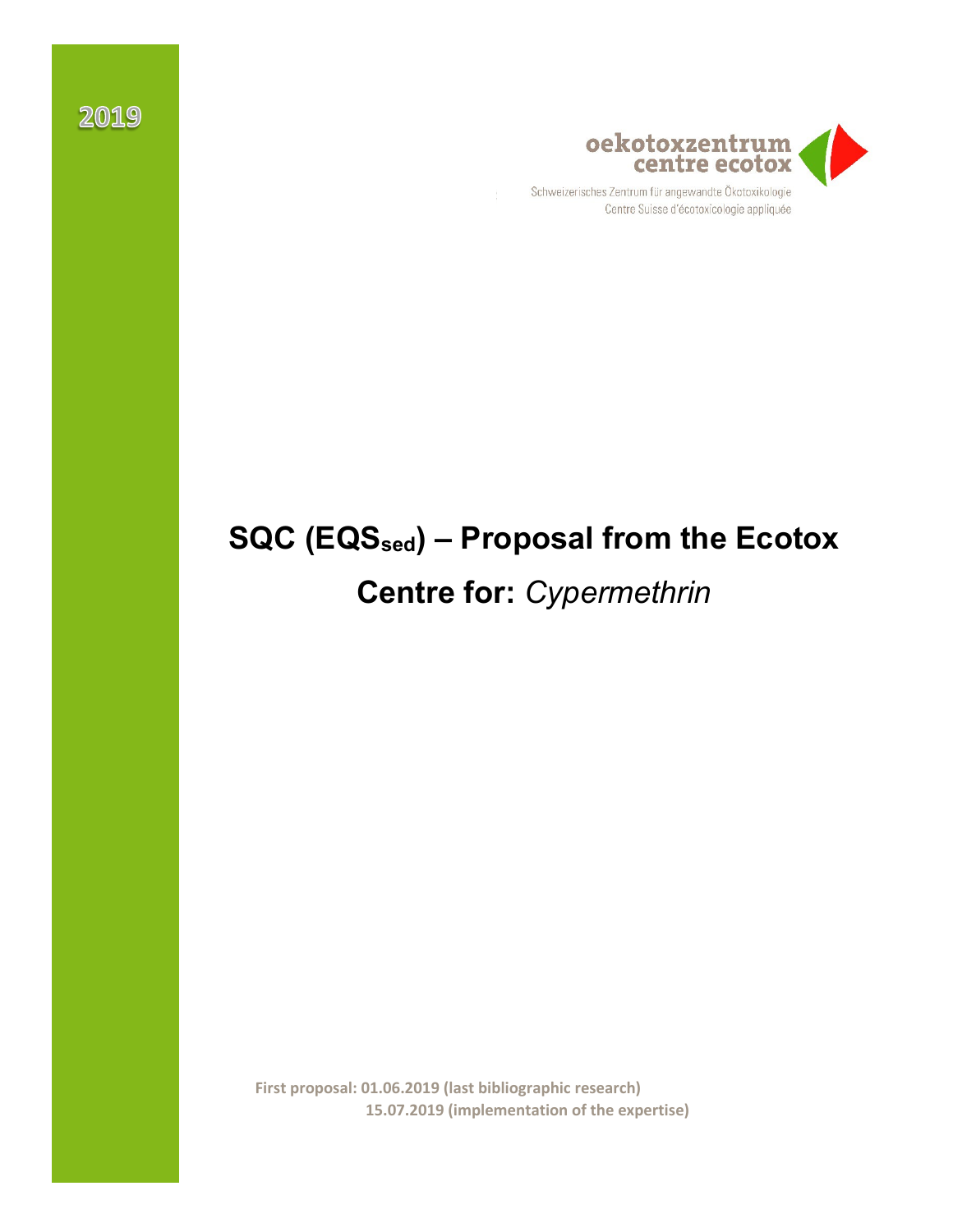

#### **Imprint**

**Publisher** Swiss Centre for Applied Ecotoxicology, 1015 Lausanne

#### **Commissioned by**

FOEN, Federal Office of the Environment, Water Quality Section, 3003 Bern

#### **Authors**

Alexandra Kroll, Carmen Casado-Martinez Swiss Centre for Applied Ecotoxicology

#### **Scientific Support**

Dr Karen Duis, ECT Oekotoxikologie GmbH, Böttgerstr. 2-14, D-65439 Flörsheim/Main, Germany

Please note that the suggested EQS and contents of this dossier do not necessarily reflect the opinion of the external reviewer.

#### **Contact**

Alexandra Kroll: [Alexandra.Kroll@oekotoxzentrum.ch](mailto:Alexandra.Kroll@oekotoxzentrum.ch)  Carmen Casado-Martinet: [Carmen.Casado@centreecotox.ch](mailto:Carmen.Casado@centreecotox.ch)

#### **Citation Proposal**

Alexandra Kroll, Carmen Casado-Martinez. 2019. SQC (EQS<sub>sed</sub>) – Proposal by the Ecotox Centre for: Cypermethrin. Lausanne (CH): Swiss Centre for Applied Ecotoxicology; 32 pp.

**Oekotoxzentrum** | Eawag | Überlandstrasse 133 | 8600 Dübendorf | Schweiz T +41 (0)58 765 55 62 info@oekotoxzentrum.ch | www.oekotoxzentrum.ch

**Centre Ecotox** | EPFL-ENAC-IIE-GE | Station 2 | CH-1015 Lausanne | Suisse T +41 (0)21 693 62 58 | info@centreecotox.ch | www.centreecotox.ch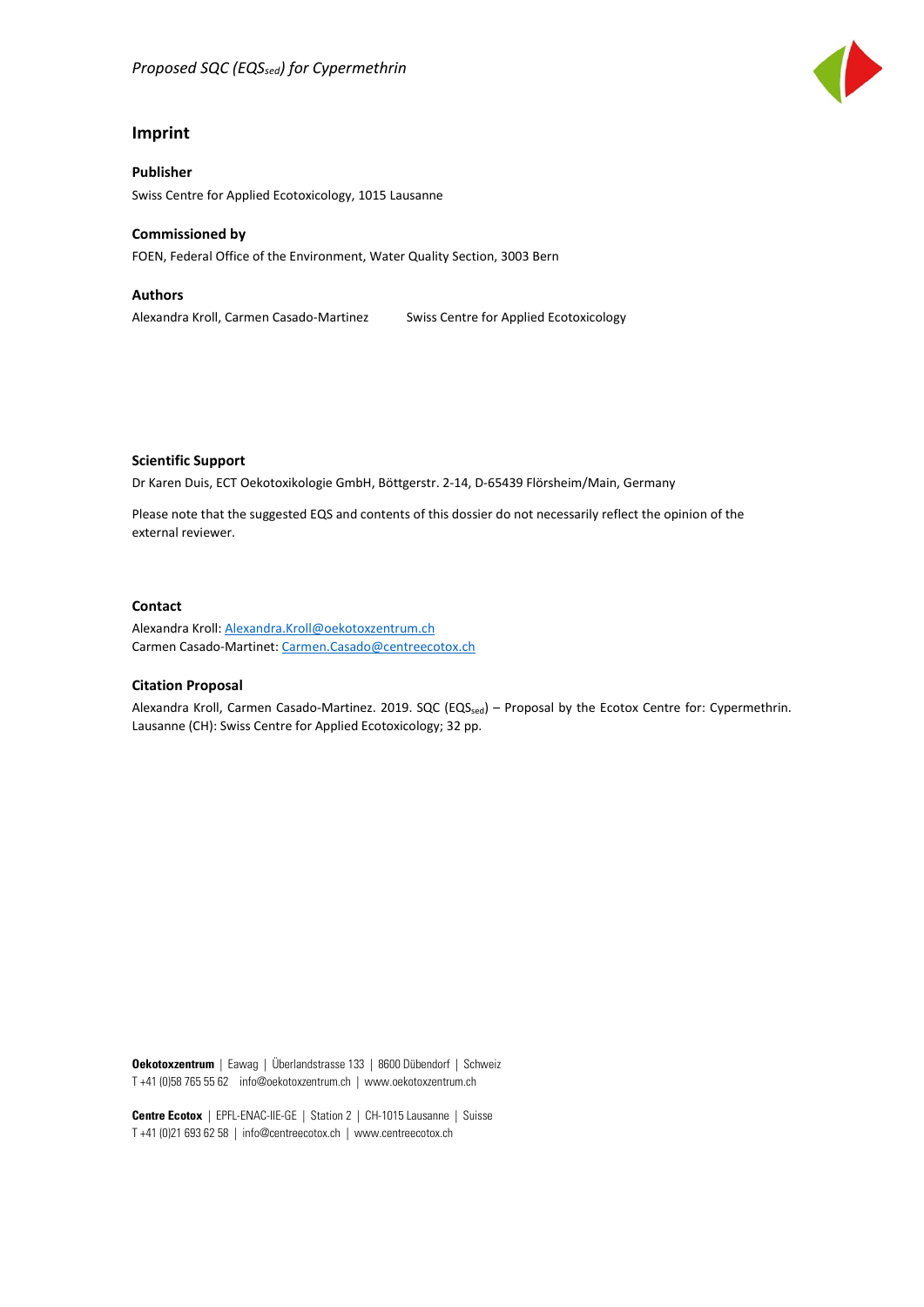

### <span id="page-2-0"></span>Summary

#### **SQC (EQSsed): 0.018 µg/kg d.w.**

In the framework of the Module Sediment, which is intended to help cantons in sediment quality assessment, the Ecotox Centre develops proposals for Environmental Quality Criteria for sediment (SQC). SQC are derived applying the methodology described in the EU-Technical Guidance (TGD) for Deriving Environmental Quality Standards (EQS). In order to ensure that the dossiers are internationally comparable, the English terminology of the TGD will be used in the remainder of the dossier. These criteria provide a first screening tool to evaluate sediment chemical quality and the potential risk for the aquatic ecosystem. Based on the scientific literature available at present a preliminary SQC for cypermethrin of 0.018 µg/kg d.w. is proposed for standard sediments with 1 % OC.

### <span id="page-2-1"></span>Zusammenfassung

### **SQK (EQS**<sub>sed</sub>): **0.018** μg/kg d.w.

Im Rahmen des Sedimentmoduls, das den Kantonen bei der Bewertung der Sedimentqualität helfen soll, entwickelt das Oekotoxzentrum Vorschläge für Umweltqualitätskriterien für Sedimente (SQK). Diese Kriterien dienen als Methode für ein erstes Screening zur Bewertung der chemischen Sedimentqualität und des potenziellen Risikos für aquatische Ökosysteme. Auf der Basis von Literaturdaten für die Wirkung von Cypermethrin und unter Verwendung der Methode, die in der Technischen Richtlinie der EU zur Ableitung von Umweltqualitätsnormen beschriebenen wird, schlägt das Oekotoxzentrum einen vorläufigen SQK für Cypermethrin von 0.018 µg/kg d.w. für Standardsedimente mit 1 % OC vor.

### <span id="page-2-2"></span>Résumé

#### $CQS$  ( $EQS_{sed}$ ): 0.018  $\mu$ g/kg p.s.

Dans le cadre du module Sédiments qui devrait aider les cantons à évaluer la qualité des sédiments, le Centre Ecotox élabore des propositions de critères de qualité environnementale pour les sédiments (CQS). Les CQS sont dérivés en appliquant la méthodologie décrite dans le Guide Technique de l'UE (TGD) pour la Dérivation des Normes de Qualité Environnementale (EQS). Afin que les dossiers soient comparables au niveau international, la terminologie anglaise du TGD est utilisée ci-dessous. Ces critères fournissent un premier outil de dépistage pour évaluer la qualité chimique des sédiments et le risque potentiel pour l'écosystème aquatique. Sur la base des données sur les effets existants dans la littérature un CQS preliminaire pour la cyperméthrine de 0.018 µg/kg p.s. est proposé pour les sédiments standards avec 1 % CO.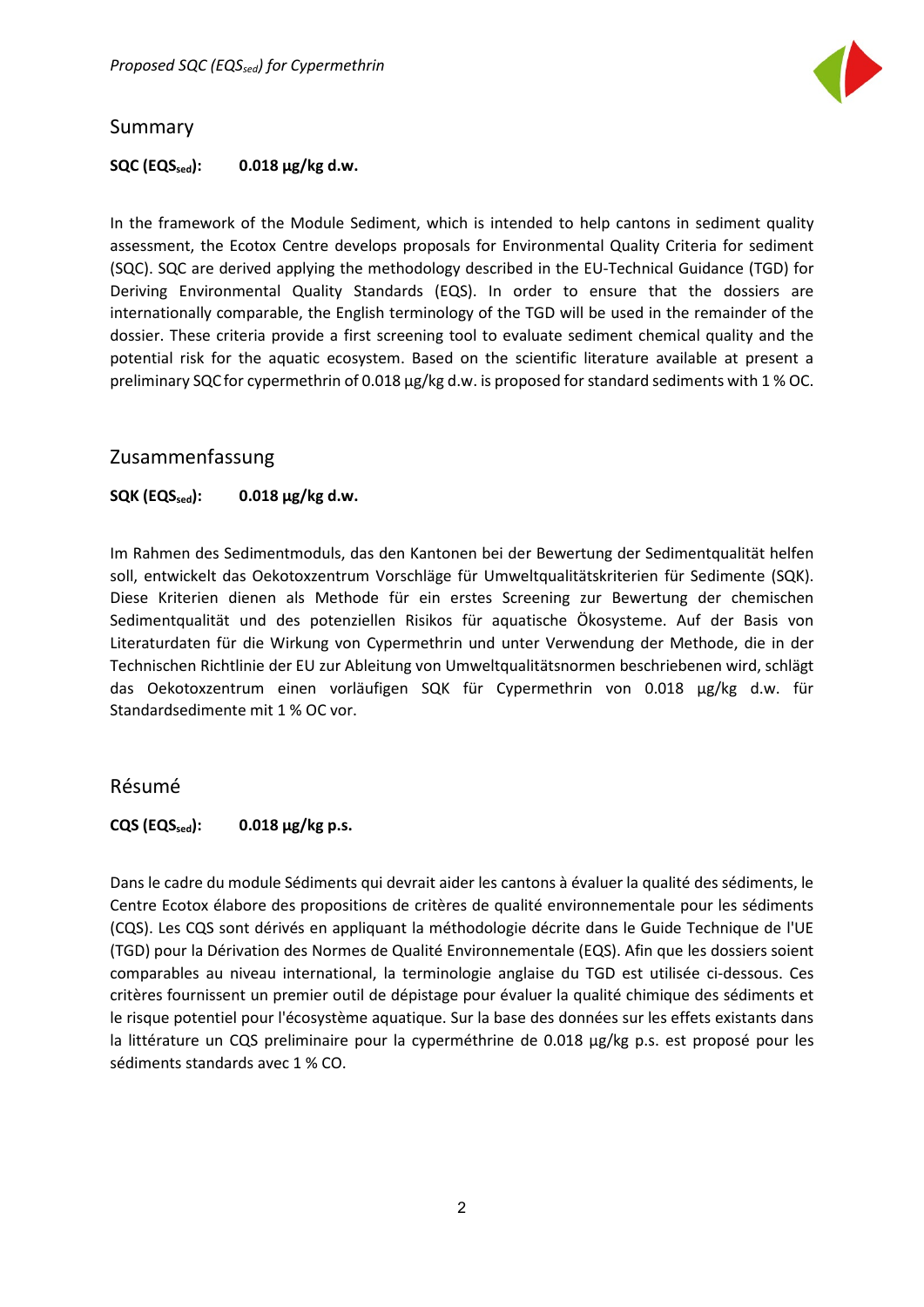

### <span id="page-3-0"></span>Sommario

### $CQS (EQS_{sed}):$  0.018  $\mu$ g/kg p.s.

Nell'ambito del modulo Sedimenti, che è finalizzato ad aiutare i Cantoni nella valutazione della qualità dei sedimenti, il Centro Ecotox sviluppa proposte per i criteri di qualità ambientale per i sedimenti (CQS). I CQS sono derivati applicando la metodologia descritta nella Guida Tecnica dell'UE (TGD) per la Derivazione degli Standard di Qualità Ambientale (EQS). Per garantire che i dossier siano comparabili a livello internazionale, viene utilizzata la terminologia inglese del TGD. Questi criteri forniscono un primo strumento di screening per valutare la qualità chimica dei sedimenti e il potenziale rischio per l'ecosistema acquatico. Sulla base della letteratura scientifica disponibile allo stato attuale un CQS provisorio per la cipermetrina di 0.018 µg/kg p.s. è proposto per sedimenti standard con 1 % CO.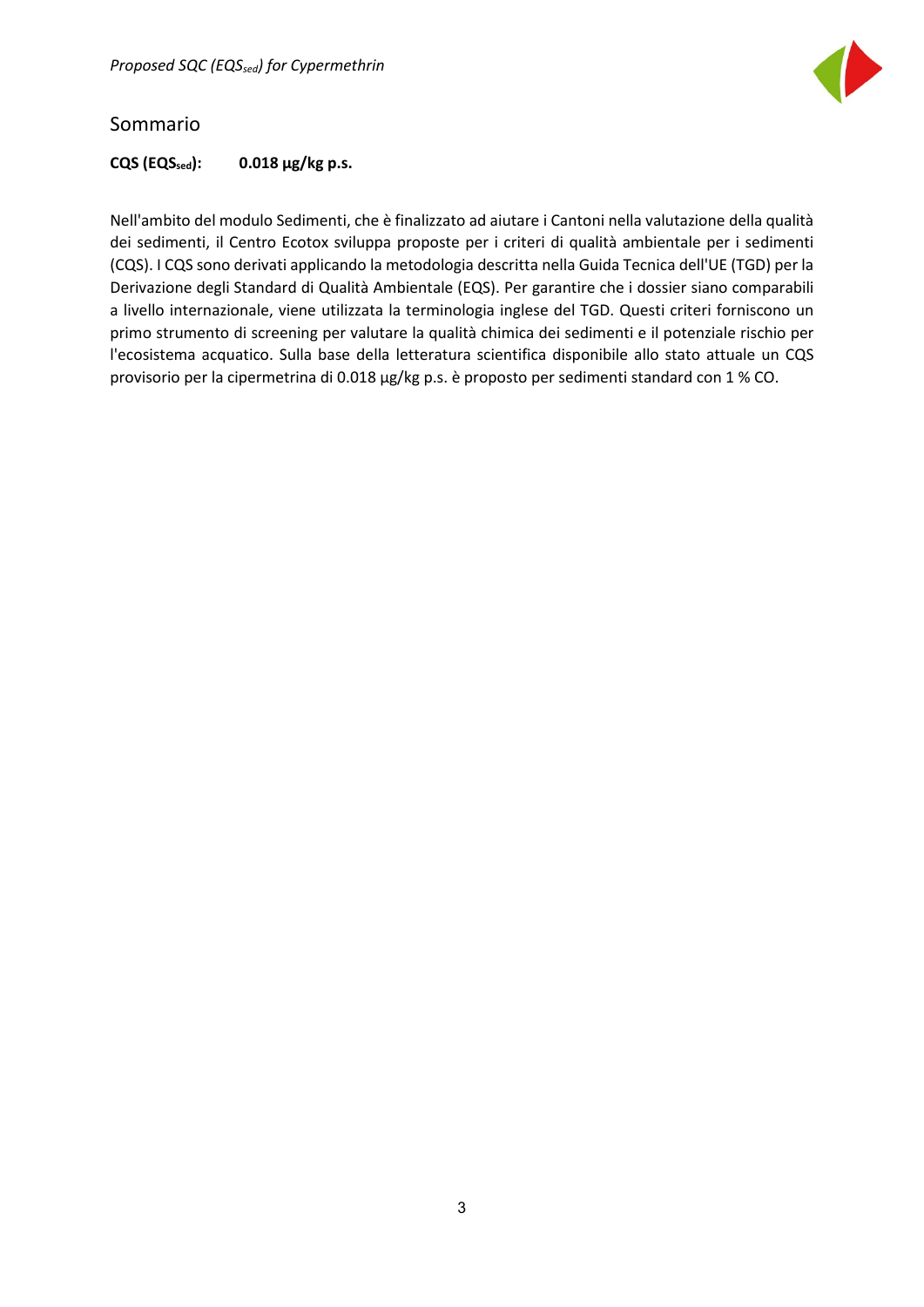

## Table of content

| $\mathbf{1}$   |                                                                                                |
|----------------|------------------------------------------------------------------------------------------------|
| 1.1            |                                                                                                |
| 1.2            |                                                                                                |
| 1.3            |                                                                                                |
| 1.4            |                                                                                                |
| $\overline{2}$ |                                                                                                |
| 2.1            |                                                                                                |
| 2.2            |                                                                                                |
| 2.3            |                                                                                                |
| 2.4            |                                                                                                |
| 3              |                                                                                                |
| 3.1            |                                                                                                |
| 3.2            |                                                                                                |
| 4              |                                                                                                |
| 4.1            |                                                                                                |
| 4.2            |                                                                                                |
| 4.3            | Overview of the most sensitive relevant and reliable long-term study 22                        |
| 5              |                                                                                                |
| 5.1            |                                                                                                |
| 5.2            | Derivation of QS <sub>sed,SSD</sub> using the species sensitivity distribution (SSD) method 24 |
| 6              |                                                                                                |
| 6.1            |                                                                                                |
| $6.2$          |                                                                                                |
| 6.3            |                                                                                                |
| 6.4            |                                                                                                |
| 7              |                                                                                                |
| 8              |                                                                                                |
| 9              |                                                                                                |
| 10             |                                                                                                |
| 10.1           |                                                                                                |
| 11             |                                                                                                |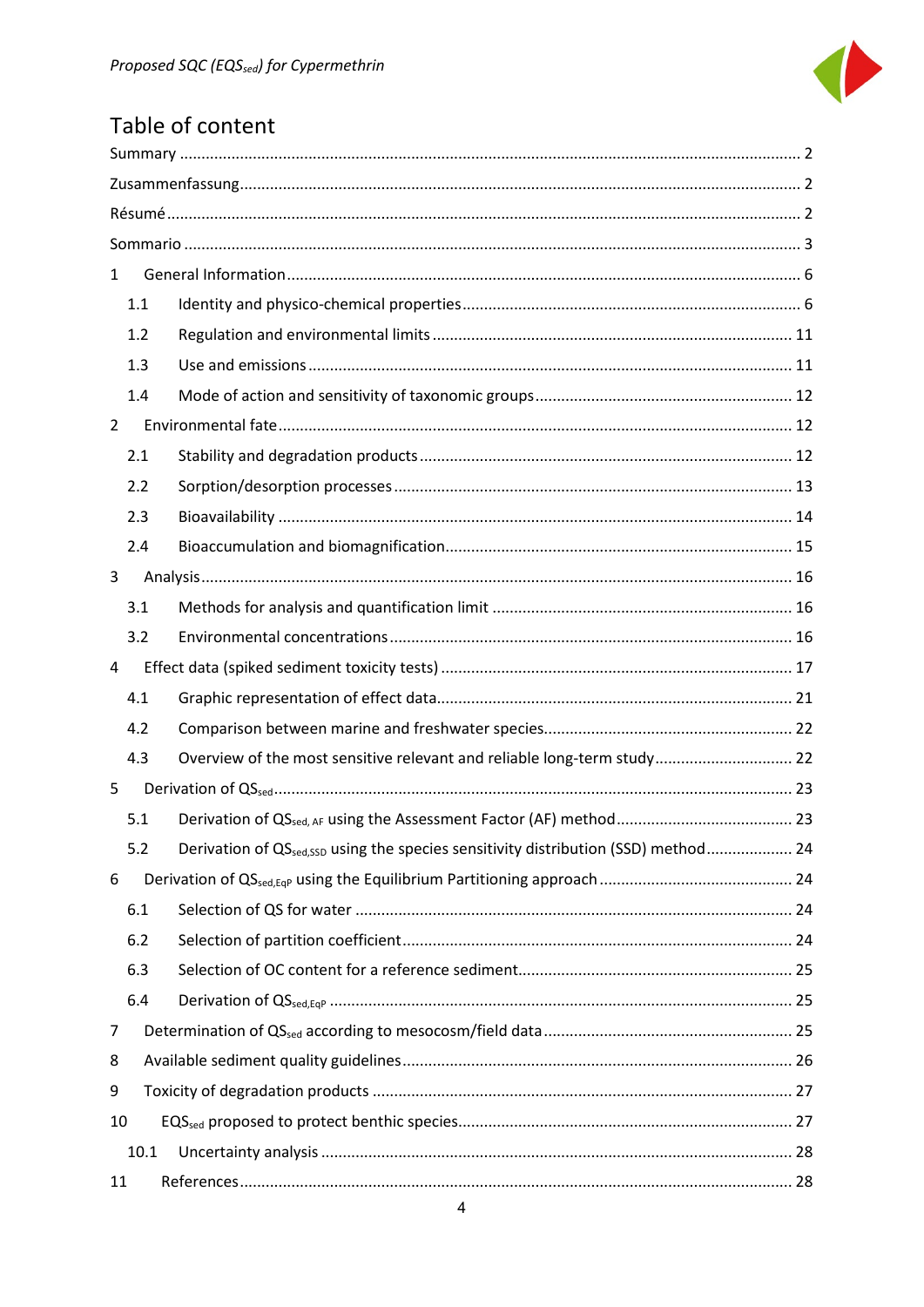

[Appendix I. Sediment-water partition coefficients \(Koc\) used for EQSEqP](#page-33-0) derivation ............................ 33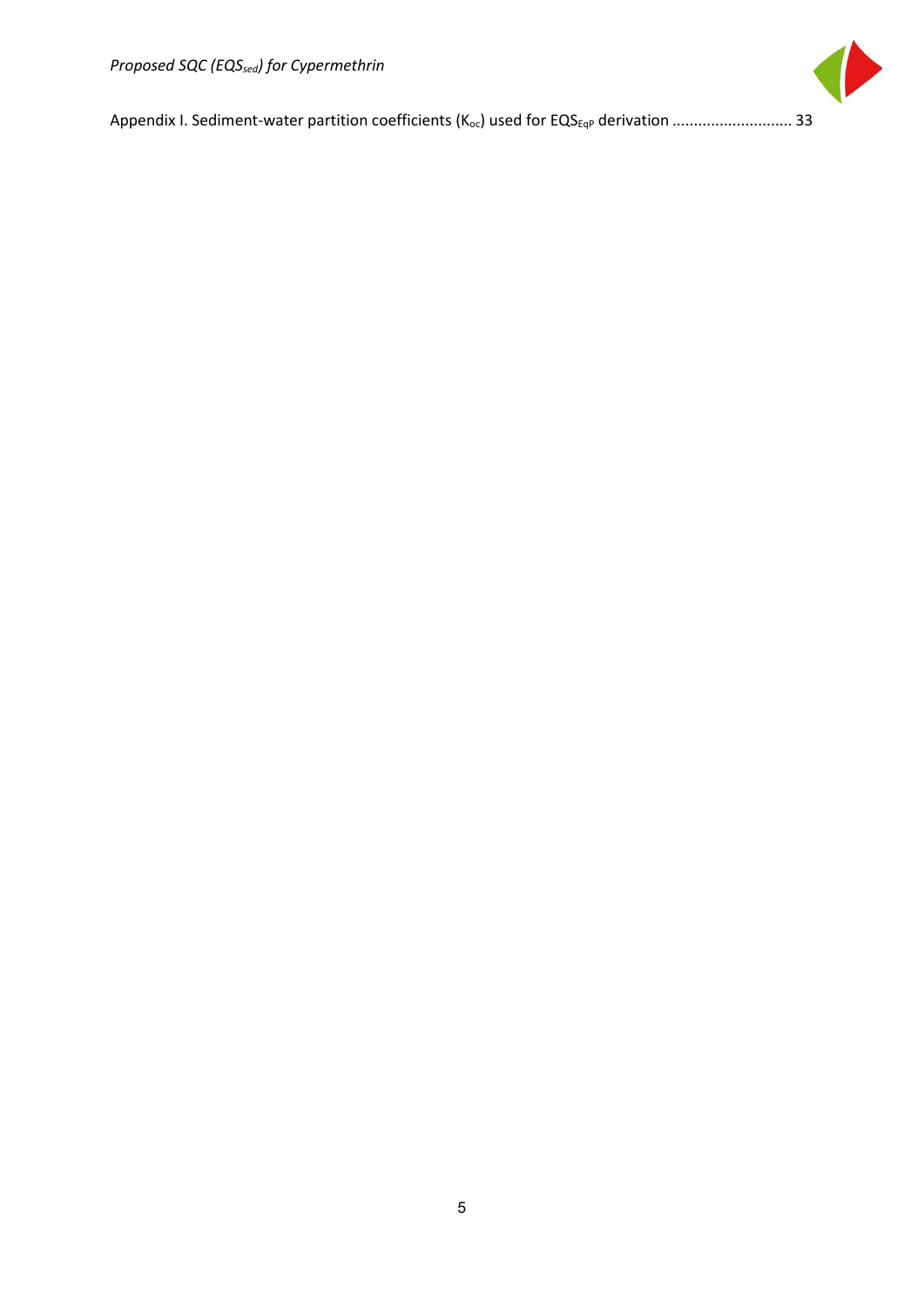

### <span id="page-6-0"></span>**1 General Information**

Extended general information on the pyrethroid insecticide cypermethrin is provided in the Ecotox Centre EQS Dossier for cypermethrin in water (Ecotox Centre 20[1](#page-6-2)6)<sup>1</sup>. Selected information from the EQS water Dossier and additional information relevant for sediment is presented in this chapter. Registration and EQS dossiers referred to are:

- EC cypermethrin EQS dossier (2011)
- EC DRAR alpha-cypermethrin (2018)
- EC DAR zeta-cypermethrin (2006)
- EC DAR beta-cypermethrin (2013a)
- EC DRAR cypermethrin (2017)
- EC AR cypermethrin cis:trans/40:60 (2013b)

### <span id="page-6-1"></span>**1.1 Identity and physico-chemical properties**

Cypermethrin contains three asymmetric carbon atoms resulting in four diastereomeric pairs of enantiomers. The non-defined mixture of these stereoisomers has the CAS number 52315-07-8. Some subsets of cypermethrin isomer pairs have distinct ISO common names and CAS numbers (Table 1). Based on the conclusion that no significant differences in toxic effects have been reported for the individual stereoisomers/mixtures, the EU EQS Dossier for cypermethrin considers all isomeric mixtures (EC 2011).

The EU Assessment report for the biocide cypermethrin cis:trans/40:60 Product-type 8 (Wood Preservative) (EC 2013b) states that cis-isomers in R-configuration exert stronger effects on non-target arthropods than other isomers. As alpha-cypermethrin consists of two cis-isomers while the other mixtures contain only trans-isomers or cis- and trans-isomers, alpha-cypermethrin potentially exerts stronger effects on arthropods than the other mixtures. Further, S-configuration of the α-cyano group results in higher toxicity to mammals than R-configuration, which is mostly non-toxic to mammals. Published data do not provide unambiguous proof of higher toxicity of alpha-cypermethrin to arthropods compared to other cypermethrin isomer mixtures.

As all isomers may occur in water bodies due to the registered cypermethrin containing products, available data on all isomeric mixtures are considered in this Dossier, as in the EU and Ecotox Centre EQS Dossiers for water (EC 2011, Ecotox Centre 2016).

The log  $K_{oc}$  and  $K_{ow}$  reported for cypermethrin are above the trigger for sediment effects assessment according to the TGD (EC 2018a).

Table 1 summarizes identity and physico-chemical parameters for cypermethrin required for EQS derivation according to the TGD (EC 2018a). Where available, experimentally collected data is identified as (exp.) and estimated data as (est.). When not identified, no indication is available in the cited literature.

 $\overline{a}$ 

<span id="page-6-2"></span><sup>&</sup>lt;sup>1</sup> The dossier can be requested to info@oekotoxzentrum.ch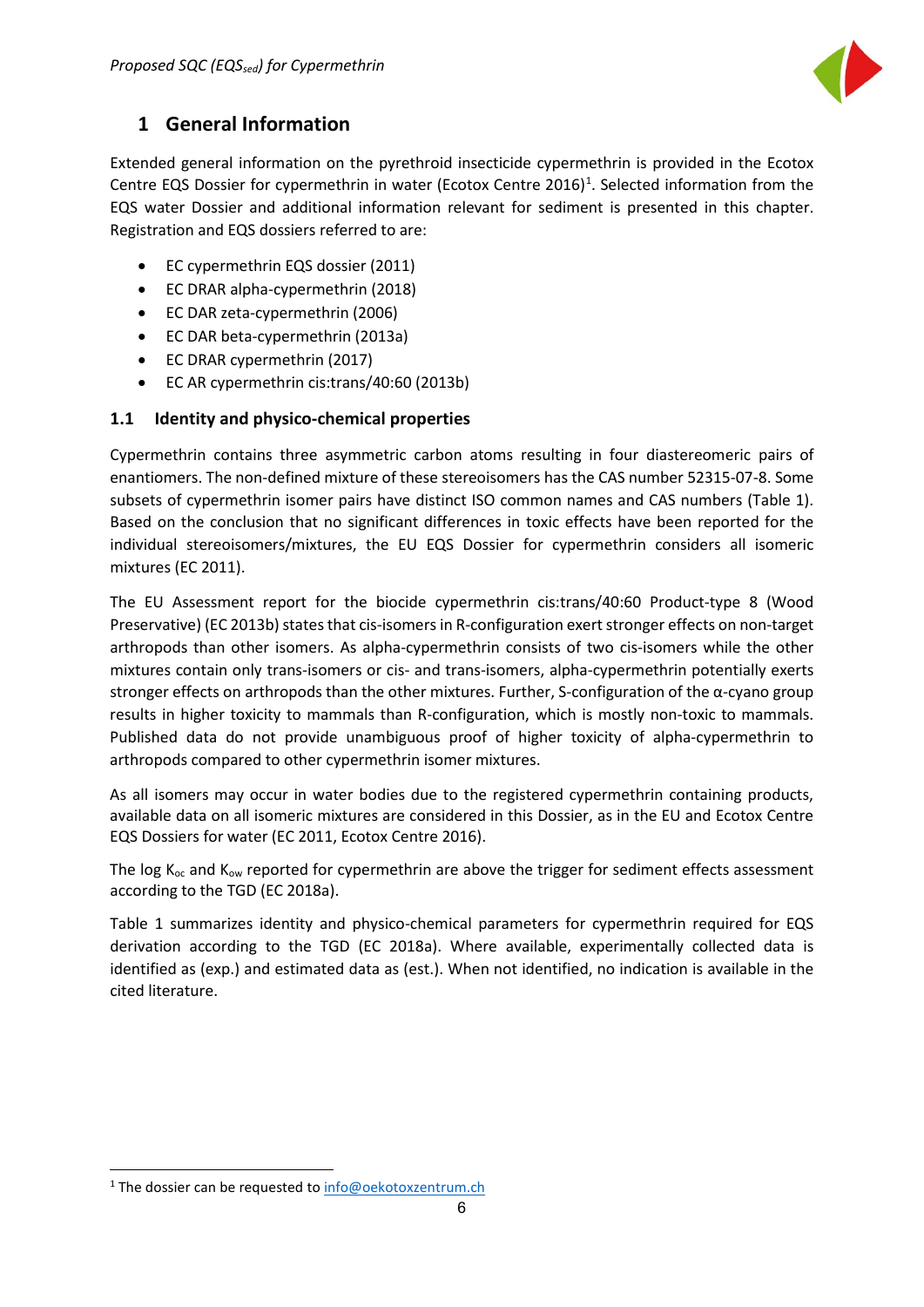$\overline{a}$ 



*Table 1 Information required for EQS derivation according to the TGD (EC 2018a).*

| <b>Characteristics</b>   | <b>Values</b>                                                                                                                                                                             | <b>References</b>                                                                                                                                                                      |
|--------------------------|-------------------------------------------------------------------------------------------------------------------------------------------------------------------------------------------|----------------------------------------------------------------------------------------------------------------------------------------------------------------------------------------|
| Common name              | Cypermethrin <sup>2</sup>                                                                                                                                                                 | EC (2011)                                                                                                                                                                              |
| <b>IUPAC</b> name        | Cyano(3-phenoxyphenyl)methyl 3-(2,2-<br>dichloroethenyl)-2,2-<br>dimethylcyclopropanecarboxylate                                                                                          | EC (2011)                                                                                                                                                                              |
| Chemical group           | Pyrethroid insecticide                                                                                                                                                                    | EC (2011)                                                                                                                                                                              |
| Structural formula       |                                                                                                                                                                                           | EC (2011)                                                                                                                                                                              |
| Molecular formula        | $C_{22}H_{19}Cl_2NO_3$                                                                                                                                                                    | EC (2011)                                                                                                                                                                              |
| CAS                      | 52315-07-8: cypermethrin<br>67375-30-8: alpha-cypermethrin<br>65731-84-2: beta-cypermethrin<br>71697-59-1: theta-cypermethrin<br>1315501-18-8 (formerly 52315-07-8):<br>zeta-cypermethrin | EC (2011)                                                                                                                                                                              |
| <b>EINECS</b>            | 257-842-9                                                                                                                                                                                 | EC (2011)                                                                                                                                                                              |
| Code SMILES              | $CC1(C(C1C(=O)OC(C\#N)C2=CC(=CC=C2)O$<br>$C3 = CC = CC = C3)C = C(C1)Cl(C)$                                                                                                               | PubChem (2019)                                                                                                                                                                         |
| Molecular weight [g/mol] | 416.3                                                                                                                                                                                     | EC (2011)                                                                                                                                                                              |
| Melting point [°C]       | [1] Onset 41.2 °C, peak 47.3 °C (exp.,<br>cypermethrin, 98.3%)<br>[2] 81.5 °C (alpha-cypermethrin, 97.3 %)<br>[3] -3 °C (zeta-cypermethrin, 85.3 %)                                       | [1] Bates, M. (2002),<br>in EC (2017) B2 p. 4<br>[2] van Helvoirt, 1992a<br>(Cyanamid Agro) cited<br>in EC (2018b) B2 p. 4<br>[3] de Ryckel, 2001a<br>cited in EC (2006) p.<br>$2 - 2$ |
| Boiling point [°C]       | [1] No boiling observed, but<br>decomposition >200 °C (exp.,<br>cypermethrin, 98.3 %)<br>[2] >360 °C (zeta-cypermethrin, 86.8 %<br>purity)                                                | [1] Bates, M. (2002),<br>cited in EC (2017) B2<br>p. 4<br>[2] Alvarez, 1994 cited<br>in EC (2006) p. 2-2                                                                               |
| Vapour pressure [Pa]     | [1] $1.9 \cdot 10^{-7}$ at 20 °C (extrapolated mean<br>for 98.4 % and 94.2 % cypermethrin)<br>[2] $1.1 \cdot 10^{-7}$ at 25 °C (99 %<br>cypermethrin)                                     | $[1]$<br>Terence-Grayson<br>et al. (1982) cited in EC<br>(2017) B2 p.7                                                                                                                 |

<span id="page-7-0"></span> $2$  It is stated in the EC dossier (EC 2011) that cypermethrin refers to « Isomer mixture of cypermethrin, alphacypermethrin (CAS 67375-30-8), beta-cypermethrin (CAS 65731-84-2), theta-cypermethrin (CAS 71691-59-1) and zeta-cypermethrin (52315-07-8). No significant differences in toxicity between isomers were found in the literature studied. »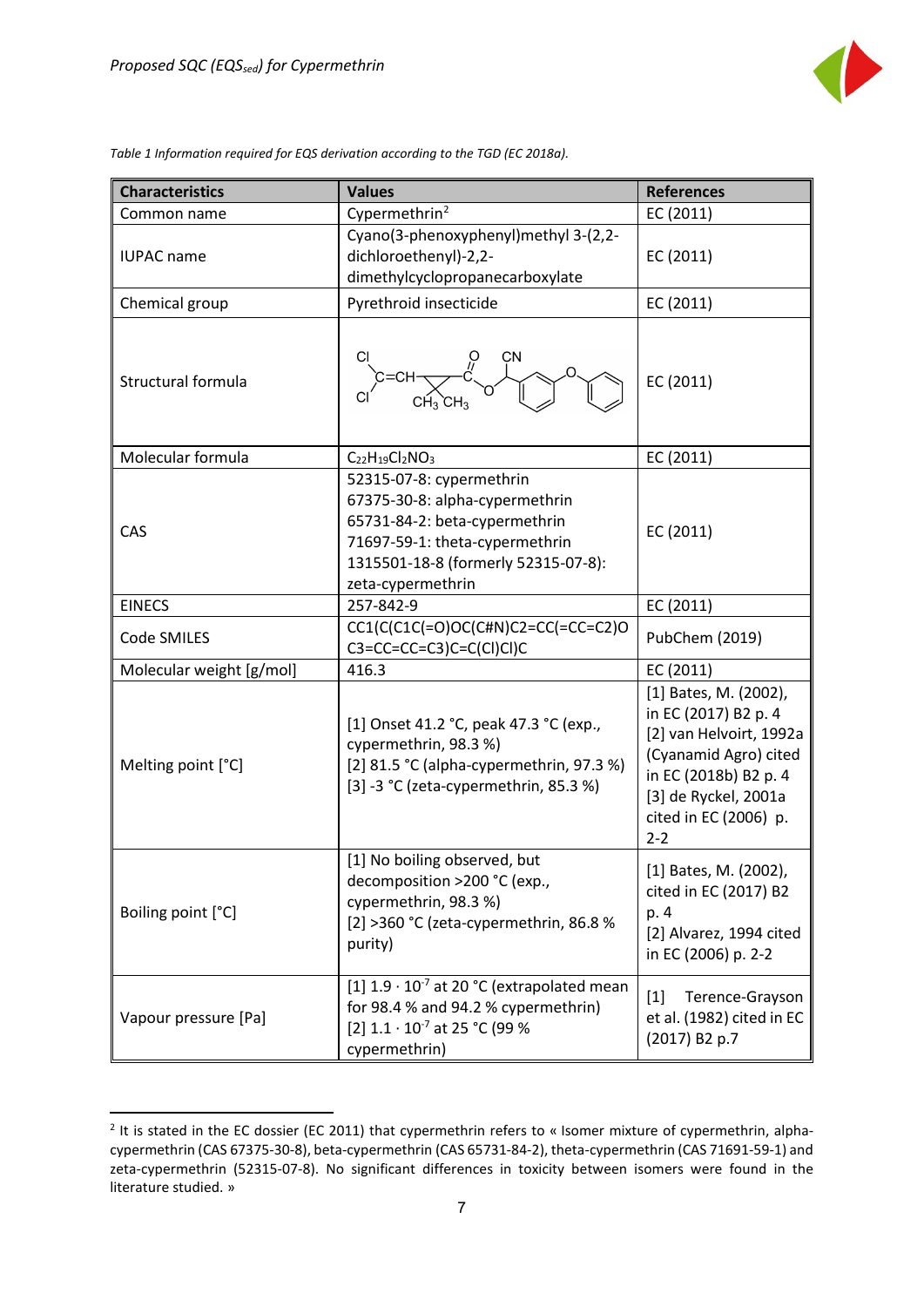

| <b>Characteristics</b>                           | <b>Values</b>                                                                                                                                                               | <b>References</b>                                                                                                             |  |  |  |
|--------------------------------------------------|-----------------------------------------------------------------------------------------------------------------------------------------------------------------------------|-------------------------------------------------------------------------------------------------------------------------------|--|--|--|
|                                                  | [3] $2.53 \cdot 10^{-7}$ at 25 °C (zeta-<br>cypermethrin)                                                                                                                   | [2] Waghmare, 2000c<br>cited in EC (2017) B2 p.<br>7                                                                          |  |  |  |
|                                                  |                                                                                                                                                                             | [3] Alvarez, 1991 cited<br>in EC (2006) p. 2-3                                                                                |  |  |  |
| Henry's law constant<br>[Pa·m <sup>3</sup> /mol] | [1] 0.024 at 20 °C (calculated,<br>cypermethrin)<br>[2] 0.069 at 20 °C (alpha-cypermethrin)                                                                                 | [1] Bates, M. (2002),<br>cited in EC (2017) B2<br>p. 8<br>[2] Craig 1999 cited in<br>EC (2018b) B2 p. 6                       |  |  |  |
|                                                  | [1] cypermethrin<br>< 9 at 20°C, pH 6 (98.3 %)<br>< 9 at 20°C, pH 4 (98.3 %)                                                                                                |                                                                                                                               |  |  |  |
|                                                  | [2] alpha-cypermethrin<br>0.014 at 20°C, pH 5.02 (97.9 %)<br>0.013 at 20°C, pH 7.05 (97.9 %)<br>0.016 at 20°C pH 9.02 (97.9 %)                                              | [1] Bates, M. (2002),<br>cited in EC (2017) B2<br>p. 14                                                                       |  |  |  |
| Water solubility [mg/l]                          | [3] alpha-cypermethrin at 20°C (98 %):<br>$0.67 \cdot 10^{-3}$ (pH 4)<br>$3.97 \cdot 10^{-3}$ (pH 7)<br>$4.54 \cdot 10^{-3}$ (pH 9)<br>$1.25 \cdot 10^{-3}$ (bidest. water) | $[2]$ WHO $(2015)$<br>[3] Baldwin 1990 cited<br>in EC (2018b) B2 p. 9<br>[4] Thompson 1997,<br>cited in EC (2013b) B2<br>p. 9 |  |  |  |
|                                                  | [4] beta-cypermethrin<br><0.9 at 20°C, pH 5 (98.7 %)<br><0.9 at 20°C, pH 7 (98.7 %)<br><0.9 at 20°C, pH 9 (98.7 %)                                                          | [5] de Ryckel 2001a<br>cited in EC (2006) B2<br>p. 2-8<br>[6] Anonymous 2002<br>cited in EC (2011) B2                         |  |  |  |
|                                                  | [5] zeta-cypermethrin 0.0387 at 20 °C<br>pH 7 in distilled water                                                                                                            | p. 4                                                                                                                          |  |  |  |
|                                                  | [6] 0.004 at 20 °C, pH 7, isomer not<br>specified                                                                                                                           |                                                                                                                               |  |  |  |
| Dissociation constant (pKa)                      | no dissociation in water (cypermethrin)                                                                                                                                     | EC (2017)                                                                                                                     |  |  |  |
|                                                  | [1] 6.6 (cypermethrin, method not                                                                                                                                           | [1] Tomlin (2009)                                                                                                             |  |  |  |
|                                                  | listed)<br>[2] 5.3-5.6 (exp., 98.3 %, OECD 117, EEC<br>A8, HPLC method) range of discrete<br>cypermethrin isomer pairs, mean of                                             | [2] Bates, M. (2002)<br>cited in EC (2017) B2<br>p. 16, EC (2013a);<br>[3] Langner & Fisk,                                    |  |  |  |
| Octanol-water partition                          | 5.45 used for risk                                                                                                                                                          | 1993                                                                                                                          |  |  |  |
| coefficient ( $log K_{ow}$ ) <sup>a</sup>        | assessment/ecotoxicology)                                                                                                                                                   | (Cyanamid Agro),                                                                                                              |  |  |  |
|                                                  | [3] 5.5 (exp., alpha-cypermethrin;<br>95.4 % at 20 °C; OECD 117, RP-HPLC-                                                                                                   | cited in EC (2018b) B2<br>p. 10                                                                                               |  |  |  |
|                                                  | method)                                                                                                                                                                     | [4] Study Number                                                                                                              |  |  |  |
|                                                  | [4] 6.83 (exp., alpha-cypermethrin;<br>97.86 %, OECD 117, HPLC-method)                                                                                                      | 10206 (2010) cited in<br>WHO (2015) p. 27                                                                                     |  |  |  |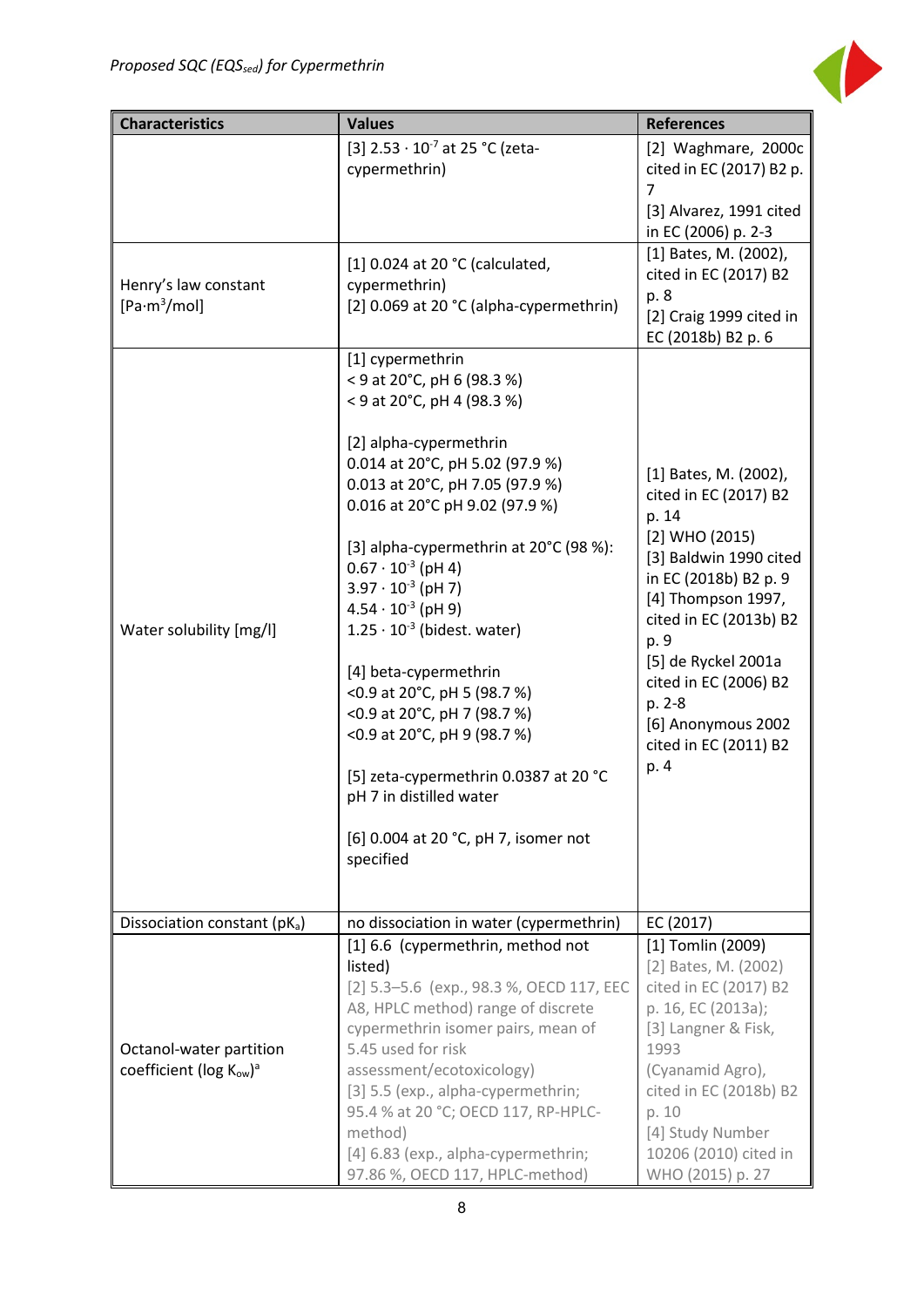

| <b>Characteristics</b>                                                           | <b>Values</b>                                                                                                                                                                                                                                                                                                                                                                                                                                                                                                                                                                                                                                                                    | <b>References</b>                                                                                                                                                           |
|----------------------------------------------------------------------------------|----------------------------------------------------------------------------------------------------------------------------------------------------------------------------------------------------------------------------------------------------------------------------------------------------------------------------------------------------------------------------------------------------------------------------------------------------------------------------------------------------------------------------------------------------------------------------------------------------------------------------------------------------------------------------------|-----------------------------------------------------------------------------------------------------------------------------------------------------------------------------|
|                                                                                  | [5] 5.7 (peak 1) and 5.8 (peak 2) (exp.;<br>beta-cypermethrin 98.7 %; OECD 117,<br>HPLC-method (GLP))<br>[6] 5-6 (exp., zeta-cypermethrin; 85.3 %,<br>OECD 117, RP-HPLC method)<br>[6] 6.48 (exp., zeta-cypermethrin;<br>86.8 %, "slow stirring" equilibration<br>method and GC-ECD analysis)                                                                                                                                                                                                                                                                                                                                                                                    | [5] Thompson 1997,<br>cited in EC (2013b) B2,<br>p. 10<br>[6] EC (2006), B2, p.<br>11                                                                                       |
|                                                                                  | [1] adsorption (exp., >99 %<br>cypermethrin):<br>5.38 ( $K_{oc}$ 238,000; SD = 38,000, 1 % OC)<br>5.7 (K <sub>oc</sub> 502,000; SD = 7,000, 3 % OC)<br>5.25 ( $K_{oc}$ 177,000; SD = 40,000; 13 % OC)<br>Reported mean: 5.54 (K <sub>oc</sub> 350,000)                                                                                                                                                                                                                                                                                                                                                                                                                           | [1] Maund et al.<br>(2002)                                                                                                                                                  |
| Sediment-water partition<br>coefficient (log K <sub>oc</sub> or K <sub>p</sub> ) | [2] desorption (exp., >99 %<br>cypermethrin):<br>5.45 ( $K_{oc}$ 281,000; SD = 28,000, 1 % OC)<br>5.76 ( $K_{oc}$ 582,000; SD = 75,000, 3 % OC)<br>5.26 ( $K_{oc}$ 182,000; SD = 73,000; 13 % OC)<br>[3] 3.72 (est. from log Kow 5.45)                                                                                                                                                                                                                                                                                                                                                                                                                                           | [2] Maund et al.<br>(2002)<br>[3] Based on the<br>equation for esters in<br>TGD EC (2018a) where<br>$log K_{oc}$ =<br>$0.49*$ log $K_{ow}+1.05$                             |
| Sediment adsorption<br>coefficient (K <sub>d</sub> [l/kg])                       | 8976                                                                                                                                                                                                                                                                                                                                                                                                                                                                                                                                                                                                                                                                             | <b>Brice and Cooke</b><br>(2006c) cited in EC<br>(2017)                                                                                                                     |
| Log Ksusp                                                                        | 4.54 calculated, isomer not specified                                                                                                                                                                                                                                                                                                                                                                                                                                                                                                                                                                                                                                            | EC (2011)                                                                                                                                                                   |
| Aqueous hydrolysis DT <sub>50</sub>                                              | [1] cypermethrin (99:1 H <sub>2</sub> O:Ethanol,<br>25 °C<br>pH 4.5: 99 weeks<br>pH 7:63 weeks<br>pH 8:50 weeks<br>[2] alpha-cypermethrin<br>pH 9: 8.94 - 17.34 d (50°C and 20°C,<br>respectively)<br>[3] alpha-cypermethrin<br>pH 4: no degradation<br>pH 7: 69.8 d (mean, 25 °C)<br>pH 9: 3.7 d (mean, 25 °C)<br>[4] cypermethrin cis:trans/40:60 (50 $°C$ )<br>pH 4: 1 yr<br>pH 7: 4.73 d<br>pH 9: 1.9 h<br>[5] zeta-cypermethrin (85.3 % pure,<br>cis/trans 51/49 ; 25 °C and 50 °C):<br>pH 4: < 10 % degradation in 5 days<br>(50 °C), hydrolytically stable at both<br>temperatures<br>pH 7: DT <sub>50</sub> = 4.6 d (50 °C), moderate<br>hydrolysis at both temperatures | [1] Chapman et al.<br>(1982)<br>[2] WHO (2015)<br>[3] Hassink 2005 cited<br>in EC (2018a) B8 p.<br>280<br>$[4]$ EC (2013a)<br>[5] Class 2003c cited<br>in EC (2006) p. 2-11 |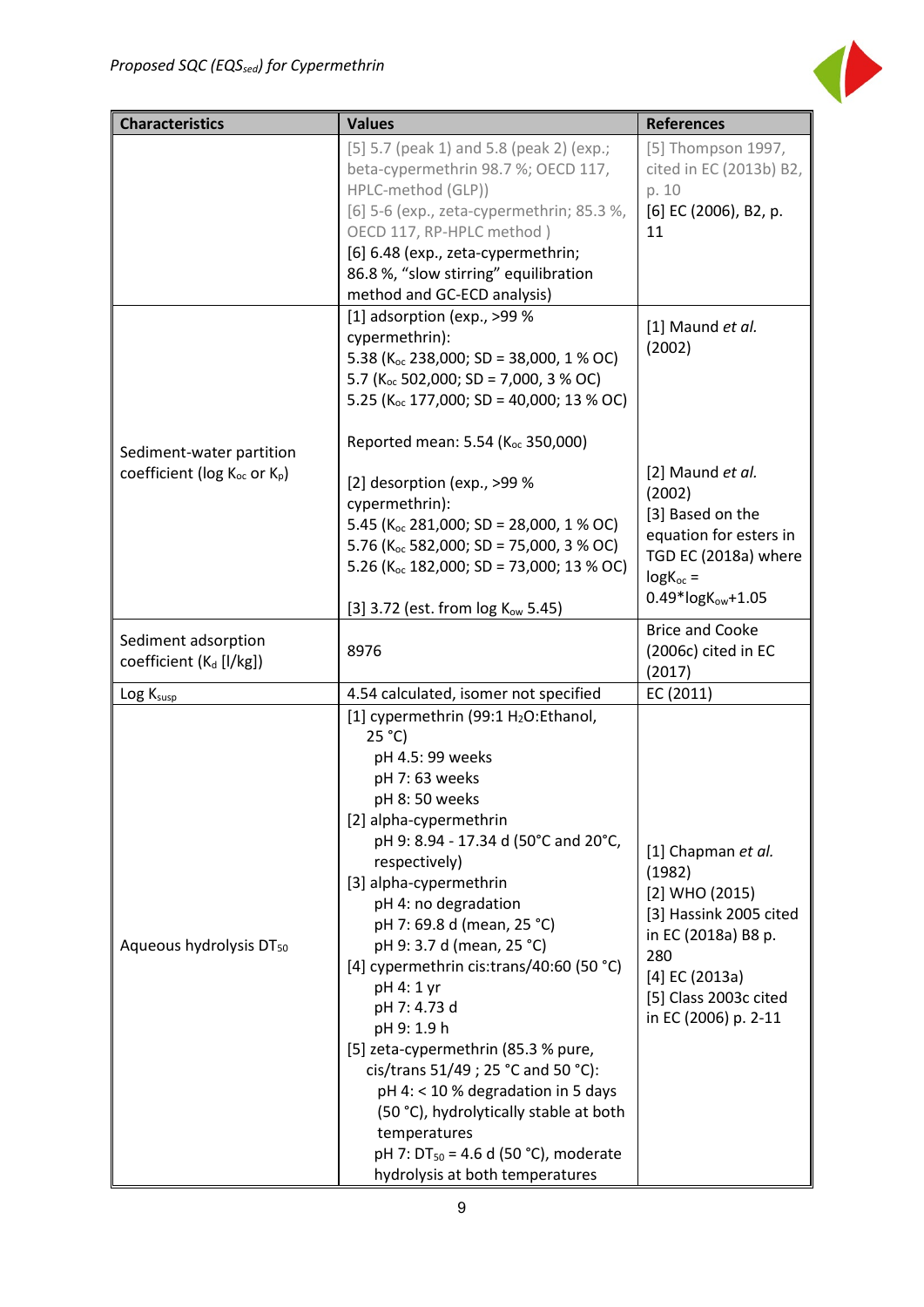

| <b>Characteristics</b>                                        | <b>Values</b>                                                                                                                                                                                                                                                                                                                                                                                                                                                                                                                                                                              | <b>References</b>                                                                                                                                                                                                                                  |  |  |
|---------------------------------------------------------------|--------------------------------------------------------------------------------------------------------------------------------------------------------------------------------------------------------------------------------------------------------------------------------------------------------------------------------------------------------------------------------------------------------------------------------------------------------------------------------------------------------------------------------------------------------------------------------------------|----------------------------------------------------------------------------------------------------------------------------------------------------------------------------------------------------------------------------------------------------|--|--|
|                                                               | pH 9: $DT_{50} = 1.5$ h (50 °C),<br>hydrolytically labile at both<br>temperatures                                                                                                                                                                                                                                                                                                                                                                                                                                                                                                          |                                                                                                                                                                                                                                                    |  |  |
| Aqueous photolysis DT <sub>50</sub> [d]                       | [1] 1.2 (Cp-label) - 2.2 (Bz-label) (alpha-<br>cypermethrin 99.4 and 99.7 % pure, pH<br>5, 22 °C; SETAC-procedures: Suntest<br>CPS+apparatus: Xenon lamp with UV-<br>filter blocking $\lambda$ < 290 nm)<br>[2] 0.8 (beta-cypermethrin, exp.; 25 °C<br>and pH 7; SETAC guideline 1995)<br>[3] 3.05 (zeta-cypermethrin; sun light,<br>20-25 °C, pH 7, clear water; degradation<br>also in dark samples/hydrolysis)<br>[4] 0.6-1 (cypermethrin, river water and<br>salt water), 2.6-3.6 (distilled water) <sup>3</sup><br>[5] 12.4-14.8 (cypermethrin, summer<br>sunlight days, pH 4, 20 °C) | [1] Concha 2001 cited<br>in EC (1999) p. 2-2<br>[2] Mamouni 2005<br>cited in EC (2013b) B2<br>p. 11<br>[3] Brodsky 2003 cited<br>in EC (2006) p. 2-14<br>[4] Crane et al. (2007)<br>[5] EC (2005) p. 2                                             |  |  |
| Biodegradation in aqueous<br>environment DT <sub>50</sub> [d] | [1] Not ready biodegradable (alpha-<br>cypermethrin)<br>[2] Not ready biodegradable (zeta-<br>cypermethrin)<br>[3] not readily biodegradable<br>(cypermethrin cis:trans/40:60)                                                                                                                                                                                                                                                                                                                                                                                                             | [1] Stone 1983 cited in<br>EC (2018b) B8 p. 248<br>[2] RMS assumption in<br>EC (2006) p. 8-56<br>[3] EC (2013a) p. 28                                                                                                                              |  |  |
| Biodegradation in water-<br>sediment systems $DT_{50}$ [d]    | $[1]$ 1.5 - 2.5 (zeta-cypermethrin, aerobic<br>degradation)<br>$[2]$ 13.8 - 15.6 (zeta-cypermethrin,<br>anaerobic degradation)<br>[3] 8.85-10.09 (zeta-cypermethrin,<br>aerobic degradation)<br>[4] 8 - 14.8 (alpha-cypermethrin, aerobic<br>degradation)                                                                                                                                                                                                                                                                                                                                  | [1] Lucas, T. 1998<br>cited in EC (2006) p. 8-<br>60<br>[2] Ramsey, A.A. 1998<br>cited in EC (2006) p. 8-<br>67<br>[3] Elmarakby, S.A.<br>1998 cited in EC<br>(2006) p. 8-64<br>[4] trigger endpoints<br>recalculated by RMS,<br>EC (2018b) p. 364 |  |  |
| Biodegradation in soil DT <sub>50</sub> [d]                   | [1] 2 - 20 (cypermethrin, different soils)<br>[2] 19.6 (cypermethrin, geometric<br>mean)                                                                                                                                                                                                                                                                                                                                                                                                                                                                                                   | [1] Yeomans, P. Kelly,<br>D. 2015, cited in EC<br>(2017) B8 p. 180<br>[2] Drechsler et al<br>2015 cited in EC<br>(2017) B8 p. 228                                                                                                                  |  |  |

<sup>a</sup> Data obtained from HPLC-based or unknown methods not used for EQS derivation.

 $\overline{a}$ 

<span id="page-10-0"></span><sup>&</sup>lt;sup>3</sup> Experimental light conditions not mentioned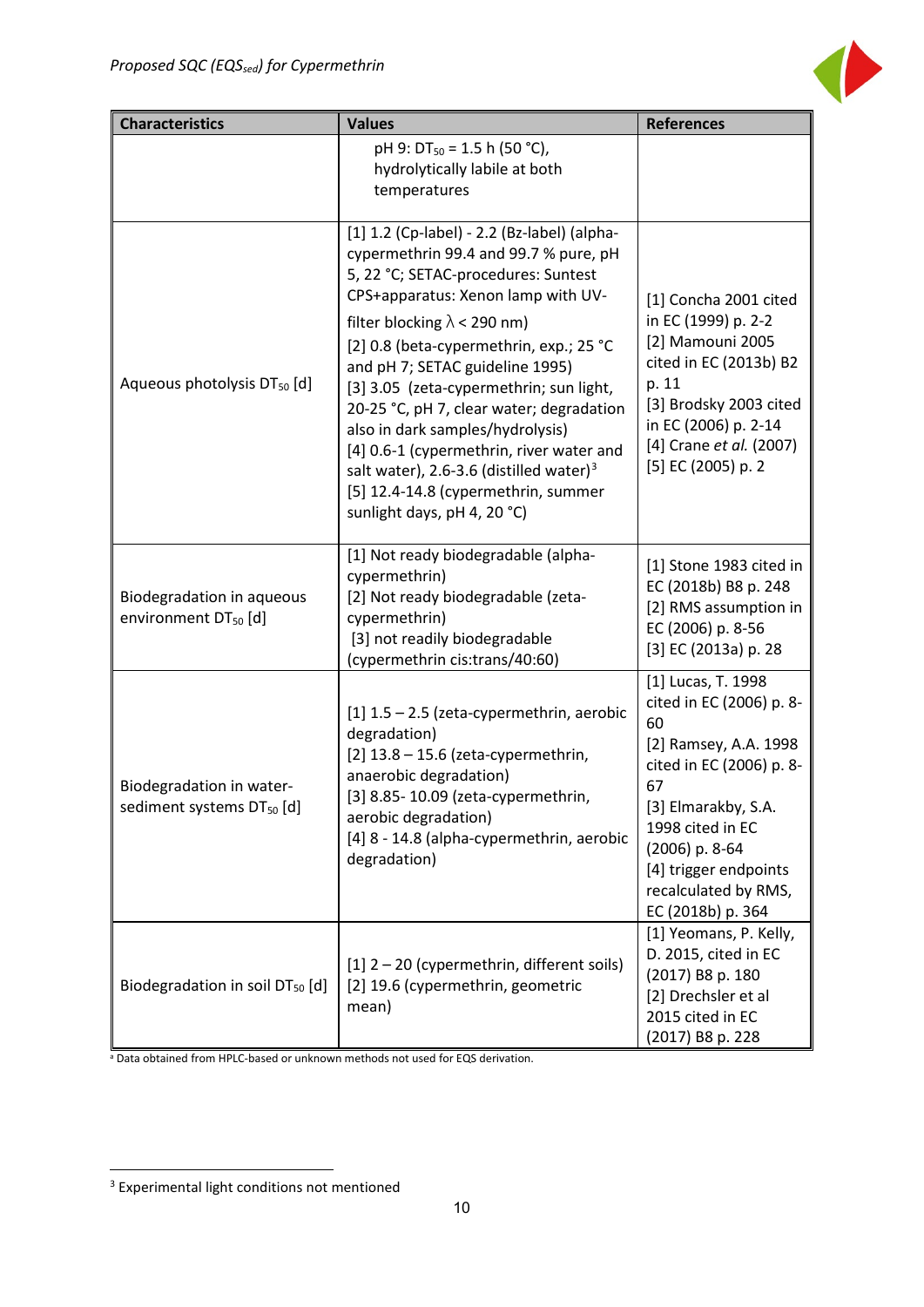

### <span id="page-11-0"></span>**1.2 Regulation and environmental limits**

Table 2 summarizes existing regulation and environmental limits in Switzerland and Europe for cypermethrin.

|  |  | Table 2 Existing regulation and environmental limits for cypermethrin in Switzerland and elsewhere. |  |
|--|--|-----------------------------------------------------------------------------------------------------|--|
|  |  |                                                                                                     |  |

| <b>Europe</b>                                                                                                       |                                                                                                                                                                                                                                                                  |  |  |  |  |  |
|---------------------------------------------------------------------------------------------------------------------|------------------------------------------------------------------------------------------------------------------------------------------------------------------------------------------------------------------------------------------------------------------|--|--|--|--|--|
| Directive 2013/39/EU                                                                                                | Identified as a priority substance in the field of water<br>policy.                                                                                                                                                                                              |  |  |  |  |  |
| <b>EQS</b> - Water Framework Directive<br>(inland water)                                                            | AA-EQS: 0.00008 µg/l<br>MAC-EQS: 0.0006 μg/l<br>QSfreshwater, sed: 0.033 µg/kg d.w.                                                                                                                                                                              |  |  |  |  |  |
| <b>Switzerland</b>                                                                                                  |                                                                                                                                                                                                                                                                  |  |  |  |  |  |
| EQS-Ecotox Centre (07.03.17)                                                                                        | AA-EQS: 0.00003 µg/l<br>MAC-EQS: 0.00044 µg/l                                                                                                                                                                                                                    |  |  |  |  |  |
| Ordinance on phytosanitary products<br>(916.161) (01.01.2019)                                                       | Annex 1 Active substances approved as a phytosanitary<br>product: alpha-cypermethrin (67375-30-8),<br>cypermethrin and cypermethrin high-cis (52315-07-8),<br>zeta-cypermethrin (52315-07-8).                                                                    |  |  |  |  |  |
| Ordinance on Biocidal Products (OBP)                                                                                | Annex 2 List of approved active substances according to<br>Art. 9 of the regulation (EU) No. 528/20122 (Union list<br>of approved active substances).                                                                                                            |  |  |  |  |  |
| Water protection ordinance (WPO)<br>(01.06.18)                                                                      | Annex 2 Requirements on Water Quality for plant<br>protection products: 0.1 µg/l per individual substance.<br>Annex 22 Additional requirements for groundwater<br>which is used for drinking water or is intended as such:<br>0.1 µg/l per individual substance. |  |  |  |  |  |
| FDHA Ordinance on the maximal limits<br>for pesticide residues on vegetal and<br>animal products (OPOVA) (01.05.18) | Annex 2 Maximum limit authorized for pesticide<br>residues.                                                                                                                                                                                                      |  |  |  |  |  |

### <span id="page-11-1"></span>**1.3 Use and emissions**

Cypermethrin is an active substance used in Switzerland as a biocide (OBP) and phytosanitary product (OPPh) against insect pest (i.e. cabbage shoot weevil, rose-grain aphid, lymexylon, bark beetle) like in rapeseed culture (70 %), silviculture (30 %), wood treatment and pest control in urban areas (Wittmer *et al.* 2014). Cypermethrin is used in a number of phytosanitary products in Switzerland, either as single active ingredient, or in combination with other active ingredients, e.g. chlorpyrifos. Moreover, formulated products may also contain piperonyl butoxide as a synergist and/or other co-formulants such as sodium dodecylbenzenesulfonate (Office fédéral de l'agriculture 2019).

Emission of cypermethrin in agricultural areas occurs mainly by spray drift during its application. The main route of transport to surface waters is by soil erosion, since cypermethrin adsorbs strongly to soil particles. The sources from urban areas can be the wash-out from treated building materials, effluent from wastewater treatment plants (WWTP) and stormwater runoff (Trask *et al.* 2014, U.S. EPA 2006, Weston *et al.* 2010). In Switzerland, cypermethrin was not selected as a relevant substance for WWTP monitoring (Micropoll project, Federal Office for the Environment) but in a project developing strategies to manage micropollutants from diffuse sources, especially in agriculture, also funded by the Federal Office for the Environment (Wittmer *et al.* 2014).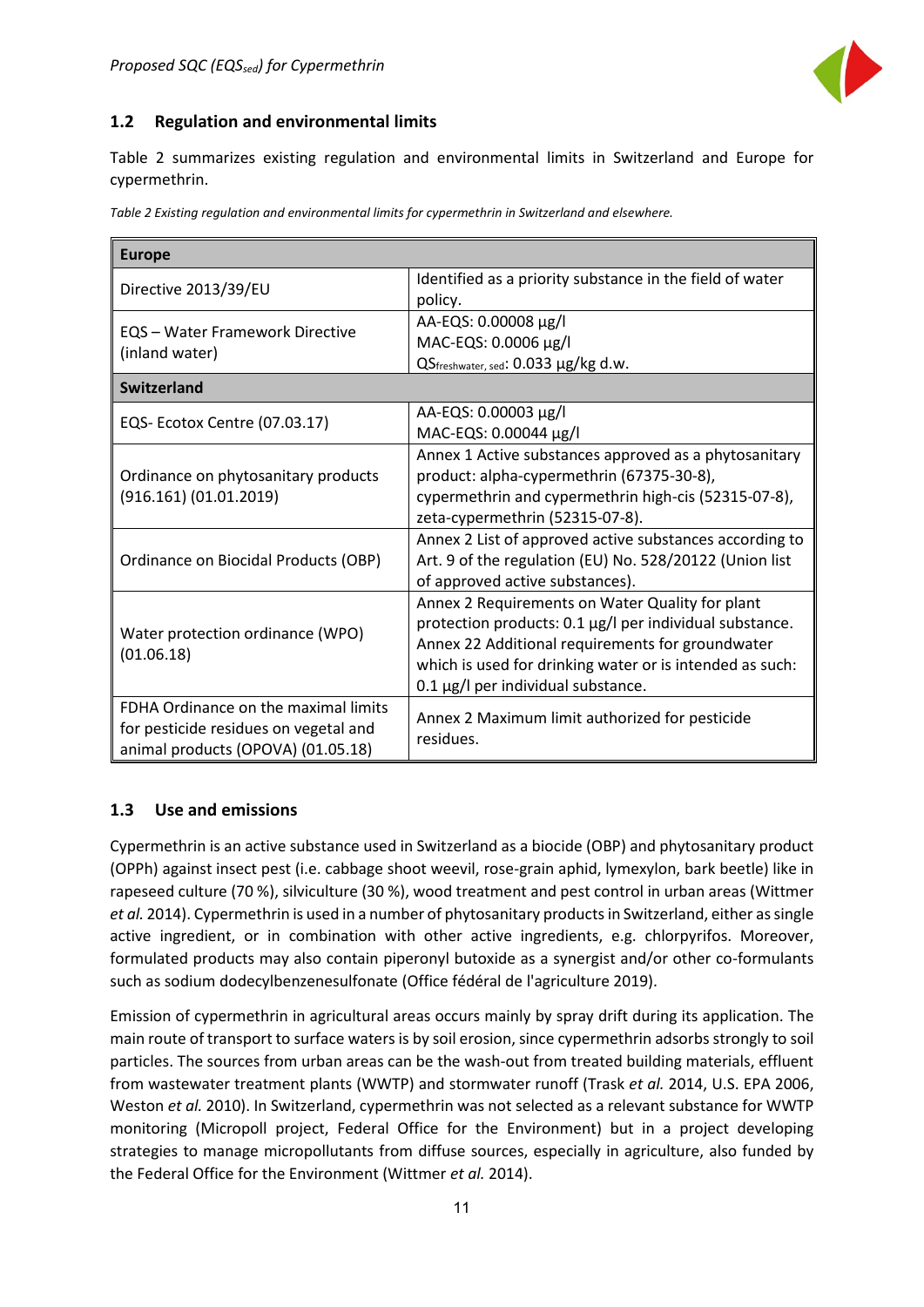

### <span id="page-12-0"></span>**1.4 Mode of action and sensitivity of taxonomic groups**

Pyrethroids are synthetic insecticides derived from pyrethrins, naturally active substances found in flowers of the genus *chrysanthemum*. The natural pyrethrins and synthetic pyrethroids can affect sodium channels in neurons by prolonging their opening. They are divided in subgroups I and II according to the symptoms they cause and their toxicity (Chalmers *et al.* 1986, Li *et al.* 2017). Type I molecules cause hyperactivity and incoordination due to repetitive firing in multiple nerves. Type II molecules (containing an α-cyano group, including cypermethrin) cause single depolarization of axon and nerve terminals. Cypermethrin can also target the central nervous system by inhibition of γaminobutyric acid (GABA) type synapse receptor and ATPase activity necessary for active transport and homeostasis (Antwi *et al.* 2015, Chalmers *et al.* 1986). Cypermethrin also affects non-target organisms like aquatic insects, which showed a greater sensitivity than terrestrial insects when exposed to topically applied cypermethrin without water contact (aquatic insects that can survive in the absence of water for 48 h were chosen) (Siegfried 1993). A comparative toxicity study on brain sensitivity to cypermethrin showed that frog and fish were much more sensitive compared to birds and mammals based on measured concentrations of cypermethrin in the brain (Edwards *et al.* 1986).

### <span id="page-12-1"></span>**2 Environmental fate**

### <span id="page-12-2"></span>**2.1 Stability and degradation products**

The suggested primary route of degradation of cypermethrin in soil/sediment is the conversion to cypermethrin carboxamide and then breakdown of cypermethrin carboxamide or of cypermethrin directly into DCVA (3-(2,2-dichlorovinyl)- 2,2-dimethylcyclopropane carboxylic acid) and 3-PBA (3 phenoxybenzoic acid) (EC 2017).

DCVA, 3-PBA and cypermethrin carboxamide are common metabolites of cypermethrin, zetacypermethrin and beta-cypermethrin, for which published EFSA conclusions are available (EFSA 2009, 2014).

In a soil laboratory study (aerobic conditions, in the dark), cypermethrin showed low to moderate persistence, with the major (> 10 %) metabolites being DCVA (cis- and trans-isomer; max. 47.4 %) and 3-PBA (max. 10.2 %), with low to moderate and very low to low persistence, respectively (Wimbush *et al.* (2006) cited in EC (2017)). Degradation of cypermethrin was similar under anaerobic conditions. Cypermethrin carboxamide is a transient intermediate and only found at marked levels (18.9 %) under irradiated conditions (artificial irradiation, 300-800 nm) on the soil surface (Swales *et al.* (2003a) cited in EC (2017)).

In a study using standard English soils, cypermethrin was metabolised to one main identified metabolite in soil, DCVA, along with "major unknown metabolites" (> 5 %, according to the RMS assessment). Further metabolism lead to bound residues and mineralisation to  $CO<sub>2</sub>$ . DT<sub>50</sub> values were within 2 to 20 days (Yeomans and Kelly (2015) cited in EC (2017)).

Similarly, in field dissipation studies at two sites in Germany, one site in France and one site in Spain, cypermethrin showed low to moderate persistence. Sample analyses were only carried out for the parent cypermethrin (Gezahegne *et al.* (2015) cited in EC (2017)). Based on the presented results, the best-fit DT<sub>50</sub> values calculated as non-normalised persistence endpoints of cypermethrin ranged from 9.3 to 31.2 days, resulting in a geometric mean  $DT_{50}$  value of 19.6 days (Drechsler and Lobe (2015) cited in EC (2017)).

In a water-sediment laboratory study (aerobic conditions, in the dark, natural sediment water systems), cypermethrin exhibited low persistence, with the major metabolites DCVA (max. 66.1 % in both water and sediment, high persistence), 3-PBA (max. 25.4 % in both water and sediment, low to moderate persistence), and an unknown metabolite (Unk1, max. 12.2 % in both water and sediment,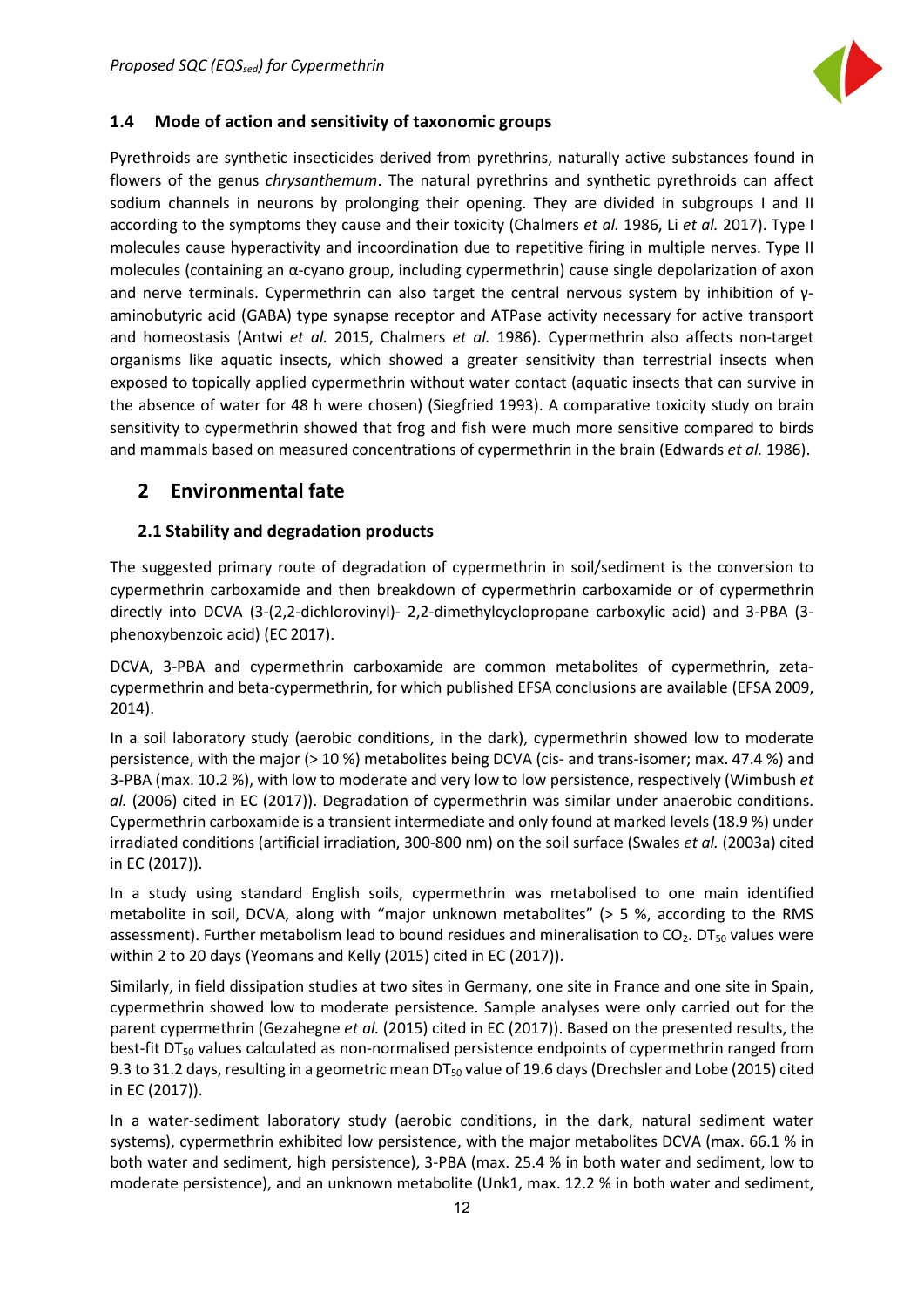

moderate to very high persistence). The unextractable (bound) residues extracted by acetonitrile/water accounted for 10.1–18.8 % of applied radioactivity after 100 d, mineralisation accounted for 25.1–68.8 % of applied radioactivity (Drechsler and Lobe 2015 cited in EC (2017)).

Unk1 was also detected in another water–sediment study, as it is structurally similar to DCVA, was postulated to result from further oxidation of DCVA (Lewis (2015) cited in EC (2017)).

Overall, cypermethrin and its major metabolites showed low to moderate persistence in both, soil and sediment analyses.

Similarly, aqueous photolysis of cypermethrin yielded two major metabolites, PBAcid and DCVA (cisand trans-isomers; Swales *et al.* (2003b) and Cashmore and Lewis (2014) cited in EC (2017)). Cypermethrin degraded with a half-life of 7.5 and 8.4 days, respectively. The  $DT_{50}$  values for the eight individual isomers ranged from 4.6 to 13.7 days (Swales *et al.* (2003a) cited in EC (2017)).

### <span id="page-13-0"></span>**2.2 Sorption/desorption processes**

In general, pyrethroids have a high affinity to soil or sediment particles (Laskowski 2002). Due to the physiochemical properties of cypermethrin (especially the low water solubility and the high log  $K_{\text{OW}}$ ), a decrease of the exposure concentration in the water phase by sorption to particles, sediment or vessel walls is expected. A rapid decrease in cypermethrin concentration is observed in aquatic biotests, with the concentrations in the water phase typically decreasing to less than 80 % of the initial concentration after 24 h (Barata *et al.* 2012, Mugni *et al.* 2011, Shen *et al.* 2012, Yang *et al.* 2016).

According to Agnihotri *et al.* (1986), cypermethrin aqueous concentration was reduced by 95 % within 24 h after application to water and sediment in open trenches. The decrease in concentration was primarily due to rapid sorption to sediment and suspended particles and not degradation.

Influence of sediment particle size on the desorption, bioavailability, and bioaccumulation potential of cypermethrin was investigated in field collected sediment (Zhang *et al.* 2018). The sediment was wet sieved to obtain five particle-size fractions (<20, 20–63, 63–180, 180–500, and >500 μm) and spiked with cypermethrin. Consecutive Tenax extraction unexpectedly yielded a significant decrease of rapid desorption fractions and rate constants with increasing particle size. Adsorption of fine particles by Tenax beads was considered a possible explanation, thus results should be considered against this background.

Reduced bioavailability of cypermethrin to *Chironomus dilutus* (formerly *Chironomus tentans)* from sediments and water phase above silt and clay sediments (compared to sand sediments) has been explained by the higher sorption capacity of the tested sediments and the presence of dissolved organic carbon (DOC) in the overlying water released by tested natural sediment (Muir *et al.* 1985). The sediments tested were sand, a silty-clay river sediment (2.3 % OC) and a pond bottom clay (3.7% OC). Sorption/desorption dynamics were not analysed. Bioavailability of cypermethrin is further discussed in section 2.3.

Based on the assessment of adsorption characteristics of radiolabelled cypermethrin in four soils and one sediment using the batch equilibrium method, cypermethrin was shown to be immobile (McCall classification system), since minimum adsorption  $K_{doc}$  values, derived from adsorption coefficients, were in the range from 80653 to 574360 l/kg (Brice and Cooke (2006c) cited in EC (2017)). In experiments with three European soils using the batch equilibrium method, PBAcid showed low mobility (McCall classification system), (adsorption coefficients from 59 to 2078 l/kg), while cis- and trans-DCVA showed medium mobility (McCall classification system, adsorption coefficients for cis-DCVA from 13 to 640 l/kg, for trans-DCVA from 7 to 625 l/kg) (Wimbush and Cooke (2006) cited in EC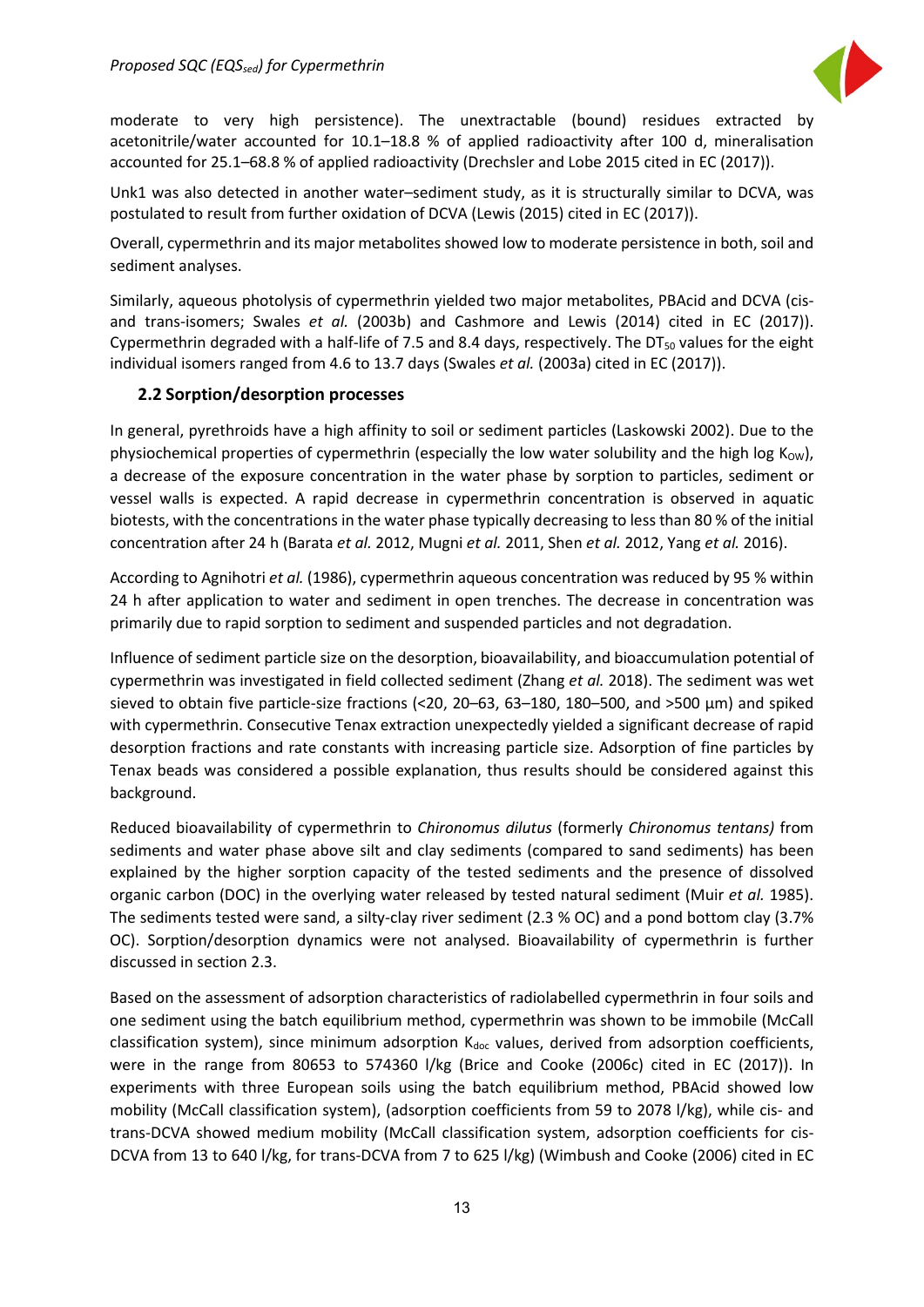

(2017)). It was concluded that the adsorption of cypermethrin and its metabolites was not pH dependent (EFSA 2018).

Due to the low photostability of cypermethrin and the known losses due to sorption and biodegradation in sediment, analytical verification of the exposure concentration in biotests is mandatory for the validity of a test result. This procedure corresponds to that in the EU dossier (EC 2011).

### <span id="page-14-0"></span>**2.3 Bioavailability**

Bioavailability is a complex process which depends on many factors including the sorption capacity of the sediment considered (e.g. OC content), the hydrophobicity of the compound, and the physiology, feeding behaviour and burrowing activity of the benthic organism considered (Warren *et al.* 2003).

The scientific opinion of the EFSA on the effect assessment for pesticides on sediment organisms recognizes that "*the most appropriate metric for bioavailability in soils and sediments appears to be the 'freely dissolved pore water concentration' rather than the total sediment concentration, particularly for compounds with a log K<sub>ow</sub> < 5" (EFSA 2015).* 

The mechanistic Equilibrium Partitioning model by Di Toro *et al.* (1991) considers the OC content in sediment as being the main driver of bioavailability for non-ionic organic chemical like cypermethrin. This assumption is based among others on a study by Muir *et al.* (1985) in which *C. dilutus (*formerly *C. tentans)* was exposed to water above sediment (48 h, larvae kept on nylon screen above the sediment) and direct exposure (24 h) to sand (0.1 % OC), silty–clay river sediment (2.3 % OC) and pond bottom clay sediment (3.7 % OC). Sediments were spiked at nominal concentrations of 64 and 640 µg/kg of trans-cypermethrin and 12, 17 and 174 µg/kg of cis-cypermethrin. After 24 h of equilibration, 20 larvae were added to each duplicate. The bioaccumulation rate is reported as BCF (bioconcentration factor) based on cypermethrin concentration in larvae divided by the concentration in water and pore water. BCF was higher for sand compared to silt and clay (for larvae exposed directly to sediment as well as to water only). The reduced bioavailability in silt- and clay-systems was explained by the higher sorption capacity of the sediment and the presence of dissolved organic carbon (DOC) in the overlying water released by natural sediment(Muir *et al.* 1985). It was assumed that ingestion is a slower process than direct uptake from water but should be evaluated through a long-term study.

Maund *et al.* (2002) presented a bioaccumulation study on *Daphnia magna* and *C. dilutus (*formerly *C. tentans)* using sediments with different OC content (1 %, 3 % and 13 % OC). After 96 h, the biotasediment accumulation factor (BSAF; concentration in the insect divided by the concentration in sediment) decreased with an increase of OC content. However, the relation between OC content and accumulation was not linear in all cases. The ratio of bioavailability was 1:3 between OC content 1 % and 3 % but only of 1:2 between 3 % and 13 % OC. It was suggested that the lower surface area (higher sand content) in the sediment with the highest OC content might explain this difference.

Zhang *et al.* (2018) studied the influence of sediment particle size on the desorption, bioavailability, and bioaccumulation potential of cypermethrin by using two biomimetic techniques (Tenax extraction and solid-phase microextraction (SPME)) and bioaccumulation testing with *Lumbriculus variegatus*. Natural sediment (1.83 % TOC, 2 mm-sieved) and 5 fractions (>20, 20–63, 63–180, 180–500, and >500 μm) were spiked with nominal concentrations of cypermethrin between 31.1 and 34.8 µg/kg d.w. (no chronic effect reported for these concentrations). After allowing the system to reach equilibrium for 30 days, 20 worms were added to each fraction and tests were performed in triplicate. Tests had a total duration of 350 h (~14.6 d) and concentrations in worms were measured after 24 h, 48 h, 96 h, 7 d and 14 d and pore water concentration was calculated based on SPME measurement (solid-phase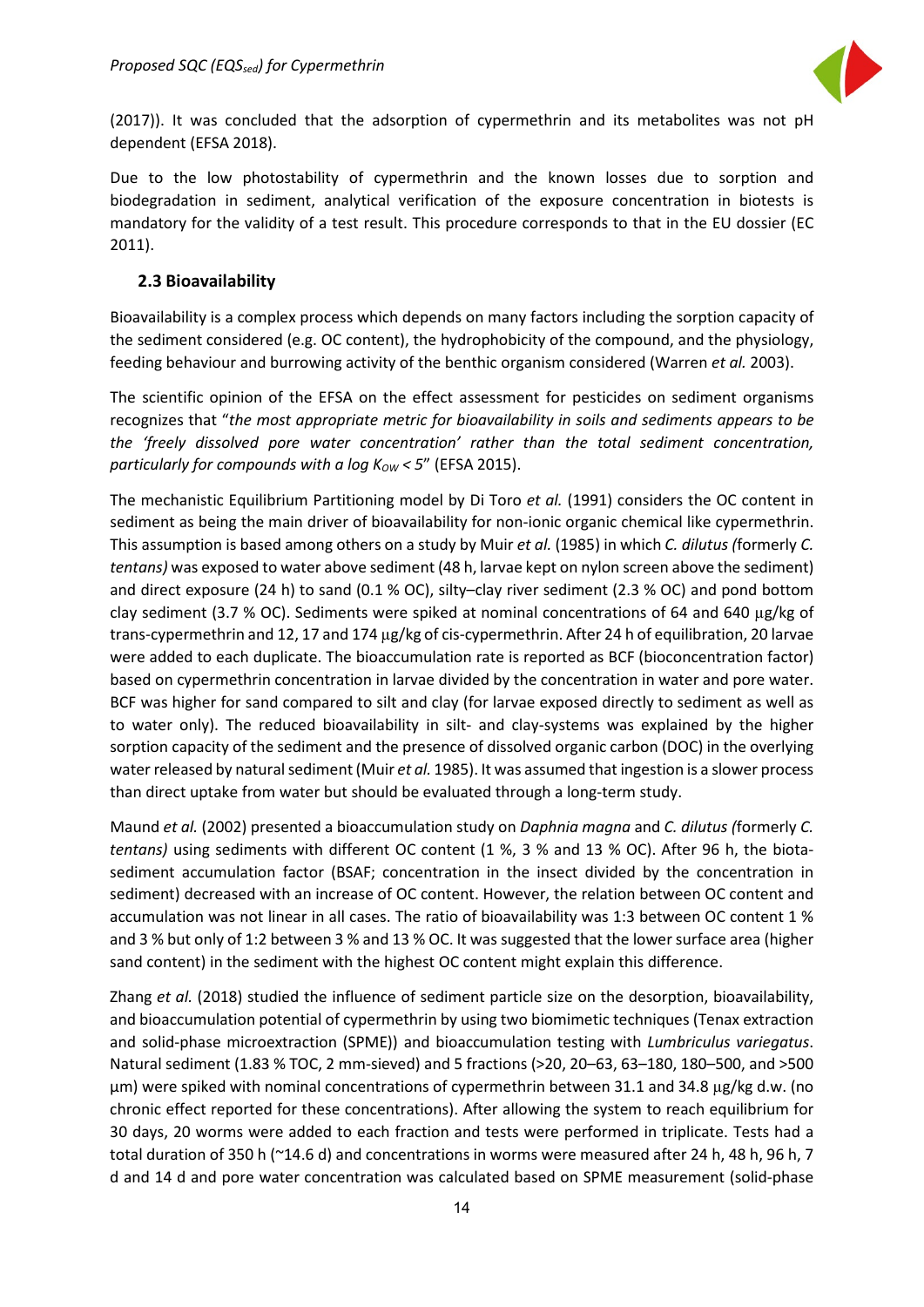

microextraction). Maximum concentrations in oligochaetes were reached after 96 h (except 63–180 μm, maximum after 48 h) and then decreased due to biotransformation. Pore water concentration of cypermethrin in the fine sediment  $(20 \mu m)$  was significantly lower than in the other fractions. While this would suggest a lower bioavailability, the measured BSAF were not significantly different from those determined in the other sediment fractions. The authors concluded that other exposure routes, such as ingestion, might contribute to the bioaccumulation in the fine sediment (selective feeding on fine particles), while freely dissolved cypermethrin does not influence accumulation (Zhang *et al.* 2018).

Bioavailability of a mixture of pyrethroids (including cypermethrin) from 17 contaminated natural sediments was assessed through the comparison of 10 d - toxicity to *Hyalella azteca* and derived Toxic Units (TUbioavailable: Tenax-extracted concentration of pyrethroids divided by LC<sub>50</sub>, both all normalized by OC content), assuming additive effects of all pyrethroids (You *et al.* 2008). The derived TU showed good associated predictive toxicity of the sediments, except sediments with considerably greater amounts of sand (particle size, >63 µm), which resulted in lower TU<sub>bioavailable</sub> and lower *H. azteca* mortality. It was concluded that OC was confirmed as important variable in determining bioavailability in sediments, but that adsorption to sand might play a controlling role in pyrethroid bioavailability, which is not taken into consideration solely by normalizing for OC.

In conclusion, benthic organisms can be exposed to cypermethrin through both, aqueous phase (overlying water and pore water) and ingestion. Bioavailability in the aqueous phase seems to be influenced by OC content but it should be kept in mind that other binding surfaces might reduce bioavailability as well, in particular at increasing grain sizes.

### <span id="page-15-0"></span>**2.4 Bioaccumulation and biomagnification**

Reported bioconcentration factors (BCF, fish) in fish vary within one order of magnitude between the different cypermethrin isomeric mixtures. Whole body BCF of cypermethrin (cis:trans/40:60; fish species unknown) is 373 (±45.35) (EC 2013b), of alpha-cypermethrin 1204 (at 0.2 μg a.s./l; *Oncorhynchus mykiss)* (EC 2018b), 846 of beta-cypermethrin (at 13 μg a.s./l; *Lepomis macrochirus*) (EC 2013b), and of zeta-cypermethrin 356 or 443 (benzyl-labelled or cyclopropyl-labelled; *Lepomis macrochirus*) (EC 2006).

This BCF is above the trigger for derivation of QS for the protection from secondary poisoning for top predators (BCF ≥100, EC (2018a)). To account for protection of top predators, a QS<sub>water</sub> based on EQS<sub>biota</sub> has been derived by the Ecotox Centre with a value of 0.0028 mg/l (Ecotox Centre 2016).

Concerning the risk of benthic invertebrates to transfer toxic and bioaccumulative substances to higher trophic levels, the EFSA scientific opinion for sediment risk assessment proposes to perform spiked sediment bioaccumulation tests with benthic invertebrates for substances that show significant bioaccumulation in fish (BCF >2000 l/kg) when the substance (1) is persistent in sediment (DT50 >120 d in water-sediment fate studies) and has a log  $K_{ow} > 3$ ; or (2) is non-persistent in sediment, log  $K_{ow} > 3$ and >10 % of the substance found in the sediment in a water-sediment fate study (EFSA 2015). The BCF for cypermethrin is below the EFSA threshold thus it is concluded that benthic invertebrates should not contribute significantly to the risk to higher organisms through trophic transfer.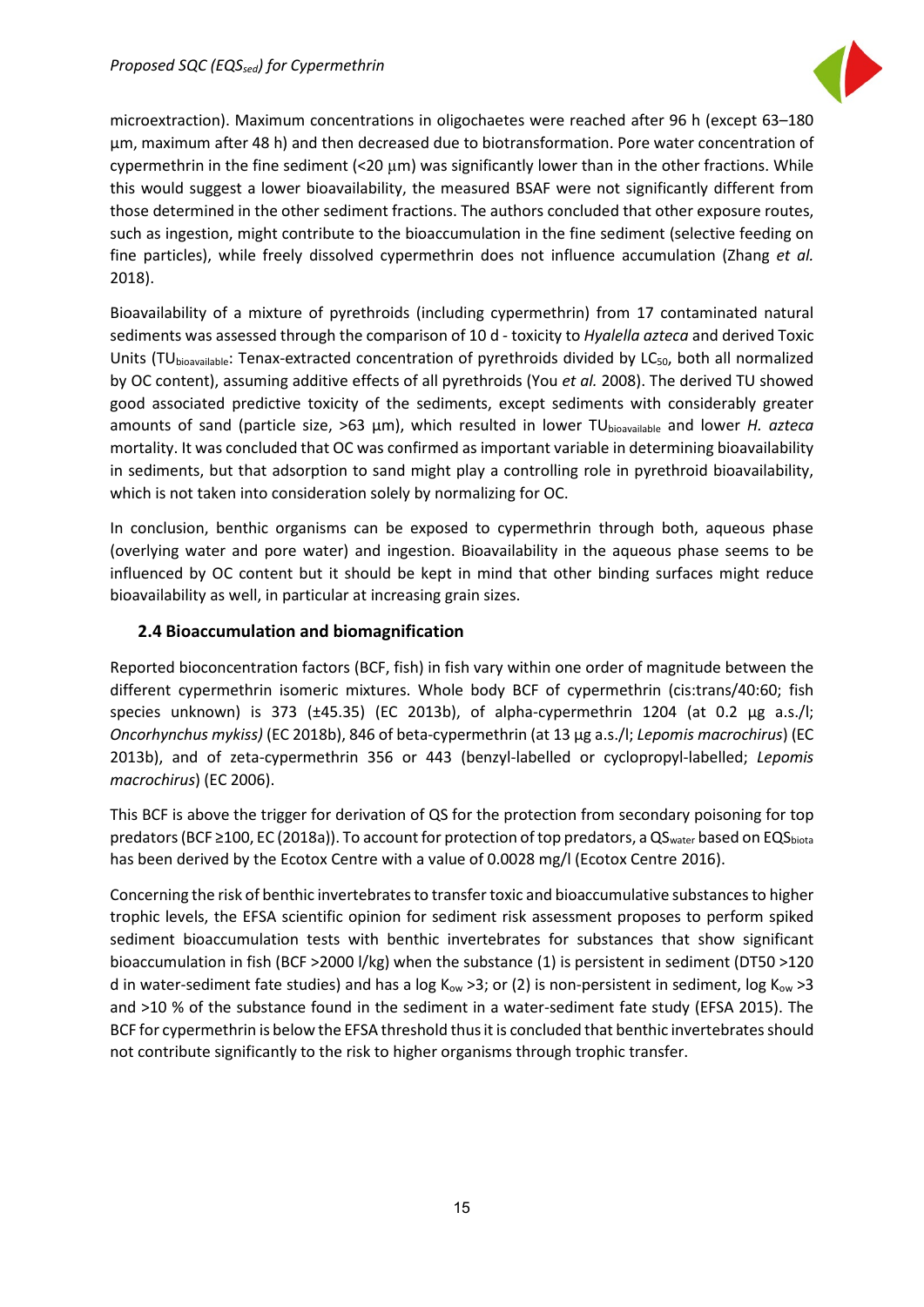

### <span id="page-16-0"></span>**3 Analysis**

### <span id="page-16-1"></span>**3.1 Methods for analysis and quantification limit**

Different approved methods to analyse cypermethrin in sediment exist, each with different detection limits. The method "5-C2" from the U.S. Geological Survey (Hladik *et al.* 2009) for pyrethroids reports a method detection limit of 1-2.6 µg/kg d.w. for GC/MS and 0.2-0.5 for GC-MS/MS. The method detection limit decreases considerably when using high resolution methods such as in the U.S. Environmental Protection Agency EPA 1699 method, with a quantification limit of 0.0024 µg/kg d.w. using HRGC/MRMS (high resolution gas chromatography/magnetic resonance mass spectroscopy, (U.S. EPA 2007)). However, these techniques are most often not available and LOQ reported in water monitoring networks (e.g. France) may only reach LOQ of approx. 10 µg/kg d.w. (Lionard *et al.* 2012). Analytical methods implemented at research laboratories may reach intermediate LOQ, for example 0.26 µg/kg d.w. (Pintado-Herrera et al. 2016).

| <b>LOD</b> | <b>LOQ</b> | Analytical<br>method | <b>Reference</b>              |
|------------|------------|----------------------|-------------------------------|
| 2.6        | n. a.      | GC/MS                | Hladik et al. (2009)          |
| 0.4        | n. a.      | GC/MS/MS             |                               |
| 0.0024     | 0.02       | HRGC/HRMS            | U.S. EPA (2007)               |
| 0.08       | 0.26       | GC/MS/MS             | Pintado-Herrera et al. (2016) |

*Table 3 Methods for cypermethrin analysis in sediments and corresponding limits of detection (LOD) and limits of quantification (LOQ) (µg/kg d.w.). n. a. means not reported.*

### <span id="page-16-2"></span>**3.2 Environmental concentrations**

Measured environmental concentrations ( $MEC_{sed}$ ) in sediments for Switzerland are only available for five sites selected to represent small streams affected mainly by agricultural pressures (Table 4). The MECsed range from <0.26 (limit of quantification of the method; Pintado-Herrera *et al.* (2016) to 10.40 µg/kg d.w. MEC<sub>sed</sub> for cypermethrin in sediments from other European countries are in the range <LOD-50 µg/kg d.w.

Measured environmental concentrations in surface waters (MEC<sub>water</sub>) in Switzerland range from <LOD to 0.45 µg/l, with a low detection frequency (7/5829 measurements, Micropoll database).

*Table 4 Measured environmental concentrations (MEC) of cypermethrin in Switzerland and Europe.* All concentrations expressed as µg/kg d.w. for sediment or µg/l for water.

| Measured Environmental Concentrations in sediment (MECsed) |                               |           |                                                                                                                                |                                    |  |  |  |  |  |
|------------------------------------------------------------|-------------------------------|-----------|--------------------------------------------------------------------------------------------------------------------------------|------------------------------------|--|--|--|--|--|
| <b>Country</b>                                             | MEC (min-max)<br>$[\mu$ g/kg] | Reference |                                                                                                                                |                                    |  |  |  |  |  |
| Switzerland                                                | $<$ LOD-10.40                 | 5         | Normalized to 1 % TOC;<br>small streams with<br>agricultural use in<br>catchment; monthly<br>sampling from March<br>to October | Ecotox Centre,<br>unpublished data |  |  |  |  |  |
| France                                                     | 7.37 (max)                    | 134       | Alpha-cypermethrin;<br>Non-normalized<br>concentrations per dry<br>weight;                                                     | Botta <i>et al.</i> (2014)         |  |  |  |  |  |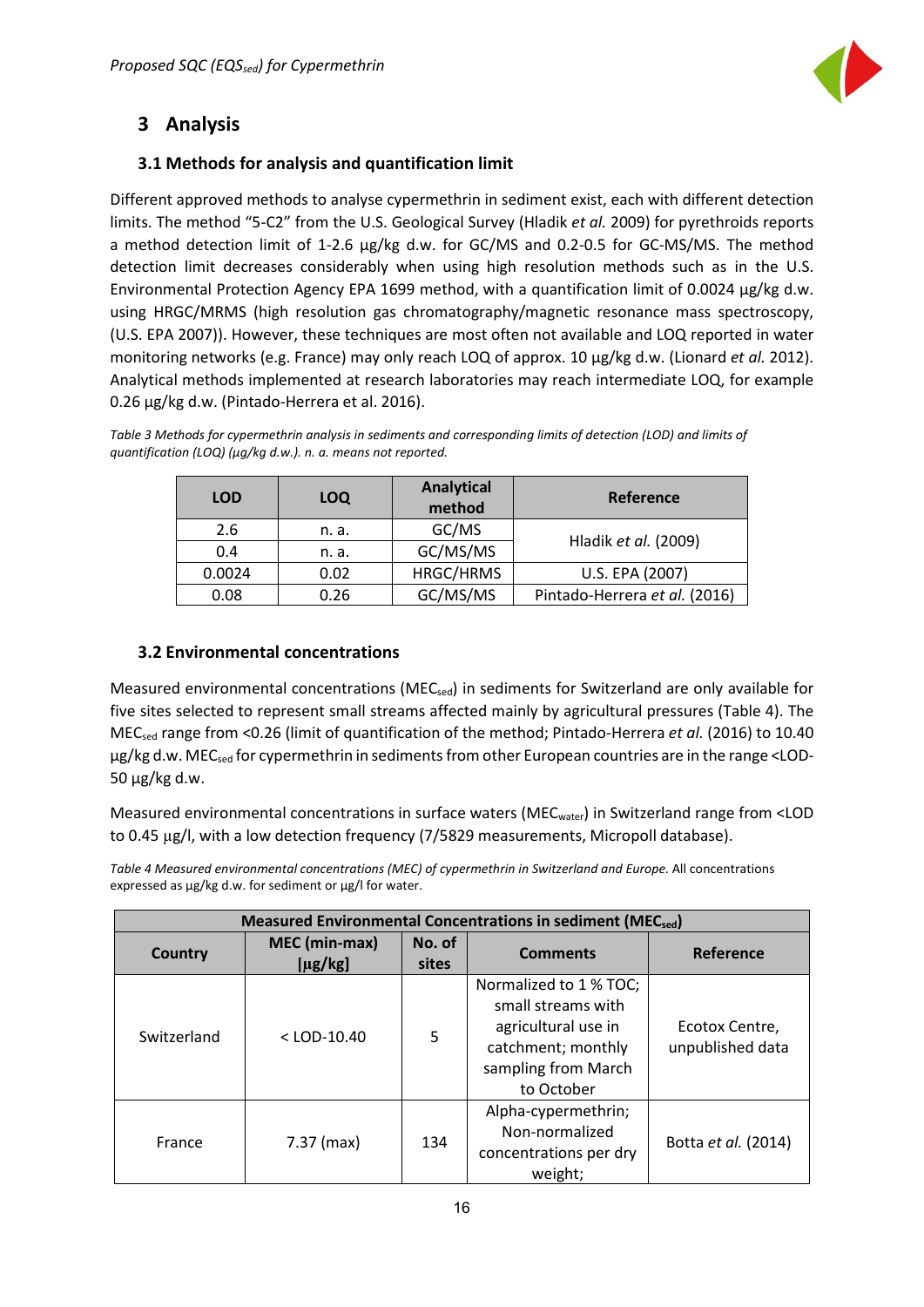

|               |                                          |              | 2% quantification                                                   |                    |
|---------------|------------------------------------------|--------------|---------------------------------------------------------------------|--------------------|
|               |                                          |              | frequency;                                                          |                    |
|               |                                          |              | $LOQ$ 0.5 $\mu$ g/kg                                                |                    |
|               |                                          |              | Non-normalized                                                      |                    |
| Spain         | $2.6 - 62.4$                             | $\mathbf{1}$ | concentrations <sup>a</sup> ;                                       | Feo et al. (2010)  |
|               |                                          |              | Ebro river                                                          |                    |
|               |                                          |              | Concentration per dry                                               |                    |
| EU            | 21.78 (mean)<br>50 (90 <sup>th</sup> PC) | n. a.        | weight; most often                                                  | EC (2011)          |
|               |                                          |              | MEC < LOO                                                           |                    |
|               |                                          |              | <b>Measured Environmental Concentrations (MEC) in surface water</b> |                    |
| Project       | <b>MEC</b> water                         | No. of       | <b>Comments</b>                                                     | Reference          |
| (Switzerland) | $[\mu$ g/l]                              | sites        |                                                                     |                    |
| NAWA SPEZ     |                                          | 5            |                                                                     | Ecotox Centre      |
| 2012-2015     | $0.45$ (max)                             |              | 46 samples                                                          | (2017)             |
| Micropoll     | $0.05$ (median)                          | 565          | Detected 7/5829                                                     | Vermeirssen et al. |
| database      | $0.16$ (PC 90 <sup>th</sup> )            |              | measurements                                                        | (2017)             |

a Reference weight (dry or wet weight) not reported

### <span id="page-17-0"></span>**4 Effect data (spiked sediment toxicity tests)**

A bibliographic search was performed in the US Ecotox Data Base (U.S. EPA 2019) with an output of 3875 entries for aquatic data (years 1978-2017, both included), from which only four data addressed the sediment compartment. A key word search was performed on Scopus (66 results) and Web of sciences (83 results) (cypermethrin + sediment + toxicity) for the years 1982-2018 to complete the available database. Finally, potentially unpublished data was searched for in registration and EQS dossiers from European Commission and United States for the different enantiomers (EC 1999, 2005, 2006, 2011, 2013a, 2013b, 2017, 2018b, U.S. EPA 2006).

Relevance ("C" score in the table below) and reliability ("R" score in the table below) of studies are evaluated according to the CRED-criteria (Moermond *et al.* 2016). From the list of 32 effect data to be evaluated for relevance and reliability, six are reported in Maund *et al.* (2002) "Partitioning, bioavailability, and toxicity of the pyrethroid insecticide cypermethrin in sediments." Based on the acceptance of the study in the EC EQS dossier (EC 2011), it has been accepted although reliability was not assignable due to lack of information according to CRED criteria ("accepted as face value", Notes in Table 5).

According to the EU TGD (EC 2018a) "*What is considered chronic or acute is very much dependent on 1) the species considered and 2) the studied endpoint and reported criterion*". According to EFSA, true chronic tests should cover a range of 28-65 d when half-life of a pesticide in sediment is >10 d (EFSA, 2015). Therefore, effect data from 10 d tests with *H. azteca* and *C. dilutus* (formerly *C. tentans)* were considered as acute effect data. The only true long-term study is that from Putt ((2005b) cited in Sappington *et al.* (2011)) for *C. dilutus* (formerly *C. tentans),* which reported larval survival and growth after 20 d, and emergence and development rate after 60 d. These endpoints are considered as relevant and reliable without restrictions after assessment against CRED-relevant information (in the US EPA data evaluation report by Sappington *et al.* (2011); see Table 5 and section 3.3 for further details on data quality assessment).

The 21 acute effect data considered reliable and relevant cannot be used directly to derive EQS<sub>sed</sub> but they are retained as they can be used as supporting information for example when choosing the assessment factor (AF).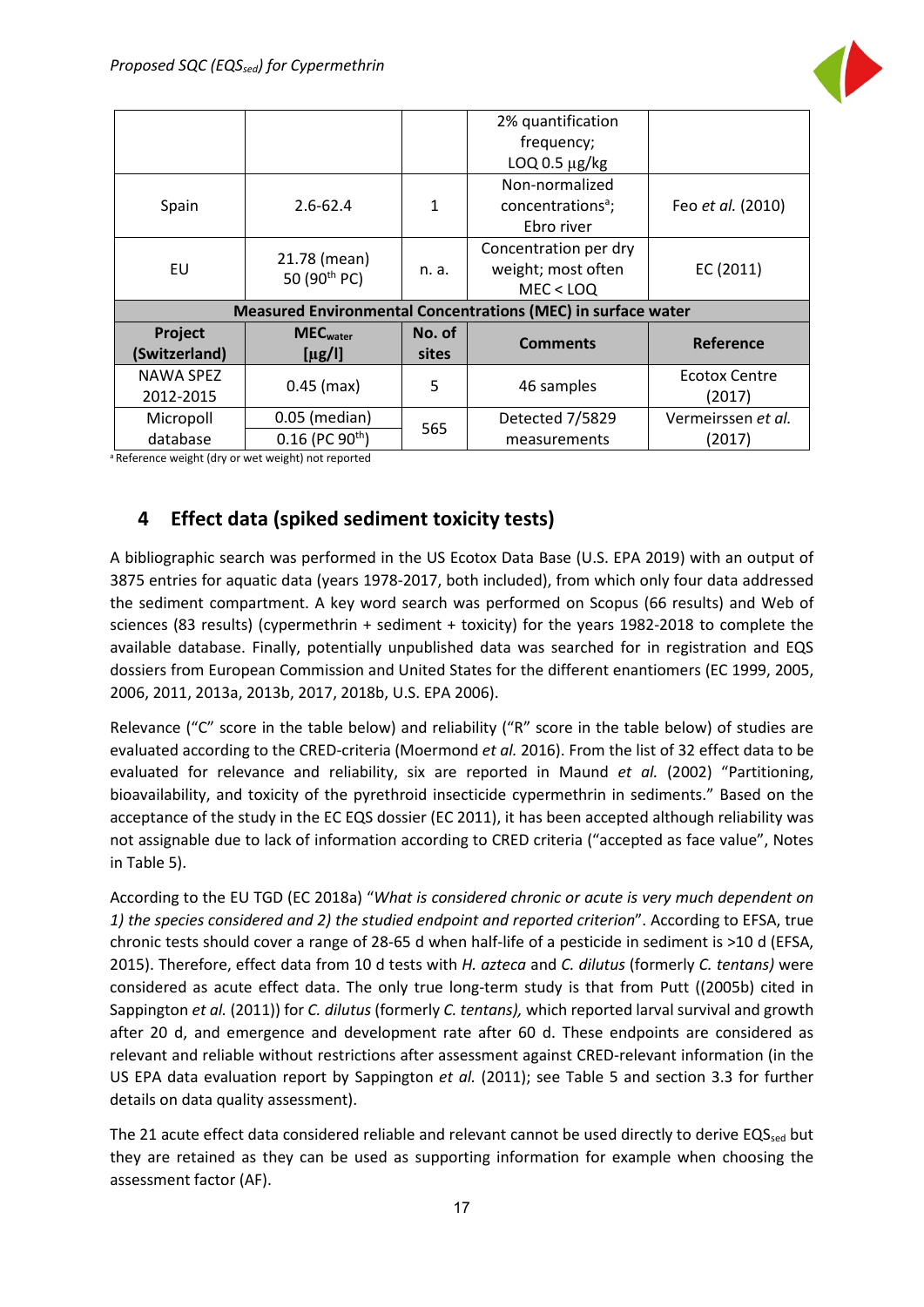

Table 5 Sediment effect data collection for cypermethrin in µg/kg. Data were evaluated for relevance and reliability according to the CRED criteria for sediments (Casado-Martinez et al. 2017). Data assessed as not-relevant and not-reliable is in grey font. Data used for QS development is underlined. Abbreviations: n. a. = not available. In case water instead of sediment was spiked, *respective information is provided (column "Notes").*

| Group                    | <b>Species<sup>a</sup></b>        | <b>Test</b><br>compound          | Exposure              | Equilibration<br>time | Endpoint                        | <b>Test</b><br>duration | <b>Effect</b><br>concentra<br>tion | Value<br>$(\mu g / kg d.w.)$ | Sediment type                                                         | Normal<br>ized<br>value<br>$(\mu g / kg)$<br>d.w., 1<br>% OC) | <b>Normali</b><br>zed<br>value<br>$(\mu g / kg)$<br>d.w., 5<br>% OC) | Chem.<br>analytics | <b>Notes</b>                                   | Validity                        | References                                       |
|--------------------------|-----------------------------------|----------------------------------|-----------------------|-----------------------|---------------------------------|-------------------------|------------------------------------|------------------------------|-----------------------------------------------------------------------|---------------------------------------------------------------|----------------------------------------------------------------------|--------------------|------------------------------------------------|---------------------------------|--------------------------------------------------|
|                          | Acute toxicity data in freshwater |                                  |                       |                       |                                 |                         |                                    |                              |                                                                       |                                                               |                                                                      |                    |                                                |                                 |                                                  |
| Crustacea<br>(Amphipoda) | Echinogammarus<br>finmarchicus    | Formulation with<br>cypermethrin | Static                | Overnight             | Mortality                       | 10 d                    | <b>LC50</b>                        | 80                           | Natural sediment (87%<br>sand, 13% silt/clay), 3%<br>OC               | 26.67                                                         | 133.35                                                               | Measured           | Spiked water;<br>sediment<br>was not<br>spiked | R3, C3                          | Van Geest et al.<br>(2014)                       |
| Crustacea<br>(Amphipoda) | Hyalella azteca                   | cypermethrin                     | Static                | 48 h                  | Mortality                       | 10 <sub>d</sub>         | <b>LC50</b>                        | 3.6                          | Natural sediment (24 %<br>clay, 6 % sand, 70 % silt),<br>1% OC        | 3.6                                                           | 18                                                                   | Measured           | Accepted as<br>face value                      | R4, C1                          | Maund et al. (2002)                              |
| Crustacea<br>(Amphipoda) | Hyalella azteca                   | cypermethrin                     | Static                | 48 h                  | Mortality                       | 10 d                    | <b>LC50</b>                        | 18                           | Natural sediment (25 %<br>clay, 10 % sand, 65 %<br>silt), 3% OC       | 6                                                             | 30                                                                   | Measured           | Accepted as<br>face value                      | R4, C1                          | Maund et al. (2002)                              |
| Crustacea<br>(Amphipoda) | Hyalella azteca                   | cypermethrin                     | Static                | 48 h                  | Mortality                       | 10 d                    | <b>LC50</b>                        | 23                           | Natural sediment (25 %<br>clay, 30 % sand, 45 %<br>silt), 13% OC      | 1.77                                                          | 8.85                                                                 | Measured           | Accepted as<br>face value                      | R4, C1                          | Maund et al. (2002)                              |
| Crustacea<br>(Amphipoda) |                                   |                                  |                       |                       | Mortality,<br>geometric<br>mean |                         |                                    | 11.4                         |                                                                       | 3.37                                                          | 16.84                                                                |                    |                                                |                                 |                                                  |
| Crustacea<br>(Amphipoda) | Hyalella azteca                   | cypermethrin                     | Static                | 48h                   | Growth                          | 10 d                    | <b>NOEC</b>                        | < 1.8                        | Natural sediment (24 %<br>clay, 6 % sand, 70 % silt),<br>1% OC        | < 1.8                                                         | $\leq$ 9                                                             | Measured           | Accepted as<br>face value                      | R4, C1                          | Maund et al. (2002)                              |
| Crustacea<br>(Amphipoda) | Hyalella azteca                   | cypermethrin                     | Static                | 48h                   | Growth                          | 10 d                    | NOEC                               | 2.3                          | Natural sediment (25 %<br>clay, 10 % sand, 65 %<br>silt), 3% OC       | 0.767                                                         | 3.835                                                                | Measured           | Accepted as<br>face value                      | R4, C1                          | Maund et al. (2002)                              |
| Crustacea<br>(Amphipoda) | Hyalella azteca                   | cypermethrin                     | Static                | 48h                   | Growth                          | 10 d                    | <b>NOEC</b>                        | 1.8                          | Natural sediment (25 %<br>clay, 30 % sand, 45 %<br>silt), 13% OC      | 0.138                                                         | 0.69                                                                 | Measured           | Accepted as<br>face value                      | R4, C1                          | Maund et al. (2002)                              |
| Crustacea<br>(Amphipoda) |                                   |                                  |                       |                       | Growth,<br>geometric<br>mean    |                         |                                    | 2.03                         |                                                                       | 0.33                                                          | 1.63                                                                 |                    |                                                |                                 |                                                  |
| Insecta                  | Chironomus dilutus <sup>a</sup>   | cypermethrin                     | Continuous<br>renewal | 31 d                  | Mortality                       | 10 d                    | <b>NOEC</b>                        | $22$                         | Natural sediment (83%<br>sand, 12% silt, and 5.5%<br>clay), 5.5 % TOC | $<$ 4                                                         | $20$                                                                 | Measured           |                                                | R <sub>2</sub> , C <sub>2</sub> | Putt 2005a cited in<br>Solliday et al.<br>(2011) |
| Insecta                  | Chironomus dilutus <sup>a</sup>   | cypermethrin                     | Static                | 48h                   | Mortality                       | 10 d                    | <b>LC50</b>                        | 13                           | Natural sediment (24 %<br>clay, 6 % sand, 70 % silt),<br>1% OC        | 13                                                            | 65                                                                   | Measured           | Accepted as<br>face value                      | R4, C1                          | Maund et al. (2002)                              |
| Insecta                  | Chironomus dilutus <sup>a</sup>   | cypermethrin                     | Static                | 48h                   | Mortality                       | 10 d                    | <b>LC50</b>                        | 67.0                         | Natural sediment (25 %<br>clay, 10 % sand, 65 %<br>silt), 3% OC       | 22.33                                                         | 111.65                                                               | Measured           | Accepted as<br>face value                      | R4, C1                          | Maund et al. (2002)                              |
| Insecta                  | Chironomus dilutus <sup>a</sup>   | cypermethrin                     | Static                | 48h                   | Mortality                       | 10 <sub>d</sub>         | <b>LC50</b>                        | 62.0                         | Natural sediment (25 %<br>clay, 30 % sand, 45 %<br>silt), 13% OC      | 4.43                                                          | 22.15                                                                | Measured           | Accepted as<br>face value                      | R4, C1                          | Maund et al. (2002)                              |
| Insecta                  | Chironomus dilutus <sup>a</sup>   |                                  |                       |                       | Mortality,<br>geometric<br>mean |                         |                                    | 37.8                         |                                                                       | 10.88                                                         | 54.37                                                                |                    |                                                |                                 |                                                  |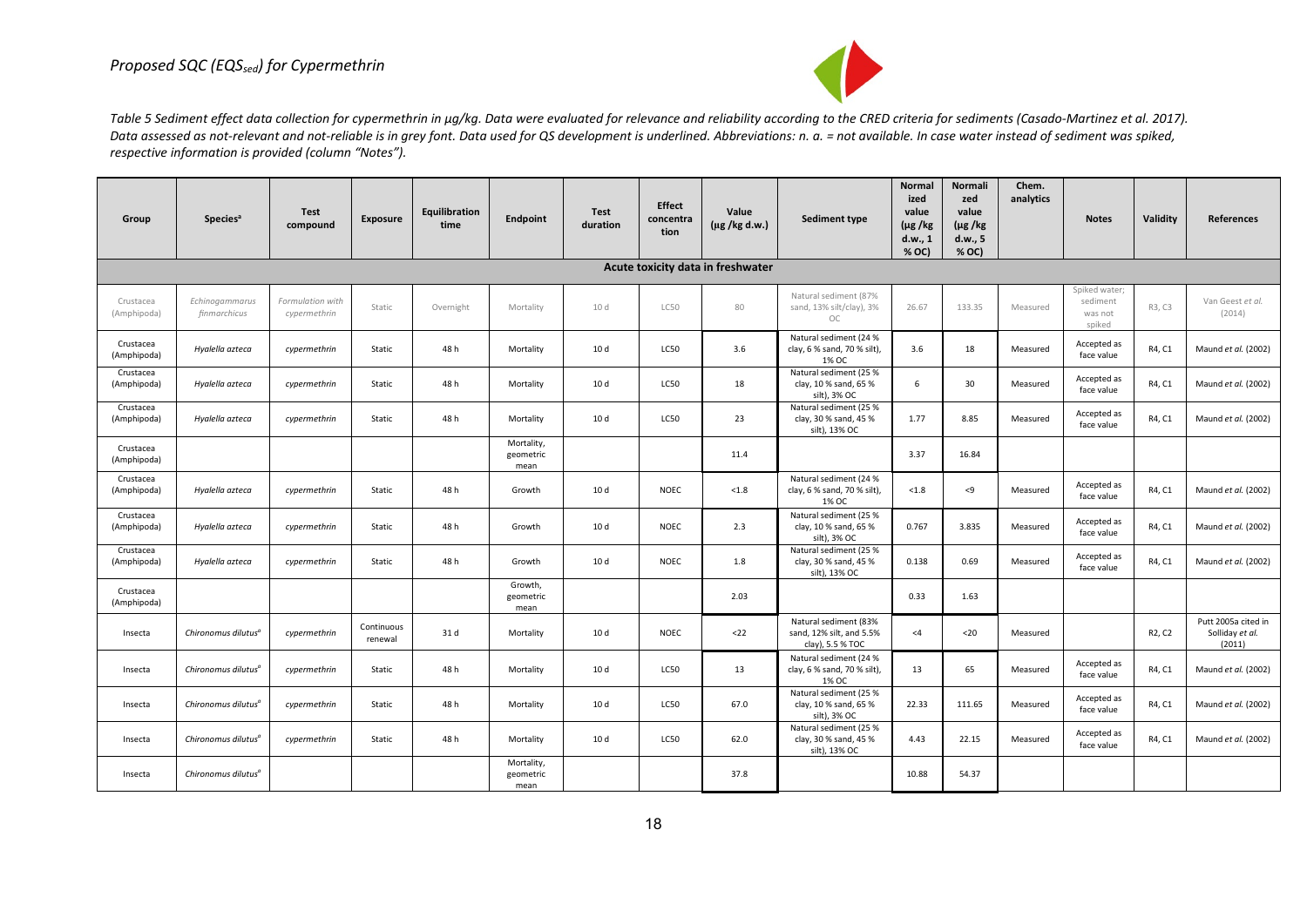### *Proposed SQC (EQSsed) for Cypermethrin*



| Group                    | Species <sup>a</sup>            | Test<br>compound | <b>Exposure</b>       | Equilibration<br>time | Endpoint                     | Test<br>duration | <b>Effect</b><br>concentra<br>tion | Value<br>$(\mu g / kg d.w.)$         | Sediment type                                                                                           | Normal<br>ized<br>value<br>$(\mu g / kg)$<br>d.w., 1<br>% OC) | Normali<br>zed<br>value<br>$(\mu g / kg)$<br>d.w., 5<br>% OC) | Chem.<br>analytics | <b>Notes</b>                                                                            | Validity                        | References                                       |
|--------------------------|---------------------------------|------------------|-----------------------|-----------------------|------------------------------|------------------|------------------------------------|--------------------------------------|---------------------------------------------------------------------------------------------------------|---------------------------------------------------------------|---------------------------------------------------------------|--------------------|-----------------------------------------------------------------------------------------|---------------------------------|--------------------------------------------------|
| Insecta                  | Chironomus dilutus <sup>a</sup> | cypermethrin     | Continuous<br>renewal | 31 d                  | Growth                       | 10 d             | NOEC                               | 81                                   | Natural sediment (83%<br>sand, 12% silt, and 5.5%<br>clay), 5.5 % TOC                                   | 14.7                                                          | 73.5                                                          | Measured           |                                                                                         | R1, C1                          | Putt 2005a cited in<br>Solliday et al.<br>(2011) |
| Insecta                  | Chironomus dilutus <sup>a</sup> | cypermethrin     | Static                | 48 h                  | Growth                       | 10 d             | <b>NOEC</b>                        | 3.8                                  | Natural sediment (24 %<br>clay, 6 % sand, 70 % silt),<br>1% OC                                          | 3.8                                                           | 19                                                            | Measured           | Accepted as<br>face value                                                               | R4, C1                          | Maund et al. (2002)                              |
| Insecta                  | Chironomus dilutus <sup>a</sup> | cypermethrin     | Static                | 48 h                  | Growth                       | 10 d             | NOEC                               | 25.0                                 | Natural sediment (25 %<br>clay, 10 % sand, 65 %<br>silt), 3% OC                                         | 8.33                                                          | 41.65                                                         | Measured           | Accepted as<br>face value                                                               | R4, C1                          | Maund et al. (2002)                              |
| Insecta                  | Chironomus dilutus <sup>a</sup> | cypermethrin     | Static                | 48 h                  | Growth                       | 10 d             | NOEC                               | 14.0                                 | Natural sediment (25 %<br>clay, 30 % sand, 45 %<br>silt), 13% OC                                        | $\mathbf{1}$                                                  | 5                                                             | Measured           | Accepted as<br>face value                                                               | R4, C1                          | Maund et al. (2002)                              |
| Insecta                  | Chironomus dilutus <sup>a</sup> |                  |                       |                       | Growth,<br>geometric<br>mean |                  |                                    | 18.1                                 |                                                                                                         | 3.16                                                          | 15.82                                                         |                    |                                                                                         |                                 |                                                  |
| Crustacea<br>(Ostracoda) | Heterocypris<br>incongruens     | cypermethrin     | Static                | 24h                   | Mortality                    | 6 d              | LC50                               | 2480                                 | Artificial sediment                                                                                     |                                                               |                                                               | Nominal            |                                                                                         | R3, C1                          | Bebon (2013)                                     |
| Crustacea<br>(Ostracoda) | Heterocypris<br>incongruens     | cypermethrin     | Static                | 24h                   | Growth                       | 6 d              | <b>EC50</b><br>EC10                | 2330<br>1000                         | Artificial sediment                                                                                     |                                                               |                                                               | Nominal            |                                                                                         | R3, C1                          | Bebon (2013)                                     |
|                          |                                 |                  |                       |                       |                              |                  |                                    | Acute toxicity data for marine water |                                                                                                         |                                                               |                                                               |                    |                                                                                         |                                 |                                                  |
| Crustacea<br>(Amphipoda) | Ampelisca abdita                | cypermethrin     | Static                | 10 d                  | Mortality                    | 10 d             | LC50                               | 469                                  | Artificial sediment<br>(medium sand 13.57%;<br>fine sand 48.17 %; silt<br>and clay 38.27%),<br>0.78% OC | 601.28                                                        | 3006.4                                                        | Measured           |                                                                                         | R <sub>2</sub> , C <sub>1</sub> | Anderson et al.<br>(2008)                        |
| Crustacea<br>(Amphipoda) | Eohaustorius<br>estuarius       | cypermethrin     | Static                | 10 d                  | Mortality                    | 10 d             | <b>LC50</b>                        | 11                                   | Artificial sediment<br>(medium sand 13.57%;<br>fine sand 48.17 %; silt<br>and clay 38.27%),<br>0.78% OC | 14.1                                                          | 70.5                                                          | Measured           |                                                                                         | R <sub>2</sub> , C <sub>1</sub> | Anderson et al.<br>(2008)                        |
| Crustacea<br>(Amphipoda) | Monocorophium<br>insidiosum     | cypermethrin     | Static                | not reported          | Mortality                    | 10 d             | <b>LC50</b>                        | 56                                   | Natural sediment (Coarse<br>sand, < 1 mm), 5.5 % OM <sup>c</sup>                                        | $(17.5 -$<br>$24.4$ <sup>c</sup>                              | $(87.5 -$<br>$121.7$ <sup>c</sup>                             | Nominal            |                                                                                         | R3, C2                          | Tucca et al. (2014)                              |
| Crustacea<br>(Decapoda)  | Palaemonetes<br>pugio           | cypermethrin     | Static                | overnight             | Mortality                    | 96h              | <b>LC50</b>                        | 175                                  | Reconstituted sediment,<br>0.5-1% OM                                                                    |                                                               |                                                               | Measured           | Mix of natural<br>sand and<br>sediment,<br>dried and<br>autoclaved<br>before<br>mixture | R4, C2                          | Clark et al. (1987)                              |
| Crustacea<br>(Decapoda)  | Palaemonetes<br>pugio           | cypermethrin     | Continuous<br>renewal | overnight             | Mortality                    | 96h              | <b>LC50</b>                        | 270 <sup>b</sup>                     | Reconstituted sediment,<br>0.5-1% OM                                                                    |                                                               |                                                               | Measured           | $\boldsymbol{u}$                                                                        | R4, C2                          | Clark et al. (1987)                              |
| Crustacea<br>(Decapoda)  | Palaemonetes<br>pugio           | cypermethrin     | Static                | 10 d                  | Mortality                    | 10 <sub>d</sub>  | <b>NOEC</b>                        | 10 <sup>b</sup>                      | Reconstituted sediment,<br>0.5-1% OM                                                                    |                                                               |                                                               | Measured           | $\boldsymbol{u}$                                                                        | R4, C2                          | Clark et al. (1987)                              |
| Crustacea<br>(Decapoda)  | Palaemonetes<br>pugio           | cypermethrin     | Continuous<br>renewal | 10 d                  | Mortality                    | 10 <sub>d</sub>  | <b>NOEC</b>                        | 100 <sup>b</sup>                     | Reconstituted sediment,<br>0.5-1% OM                                                                    |                                                               |                                                               | Measured           | $\boldsymbol{u}$                                                                        | R4, C2                          | Clark et al. (1987)                              |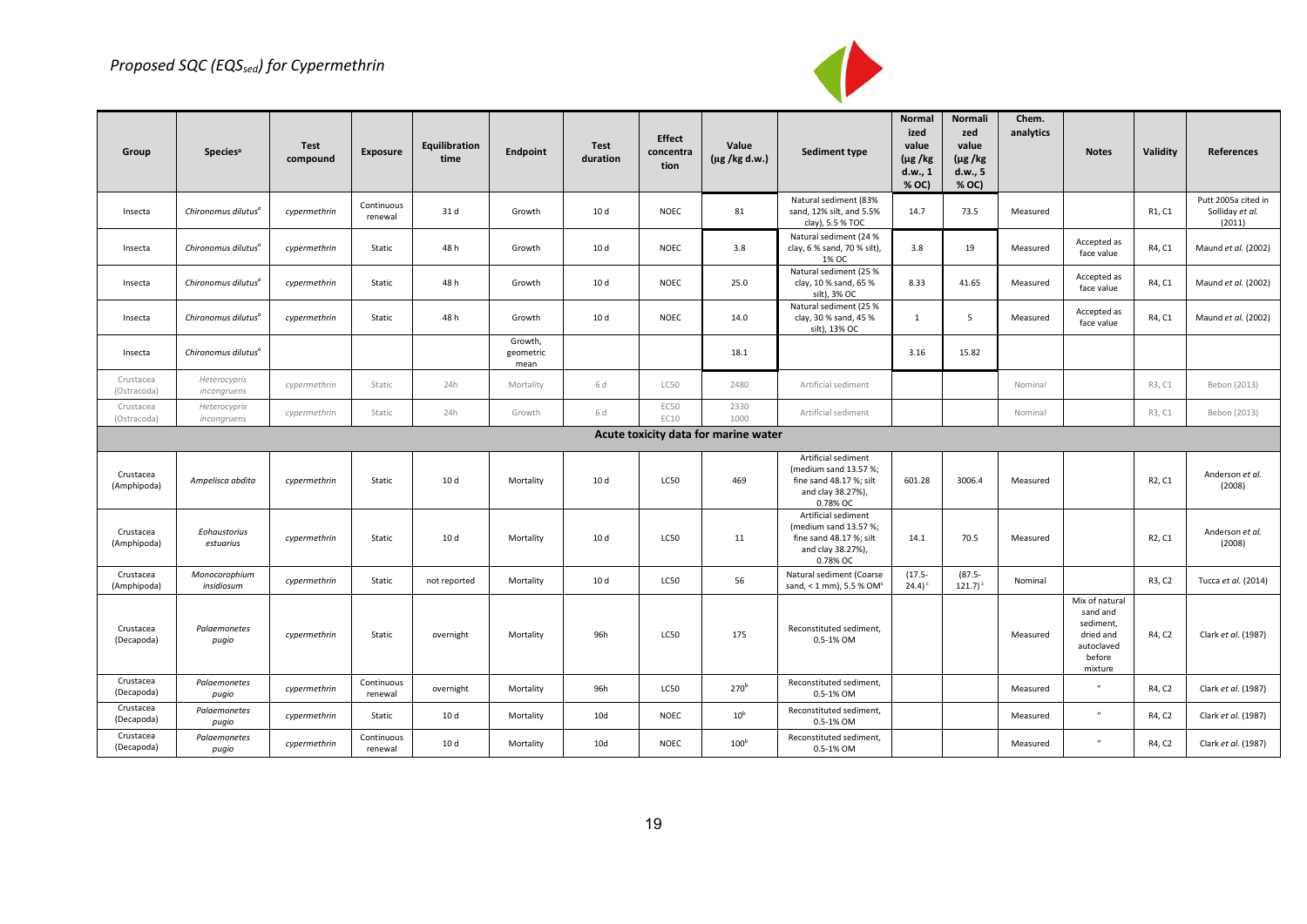### *Proposed SQC (EQSsed) for Cypermethrin*



| Group   | Species <sup>a</sup>            | <b>Test</b><br>compound | Exposure              | Equilibration<br>time | Endpoint                               | <b>Test</b><br>duration | Effect<br>concentra<br>tion | Value<br>$(\mu g / kg d.w.)$        | Sediment type                                                         | Normal<br>ized<br>value<br>$(\mu g / kg)$<br>d.w., 1<br>% OC) | <b>Normali</b><br>zed<br>value<br>$(\mu g / kg)$<br>d.w., 5<br>% OC) | Chem.<br>analytics | <b>Notes</b>                                                                    | Validity                        | <b>References</b>                                  |
|---------|---------------------------------|-------------------------|-----------------------|-----------------------|----------------------------------------|-------------------------|-----------------------------|-------------------------------------|-----------------------------------------------------------------------|---------------------------------------------------------------|----------------------------------------------------------------------|--------------------|---------------------------------------------------------------------------------|---------------------------------|----------------------------------------------------|
|         |                                 |                         |                       |                       |                                        |                         |                             | Chronic toxicity data in freshwater |                                                                       |                                                               |                                                                      |                    |                                                                                 |                                 |                                                    |
| Insecta | Chironomus dilutus <sup>a</sup> | cypermethrin            | Continuous<br>renewal | 24 h                  | Population<br>Growth Rate              | 67 d                    | <b>NOEC</b>                 | < 49                                | According to OECD 1984<br>(70% sand, 20% kaolin<br>clay and 10% peat) |                                                               |                                                                      | Measured           | Unbounded,<br>effect<br>observed<br>already at<br>lowest conc.<br>$49 \mu g/kg$ | R3, C3                          | Hooper et al. (2003)                               |
| Insecta | Chironomus dilutus <sup>a</sup> | cypermethrin            | static<br>renewal     | 27 d                  | Survival                               | 60 d                    | NOEC (20 d)                 | $\geq 82$                           | Natural sediment (87%<br>sand, 10% silt, 3% clay),<br>5.6 % OC        | $\geq 14.6$                                                   | $\geq 73$                                                            | Measured           | Unbounded                                                                       | R <sub>2</sub> , C <sub>1</sub> | Putt 2005b cited in<br>Sappington et al.<br>(2011) |
| Insecta | Chironomus dilutus <sup>a</sup> | cypermethrin            | static<br>renewal     | 27d                   | Growth                                 | 60 d                    | NOEC (20 d)                 | 39                                  | Natural sediment (87%<br>sand, 10% silt, 3% clay),<br>5.6 % OC        | 6.96                                                          | 34.8                                                                 | Measured           |                                                                                 | R1, C1                          | Putt 2005b cited in<br>Sappington et al.<br>(2011) |
| Insecta | Chironomus dilutus <sup>a</sup> | cypermethrin            | static<br>renewal     | 27d                   | Emergence                              | 60 d                    | <b>NOEC</b>                 | 39 <sup>d</sup>                     | Natural sediment (87%<br>sand, 10% silt, 3% clay),<br>5.6 % OC        | 6.96                                                          | 34.8                                                                 | Measured           |                                                                                 | R1. C1                          | Putt 2005b cited in<br>Sappington et al.<br>(2011) |
| Insecta | Chironomus dilutus <sup>a</sup> | cypermethrin            | static<br>renewal     | 27d                   | Development<br>rate                    | 60 d                    | <b>NOEC</b>                 | 10                                  | Natural sediment (87%<br>sand, 10% silt, 3% clay),<br>5.6 % OC        | 1.79                                                          | 8.95                                                                 | Measured           |                                                                                 | R1, C1                          | Putt 2005b cited in<br>Sappington et al.<br>(2011) |
| Insecta | Chironomus dilutus <sup>a</sup> | cvpermethrin            | static<br>renewal     | 27 d                  | Time to death                          | 60 d                    | <b>NOEC</b>                 | $\geq 82$                           | Natural sediment (87%<br>sand, 10% silt, 3% clay),<br>5.6 % OC        | $\geq 14.6$                                                   | $\geq 73$                                                            | Measured           | Unbounded.<br>not relevant<br>endpoint                                          | R2, C3                          | Putt 2005b cited in<br>Sappington et al.<br>(2011) |
| Insecta | Chironomus dilutus <sup>a</sup> | cypermethrin            | static<br>renewal     | 27 d                  | Reproduction<br>(as number of<br>eggs) | 60 d                    | <b>NOEC</b>                 | 39                                  | Natural sediment (87%<br>sand, 10% silt, 3% clay),<br>5.6 % OC        | 6.96                                                          | 34.8                                                                 | Measured           | No replicates<br>reported, no<br>dose-<br>response<br>curve                     | R4, C1                          | Putt 2005b cited in<br>Sappington et al.<br>(2011) |
| Insecta | Chironomus dilutus <sup>a</sup> | cypermethrin            | static<br>renewal     | 27 d                  | Percent<br>hatched                     | 60 d                    | NOEC                        | $\geq 82$                           | Natural sediment (87%<br>sand, 10% silt, 3% clay),<br>5.6 % OC        | $\geq 14.6$                                                   | $\geq$ 73                                                            | Measured           | No replicates<br>reported                                                       | R4, C1                          | Putt 2005b cited in<br>Sappington et al.<br>(2011) |

a Formerly *Chironomus tentans*.

**b** Reference sediment weight (dry or wet weight) not reported.

<sup>c</sup> OC content not reported. Conversion of OM to OC using a standard factor between 1.7 – 2.2 yields 3.2 – 2.3 % OC.

d Based on reviewer's evaluation in Sappington *et al.* (2011).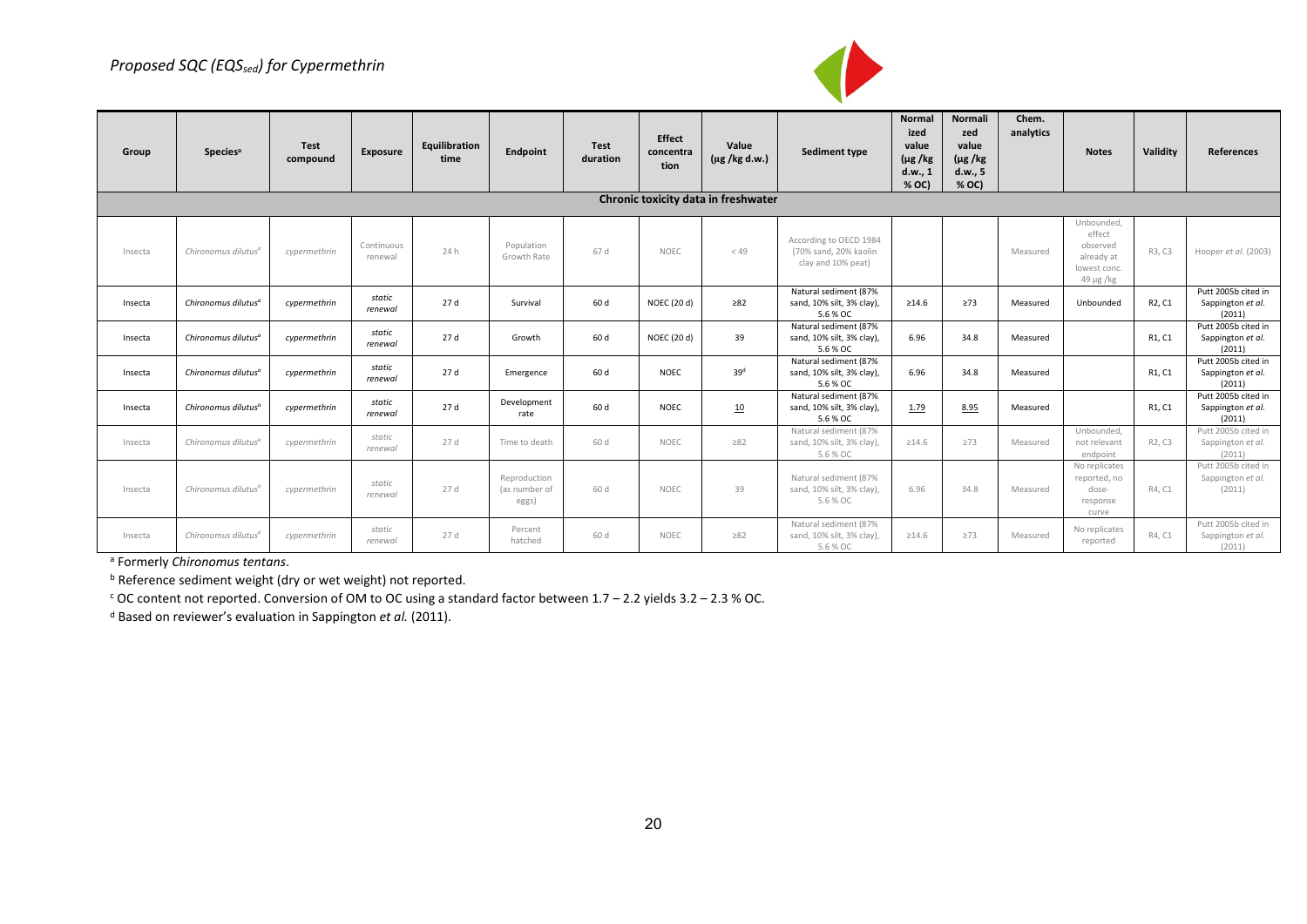

### <span id="page-21-0"></span>**4.1 Graphic representation of effect data**

All available data for chronic and acute data have been plotted independently of their relevance and reliability before and after normalization to OC content of the sediment (Figures 1a and 1b).

Without OC-normalization, the  $LC_{50}$  of amphipods (geom. mean: 12  $\mu$ g/kg) is the lowest followed by insects (represented by *C. dilutus* (formerly *C. tentans*) only, geom. mean: 35 µg/kg) and crustaceans (geom. mean: 83 µg/kg). Ostracods are only represented by one study and thus not included in the comparison.

Where OC content was reported, normalization of data was performed (Figure 2b). The OC content normalized LC $_{50}$  of amphipods (geom. mean: 491  $\mu$ g/kg-OC) is the lowest followed by insects (geom. mean: 765 µg/kg-OC). Due to lack of information on OC content in sediments used for ostracod exposure, the respective data could not be normalized.

> 3000 2500  $\Theta$  $2000 1500 -$ 1000  $\frac{500}{500}$ Δ 400 wb bylbi 300 Δ 200  $\overline{\Delta}$  $\frac{100}{100}$ Δ  $\circ$ 80  $\sqrt{2}$  $\theta$ 60  $\circ$  $\overline{O}$ 40  $20$  $\Lambda$  $\Omega$ Decapoda Ostracoda Insecta Amphipoda Insecta acute effects chronic effects  $-$

The ratio of relevant acute to chronic data for insects (*C. dilutus* (formerly *C. tentans*)) is 2*.*

*Figure 1a Graphical representation of acute and chronic single effect data from spiked sediment toxicity tests with cypermethrin. Data are not normalized for OC. Geometric means are not displayed. ∆ marine species, ○ freshwater species. Grey symbols: Non-relevant/non-reliable data.* 



*Figure 1b Graphical representation of acute and chronic single effect data from spiked sediment toxicity tests with cypermethrin, normalized to OC content of the sediment used. Geometric means are not displayed. ∆ marine species, ○ freshwater species. Grey symbols: Non-relevant/non-reliable data.*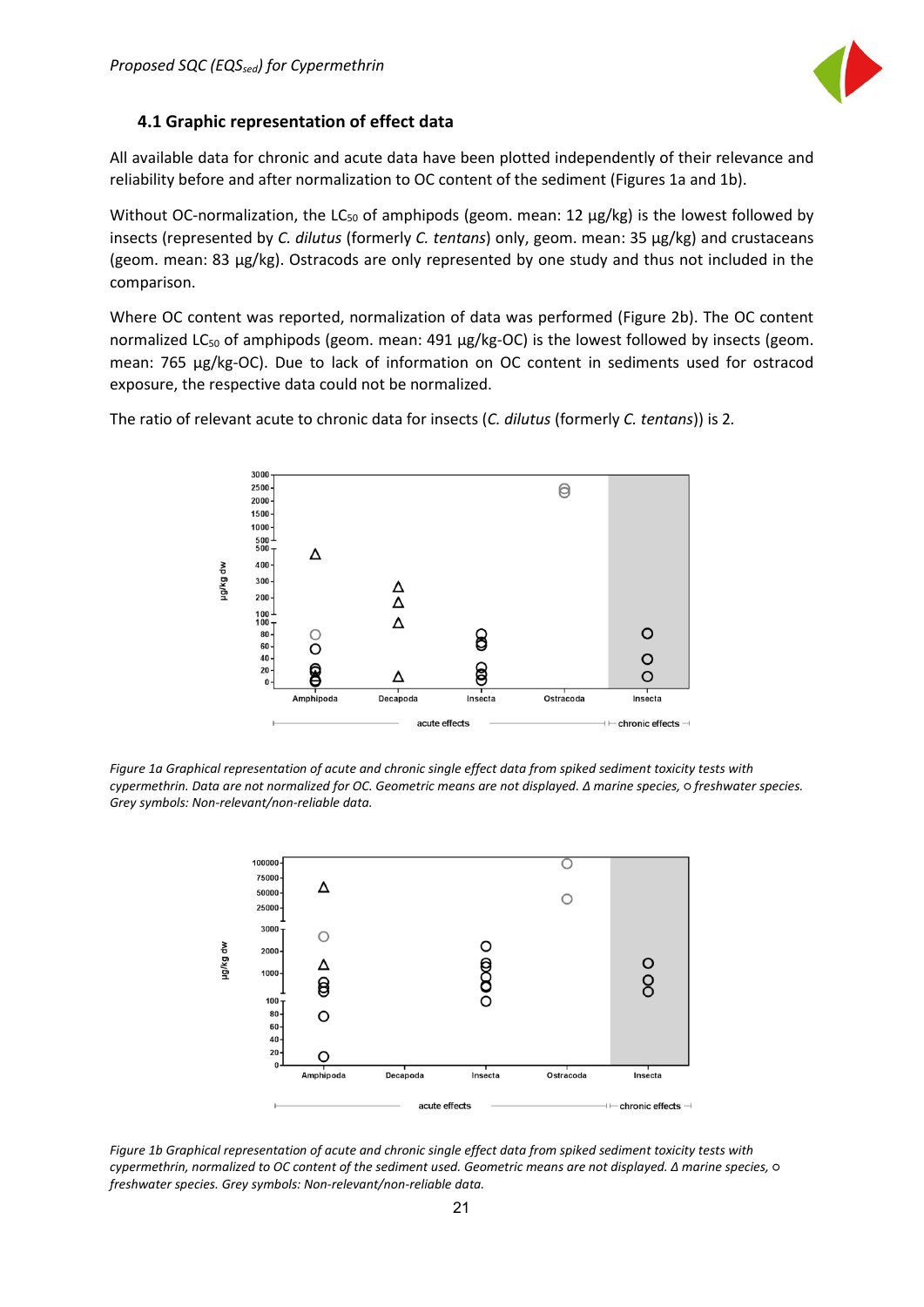

### <span id="page-22-0"></span>**4.2 Comparison between marine and freshwater species**

Regarding effect concentrations for pelagic organisms, the EC EQS dossier (EC 2011) reports that no statistically significant difference was found between marine and freshwater data. The Ecotox Centre aquatic EQS dossier (Ecotox Centre 2016) states that no further indication of different sensitivities of marine vs. freshwater species are available, thus, data was pooled.

For sediment dwelling organisms, only acute tests on both, marine and freshwater benthic amphipods are available, with effect data ranges for marine and freshwaters overlapping. Normalization to sediment OC content is only possible for 2 out of 7 effect concentrations. No chronic effect data is available for marine benthic species. Overall, the number of marine data is too small to assess whether the sensitivity of marine vs. freshwater species is significantly different.

Consequently, EQS<sub>sed</sub> derivation is based on freshwater chronic data only.

### <span id="page-22-1"></span>**4.3 Overview of the most sensitive relevant and reliable long-term study**

According to the EC EQS TGD (EC (2018a) p. 25): "*All available data for any taxonomic group or species should be considered, provided the data meet quality requirements for relevance and reliability*". The chronic effect data for *C. dilutus* (formerly *C. tentans*) from Putt (2005b, cited in Sappington *et al.* (2011)) have been evaluated as R1/C1 (Q1, the results can be used for the calculation of QSs without restriction<sup>4</sup>) and R2/C1 (Q2, the results of the study can be used for the calculation of QSs with restriction: they will be used as supportive information<sup>[5](#page-22-3)</sup>) for the endpoints mortality and growth at 20 d and percent emergence and development rate at 60 d.

Putt et al. (2005b): Cypermethrin – Life-Cycle Toxicity Test with Midge (*C. dilutus* (formerly *C. tentans*)) During a 60-Day Sediment Exposure.

- Species: *Chironomus dilutus* (formerly *C. tentans*)*.*
- Origin: Aquatic BioSystems, Fort Collins, CO
- Experimental sediment: Natural sediments from Glen Charlie Pond, Wareham, Massachusetts, with an average OC content of 5.6 % composed with 87 % sand, 10 % silt, and 3 % clay. pH was 5.3 and total ammonia concentration in the pore water was 4.5 mg/l as nitrogen.
- Spiking and equilibration time: First, 5 g of sand were spiked with 9 ml of stock solution of [<sup>14</sup>C]cypermethrin (prepared in acetone), the solvent was evaporated for half an hour. The spiked sand was then added to 2 kg of wet sediment, mixed 4 h at room temperature, then stored overnight. Equilibration time was 27 days.
- Overlying water: culture water (laboratory well water); total hardness and total alkalinity ranged (as calcium carbonate) from 34 to 54 and from 28 to 34 mg/l, respectively, conductivity ranged from 130 to 180 Φmhos/cm and pH range from 7.1 to 7.9. Dissolved oxygen levels dropped to levels below the threshold for initiating extra aeration of 2.5 mg/l on three replicates on two days during the course of the study but did not fall below the threshold at which long-term effects in midge larvae is expected (1.5 mg/l). Because the concentrations at which the DO levels dropped (25 and 50 µg a.i./kg nominal) did not show statistically significant effects and a dose-response curve is observed over time, it is considered that DO levels did not

 $\overline{a}$ 

<span id="page-22-2"></span><sup>4</sup> Casado-Martinez, M.C., Mendez-Fernandez, L., Wildi, M., Kase, R., Ferrari, B.J.D. and Werner, I. (2017) Incorporation of sediment specific aspects in the CRED evaluation system: recommendations for ecotoxicity data reporting. , Brussels.

<span id="page-22-3"></span><sup>5</sup> See footnote 4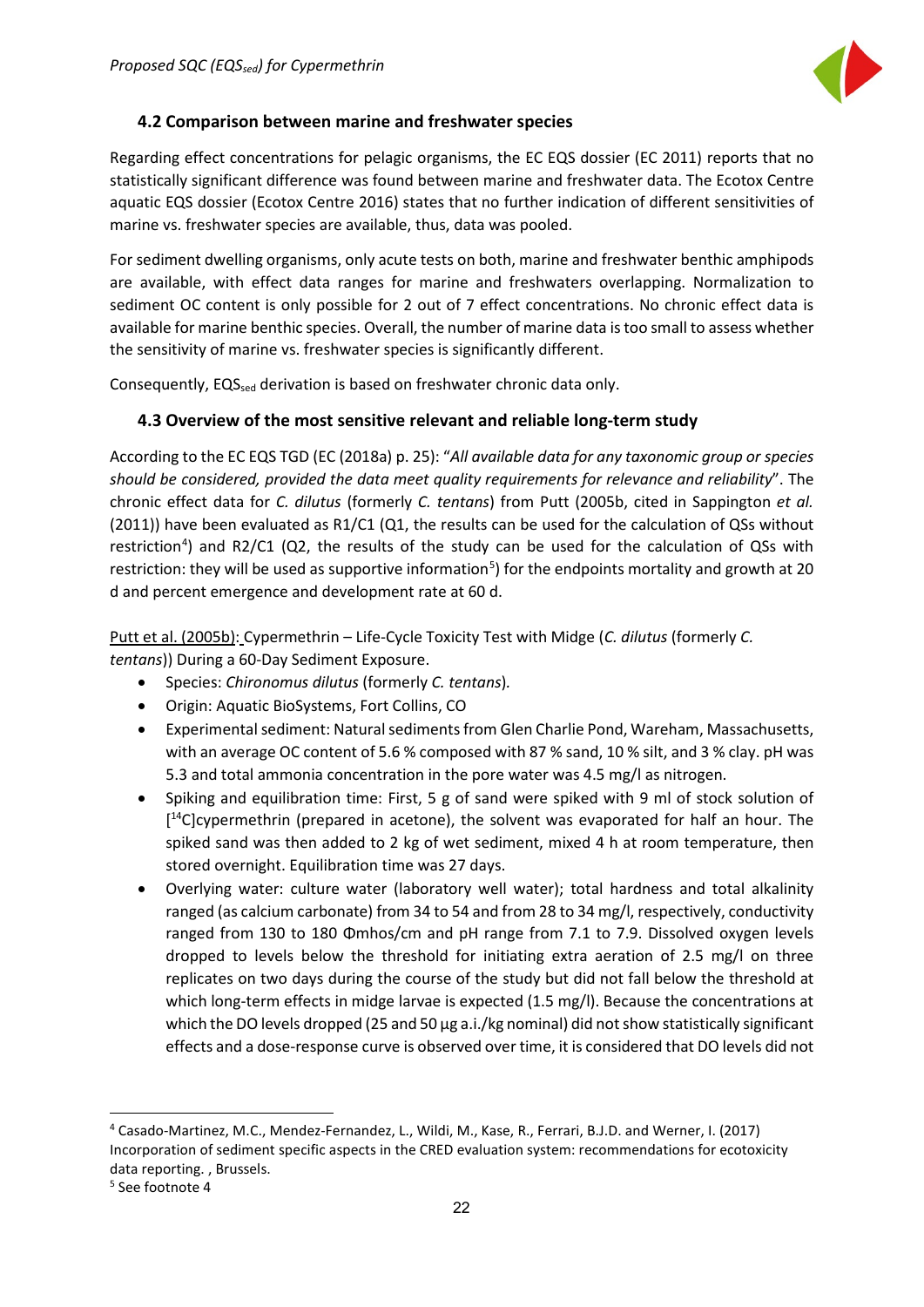

compromise the reliability of the endpoints. No clear information is provided on the type of water exchange (semi-static or flow-through).

- Bioassays: The 60 d toxicity test was performed in line with *Methods for Measuring the Toxicity and Bioaccumulation of Sediment-associated Contaminants with Freshwater Invertebrates* (U.S. EPA 2000). The test was performed in glass beakers with 100 ml sediment and 175 ml of overlying water, prepared 24 h before test start. Twelve larvae were tested per vessel with 20 replicates: 12 for biological response, 4 for auxiliary male production for reproduction testing and 4 for chemical analysis. Overlying water was changed twice a day or continuously. Light/dark cycle was 16 h light, 8 h dark. Organisms were fed daily with 1.5 ml of fish food suspension (4 mg/mL). All relevant water parameters were measured. Survival and growth (dry weight) were reported after 20 d and percent emergence and development rate were reported after 60 d.
- Test endpoints: Survival and growth after 20 d, percent emergence and development rate after 60 d are considered relevant and reliable. Additional endpoints reported are mean days to death, development rate (male and females together), mean eggs/female and mean percent hatch. Time to death is not considered as a relevant endpoint, reproduction endpoints are considered not reliable because replicate data were not reported.
- Statistics: Shapiro-Wilk's Test for normality for survival and growth data from Day 20; the Chi-Square Test for normality was used for all other endpoints. Bartlett's Test was used to check on the assumption of homogeneity of variance for all endpoints. Survival and percent hatch data failed the qualifying test for normality and/or homogeneity and therefore data were analysed using Wilcoxon's Rank Sum Test. Sappington *et al.* (2011) re-evaluated the data and compared treatments to the negative control.

### <span id="page-23-0"></span>**5 Derivation of QS**<sub>sed</sub>

According to the EC TGD for EQS, sediment toxicity tests, aquatic toxicity tests in conjunction with equilibrium partitioning (EqP) and field/mesocosm studies are used as several lines of evidence to derive QS<sub>sed</sub> (EC 2018a). Thus, in the following, the appropriateness of the deterministic approach (AF-Method), the probabilistic approach (SSD method) and the EqP approach were examined.

### <span id="page-23-1"></span>**5.1 Derivation of QSsed, AF using the Assessment Factor (AF) method**

The derivation of QS<sub>sed, AF</sub> is determined using assessment factors (AFs) applied to the lowest credible datum from long-term toxicity tests.

The lowest long-term effect datum available for cypermethrin is the NOEC for the endpoint development rate in *Chironomus dilutus* of 10 µg/kg or 178.6 µg/kg-OC (5.6 % OC, Table 5).

Because only one long term test (NOEC or EC10) with species representing different living and feeding conditions are available, the TGD recommends the application of an assessment factor of 100 on the lowest credible datum (Table 11 in EC (2018a)):

$$
QS_{sed,AF} = \frac{lowest \ EC10 \ or \ NOEC}{100}
$$

$$
QS_{sed,AF} = \frac{178.6 \left(\frac{\mu g}{kg - OC}\right)}{100} = 1.79 \left(\frac{\mu g}{kg - OC}\right)
$$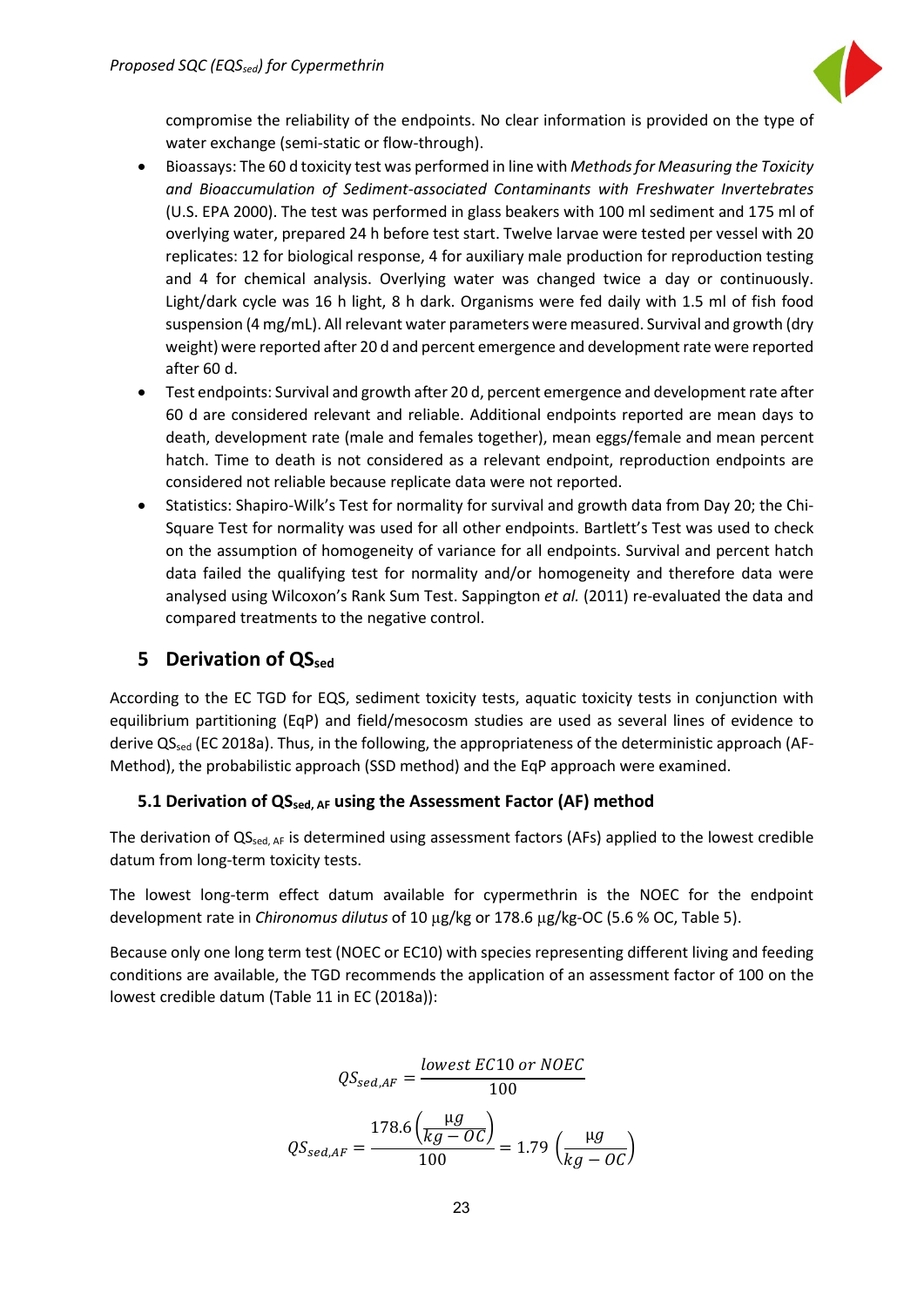

The application of an AF of 100 to the lowest credible chronic datum results in a  $QS_{\text{sed,AF}} = 1.79 \mu g/kg$ OC, which corresponds to 0.089 µg/kg for a sediment with 5 % OC or 0.018 µg/kg for a sediment with 1 % OC representing a worst case scenario in Switzerland.

### <span id="page-24-0"></span>**5.2 Derivation of QSsed,SSD using the species sensitivity distribution (SSD) method**

The minimum data requirements recommended for the application of the SSD approach for EQS water derivation is preferably more than 15, but at least 10 NOECs/EC10s, from different species covering at least eight taxonomic groups (EC (2018a), p. 43). In this case, not enough data from spiked sediment toxicity tests are available for applying the SSD approach.

### <span id="page-24-1"></span>**6 Derivation of QSsed,EqP using the Equilibrium Partitioning approach**

If no reliable sediment toxicity data are available, the Equilibrium Partitioning (EqP) can be used to estimate the EQS<sub>sed,Eqp</sub>. This approach, developed for non-ionic substances, is used here for comparison purposes given the small data base of sediment toxicity studies.

### <span id="page-24-2"></span>**6.1 Selection of QS for water**

An Annual Average Quality Standard (AA-QS) has been proposed by the European Commission which sets a value of 0.000082 µg/l for the protection of pelagic species (EC 2011). In 2016, the Ecotox Centre revised the quality criteria according to the availability of new effect data collected in the scientific literature for the years 2010-2016, as well as in the homologation dossier for zeta-cypermethrin, betacypermethrin, trans/cis mixture and the proposed re-evaluation decision from Canada ((EC 2006, 2013a, 2013b, EFSA 2014, PMRA 2016) cited in Ecotox Centre (2016)).

Here, the AA-EQS proposed by the Ecotox Centre (0.00003 μg/l) in 2016 is used in the application of the EqP since it takes into consideration the most recent published data.

### <span id="page-24-3"></span>**6.2 Selection of partition coefficient**

One of the main factors influencing the application of the EqP model is the choice of the partition coefficient. It is stipulated in the ECHA 2017 guideline (p. 143, ECHA (2017)) that "To increase the reliability of PNEC sediment screen derived using the EqP, it is imperative that a conservative but realistic partitioning coefficient (e.g. Kd, K<sub>oc</sub>, K<sub>ow</sub>) is chosen. A clear justification must be given for the chosen coefficient and any uncertainty should be described in a transparent way."

The EC EQS TGD requires deriving a geometric mean of all available  $K_{oc}$  values including one derived from a  $log K_{ow}$  value (EC 2018a).

For cypermethrin, Maund *et al.* (2002) have provided the only available  $K_{OC}$  data found in the literature for sediment (Table 1), separated in adsorption and desorption partitioning (5.4, Table 6). The six reported values were selected for EQS<sub>sed</sub> derivation.

A dataset based on measurement of concentrations in sediment and overlying water after 24 h, 48 h, 72 h and 96 h on natural sediment with different sediment OC content (1 %, 3 % and 13 %) in presence of test organisms is presented in the same study (Maund *et al.* 2002). Equilibrium was reached within 24 h. The log K<sub>oc</sub> data range from 4.53 to 6.3 (I/kg) with  $10^{th}$ , 50<sup>th</sup> and 90<sup>th</sup> percentile of 4.63, 5.52 and 6.12. These values are not considered valid for  $EQS_{\text{sed}}$  derivation.

Of the reported  $K_{ow}$  considered as valid (Table 1), the mean of 5.45 of published cypermethrin (mixture of isomers) K<sub>ow</sub> values was selected for K<sub>oc</sub> derivation rather than K<sub>ow</sub> values published for specific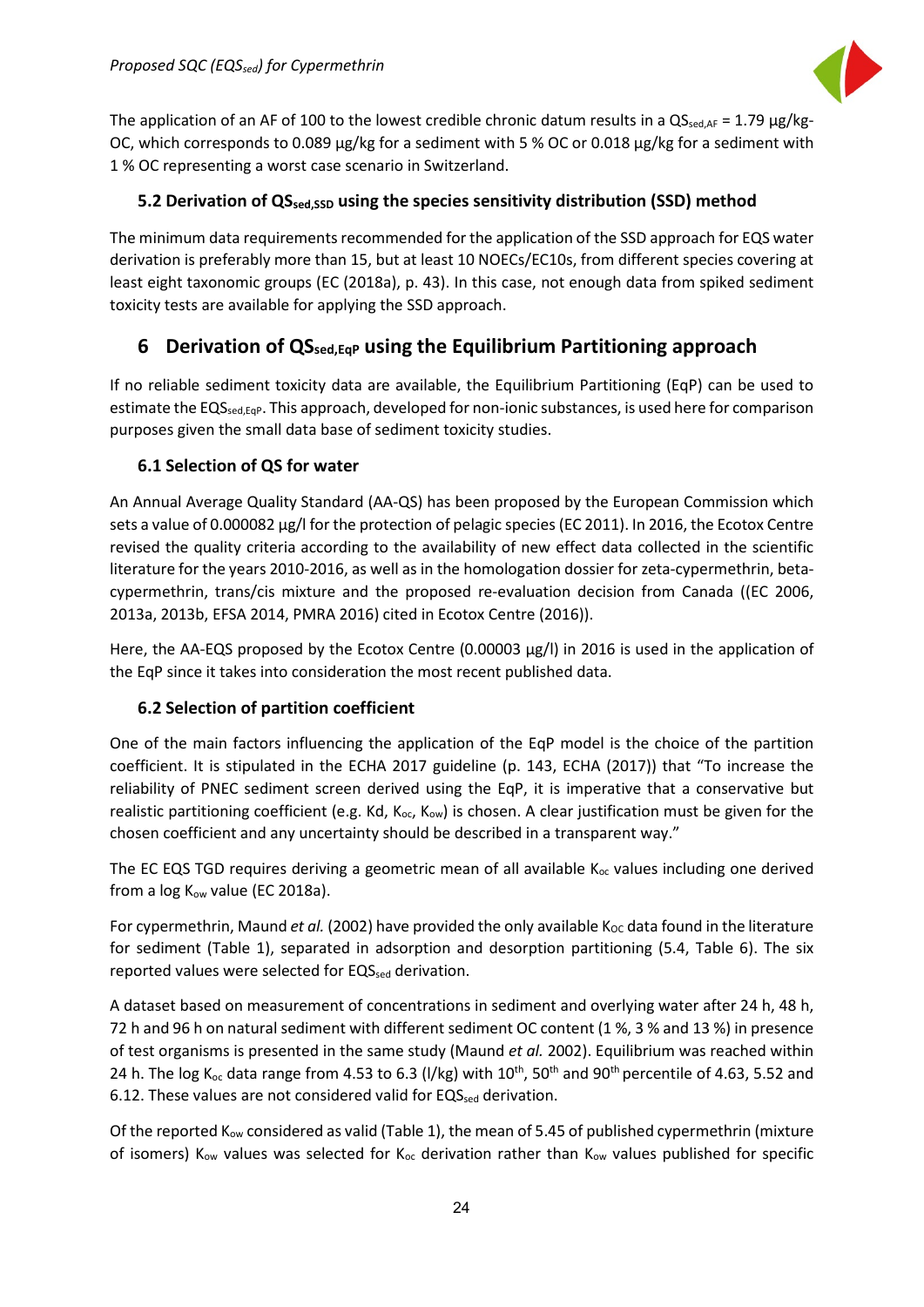

cypermethrin isomers. The same value was used as basis for risk assessment in the registration process on EU level.

All  $K_{oc}$  used for EQS<sub>sed</sub> are listed in Appendix I.

#### <span id="page-25-0"></span>**6.3 Selection of OC content for a reference sediment**

To account for the influence of OC content on QS<sub>sed,Eqp</sub> development, calculations have been performed for a standard sediment according to the EU TGD with 5 % OC (EC 2018a). As 5 % OC might not be representative for sediment in Switzerland, calculation was made as well for a worst case scenario considering measurement on total sediment with  $1\%$  OC (approx.  $10<sup>th</sup>$  percentile of OC content in Swiss Rivers).

### <span id="page-25-1"></span>**6.4 Derivation of QSsed,EqP**

For the derivation of  $QS_{\text{sed,EqP}}$ , the partition coefficient between water and sediment has been estimated as the fraction of organic carbon multiplied by organic carbon partition coefficient (Kp=f<sub>oc</sub>\*K<sub>oc</sub>) as proposed by Di Toro *et al.* (1991) for non-ionic organic chemicals. The authors considered that, for sediment with an organic fraction higher than 0.2 %, organic carbon is the main driver for chemical sorption.

The derived  $QS_{\text{sed,EqP}}$  ranges between 0.069  $\mu$ g/kg for the worst case scenario (sediment with 1 % OC) to 0.343 µg/kg for the standard sediment in the TGD (with 5 % OC; Table 6).

An additional AF of 10 should be applied to the resulting  $QS_{\text{sed,EqP}}$  for substances with log K<sub>ow</sub> >5. Reported log  $K_{ow}$  for cypermethrin and isomeric mixtures range from 5.3-6.83 (Table 1). The resulting  $QS_{\text{sed,EqP}}$  after the application of the extra AF is 0.034  $\mu$ g/kg for 5 % TOC and 0.007  $\mu$ g/kg for 1 % TOC.

Table 6 Derived QS<sub>sed,Eqp</sub> for a mean K<sub>OC</sub> reported by Maund *et al.* (2002) and the AA-EQS for water derived by the Ecotox Centre of 0.00003 µg/l (Ecotox Centre 2016). The partition coefficient solid-water sediment (Kpsed) is estimated for a sediment with 5 % OC (standard EC TGD sediment) and 1 % TOC (worst case scenario in Switzerland).

|        | $K_{oc}$<br>[1/kg] | Kp <sub>sed</sub><br>[1/kg] | Ksed-water<br>$\mathrm{[m^3/m^3]}$ | QS <sub>sed,EqP</sub><br>$[\mu$ g/kg w. w.] | QS <sub>sed,EqP</sub><br>$[\mu$ g/kg d. w.] | <b>Included</b><br>AF |
|--------|--------------------|-----------------------------|------------------------------------|---------------------------------------------|---------------------------------------------|-----------------------|
| 1 % OC | 228322             | 2283                        | 1142                               | 0.026                                       | 0.007                                       | 10                    |
| 5 % OC | 228322             | 11416                       | 5709                               | 0.132                                       | 0.034                                       | 10                    |

### <span id="page-25-2"></span>**7 Determination of QS**<sub>sed</sub> according to mesocosm/field data

No field or mesocosm studies that provide effect concentrations of the active substance cypermethrin in sediment are available, thus, no QS<sub>sed</sub> based on field data or mesocosm data has been derived.

Mesocosm studies reviewed on EU level for cypermethrin, alpha-cypermethrin (both in the alphacypermethrin dossiers, (EC 1999, 2018b)) and beta-cypermethrin (EC 2013b) were done with formulated products, not with the active substances. Based on the mesocosm studies on alphacypermethrin formulations, the EU Review Report for alpha-cypermethrin (EC 2004) lists an environmentally acceptable concentration (EAC) of 0.015 μg/l (126 d, mesocosm, higher tier testing on aquatic invertebrates and algae). As EQS derived for Switzerland are exclusively based on active substance data, formulation data cannot be used for  $QS_{\text{sed}}$  derivation in this context.

In the public literature, a report is available on 10 d *H. azteca* mortality tests on 17 sites in California impacted by pyrethroids where mortality was correlated with expected toxicity (You *et al.* 2008). Although a mix of pyrethroids was present in the natural sediment tested, which means that other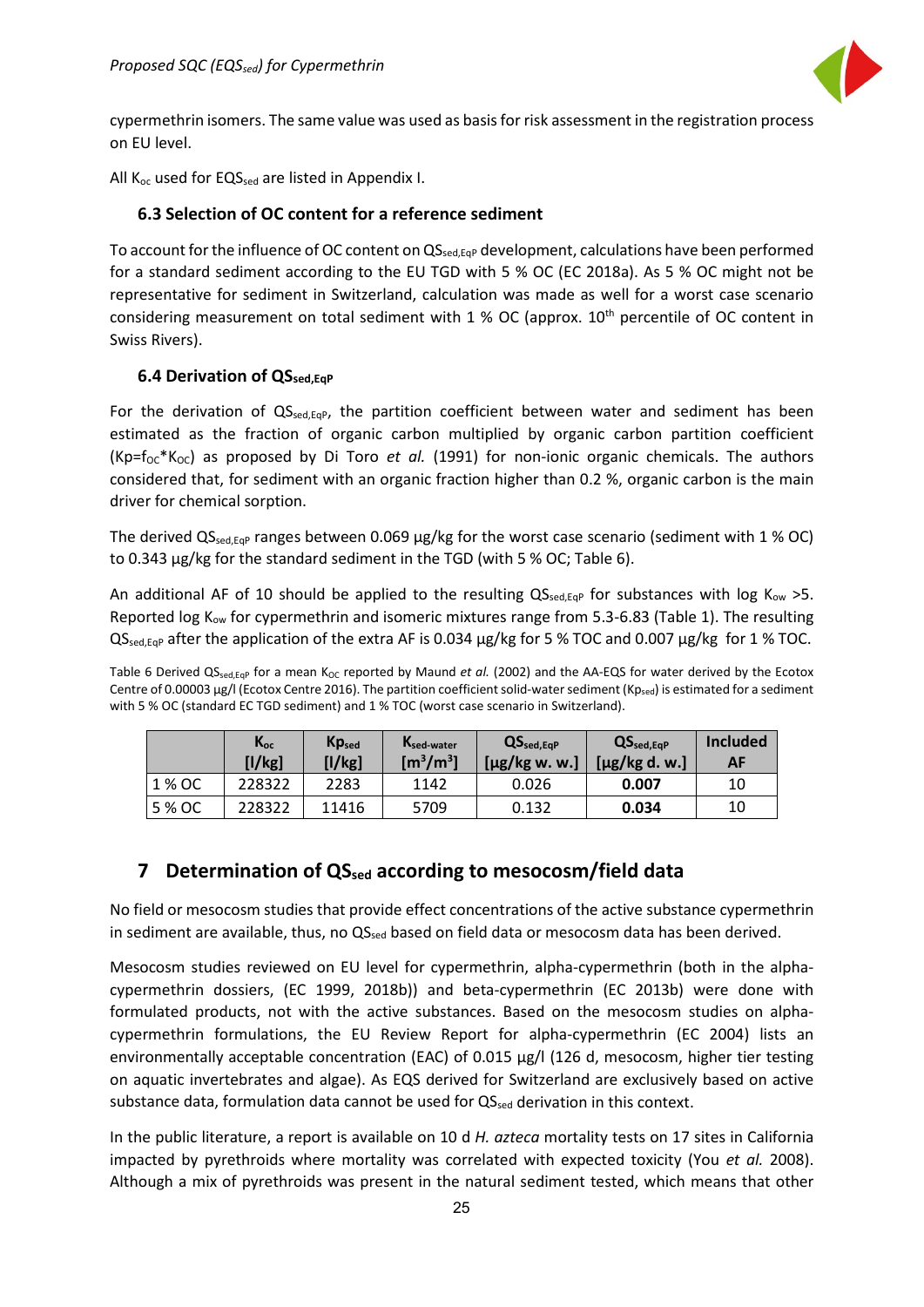

substances as cypermethrin might have contribute to the total toxicity, significant mortality compared to the control was observed with mortality within 11 % (4.81 µg/kg d.w.) to 100 % (13.2 µg/kg d.w.) for concentrations within 1.92 (14 % mortality) to 33.0 (79 % mortality) µg/kg. NOEC were not reported, thus, this field study cannot be used for comparison to the derived QS (sections 4.1, 5.4).

A field study by Cheng *et al.* (2017) was based on 10 pyrethroid-polluted sediments from a large urban river in China. Sediment toxicity to *C. dilutus* was assessed with 50 % of the sediments inducing mortality in *C. dilutus*in 10 d exposures. All sediments induced mortality in 20 d exposures. Pyrethroids were detected in all sediments with the concentrations ranging from 2.43 to 61.2 µg/kg d.w., and permethrin and cypermethrin dominating pyrethroid composition. Acute toxic units for pyrethroids ranged from 0.03 to 0.56 (cypermethrin accounted for 13–81 % of the toxic units) and showed a direct relationship with sediment mortality among the midges. Again, NOEC were not reported, thus, this field study cannot be used for comparison to the derived QS (sections 4.1, 5.4).

### <span id="page-26-0"></span>**8 Available sediment quality guidelines**

Table 7 summarizes available sediment quality guidelines (SQGs), each of which have been derived with a different purpose and therefore a different methodology. From those presented here, the most similar to EQS<sub>sed</sub> in terms of purpose is the Target Value (TV) from The Netherlands, which is also the most stringent among the available SQGs. The TV is derived from the Maximum Permissible Concentration (MPC), which in turn was derived using the EqP.

A threshold effect benchmark (TEB) has been recently derived in the U.S. applying an acute-to-chronic ratio of 10 to the lowest 10 d effect concentration. This set of SQGs is intended for predicting toxicity in laboratory sediment toxicity tests with amphipods and insect larvae when they have not been performed in site-specific risk assessment.

Intermediate RACs have been derived by Deneer *et al.* (2013) using different types of approaches based on effect data from spiked-sediment toxicity tests. None of the approaches used by Deneer *et al.* (2013) are in agreement with the EC EQS TGD (EC, 2011).

| <b>SQG</b><br>description | <b>Value</b><br>$[\mu$ g/kg d.w.] | <b>Development method</b>                          | <b>References</b>    |
|---------------------------|-----------------------------------|----------------------------------------------------|----------------------|
| EQS <sub>sed</sub>        | 0.033 (5 % TOC)                   | EC TGD, based on 10 d effect                       | EC (2011)            |
|                           |                                   | data, including an AF of 50                        |                      |
| TV <sup>a</sup>           | 0.0039(10 % OC)                   | Target Value (TV) and Maximum                      | Crommentuijn et al.  |
|                           | $0.00195$ (5 % OC)                | Permissible Concentration (MPC), The               | (1997)               |
|                           | $0.00039(1%$ OC)                  | Netherlands, derived by the EqP. The               |                      |
|                           |                                   | TV, which has the same intend as                   |                      |
| MPC <sup>a</sup>          | 0.39(10 % OC)                     | EQS <sub>sed</sub> , is derived as MPC/100         |                      |
|                           | 0.195 (5 % OC)                    |                                                    |                      |
|                           | $0.039(1 % ^{\circ}\n0C)$         |                                                    |                      |
| <b>TEB</b> <sup>b</sup>   | 2.45 (5 % OC)                     | Threshold Effect Benchmark (TEB) and               | Nowell et al. (2016) |
|                           | $0.49(1%$ OC)                     | Likely Effect Benchmark (LEB): LEB                 |                      |
|                           |                                   | defines concentrations above which                 |                      |
|                           |                                   | there is a high probability of adverse             |                      |
|                           |                                   | effects on benthic invertebrates.                  |                      |
|                           |                                   | derived from acute (10 d) effect data              |                      |
|                           |                                   | for <i>H. azteca</i> and <i>Chironomus</i> sp. The |                      |
|                           |                                   | TEB is derived as LEB/10 to account for            |                      |
|                           |                                   | acute-to-chronic extrapolation.                    |                      |
| LEBb                      | 2.45 (5 % OC)                     |                                                    |                      |

*Table 7 Sediment quality guidelines reported in the literature.*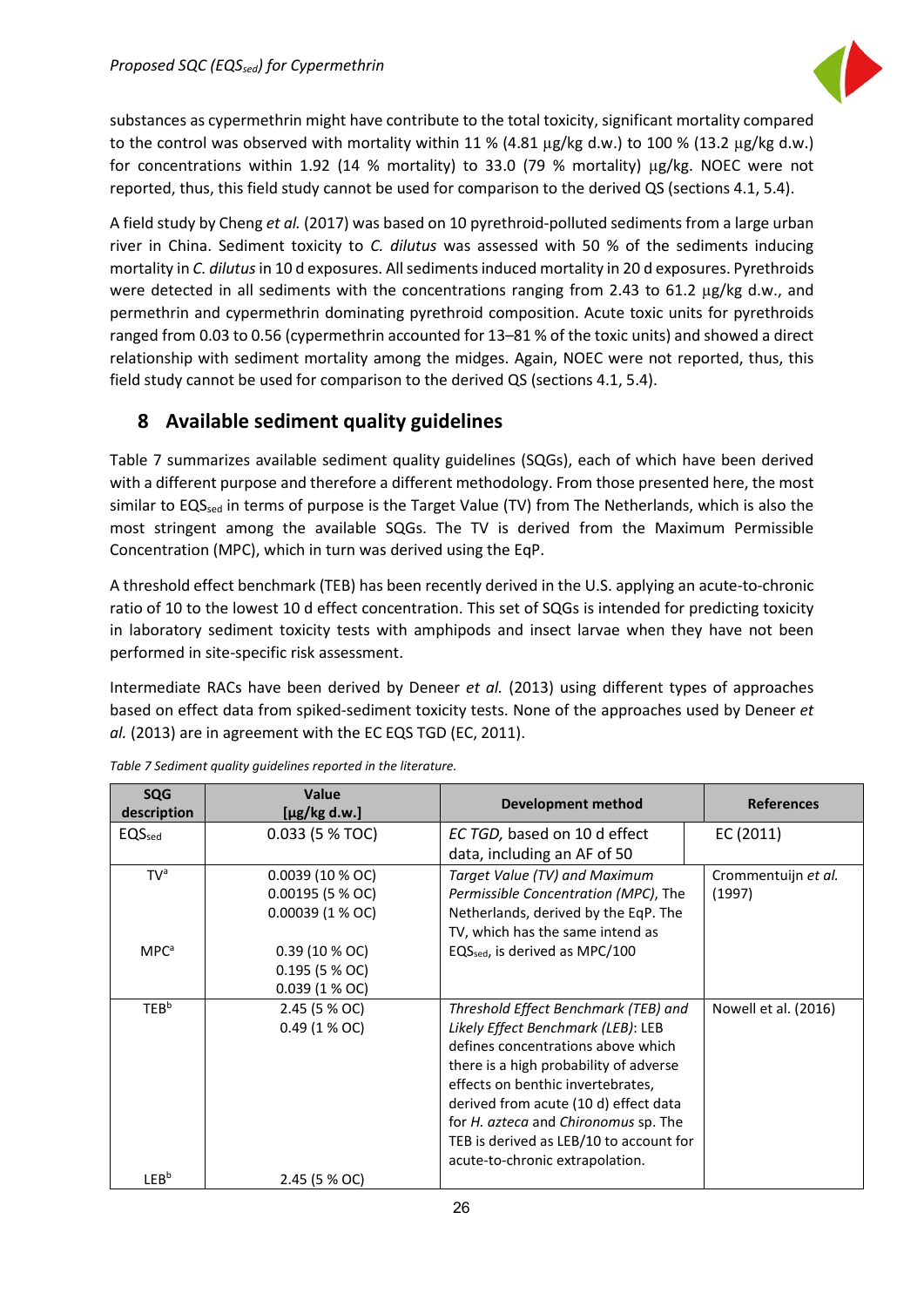

| <b>SQG</b><br>description | <b>Value</b><br>$[\mu$ g/kg d.w.]             | <b>Development method</b>                       | <b>References</b>           |
|---------------------------|-----------------------------------------------|-------------------------------------------------|-----------------------------|
|                           | 0.49 (1 % OC)                                 |                                                 |                             |
| Proposed                  |                                               | Scientific proposals for Regulatory             | Deneer <i>et al.</i> (2013) |
| <b>RAC<sup>c</sup></b>    |                                               | Acceptable Concentration using                  |                             |
|                           |                                               | different methodologies in the context          |                             |
|                           |                                               | of risk assessment for pesticides               |                             |
|                           | 1) RAC $_{\text{sed};ac}$ = 0.035 (5 % OC)    | (EFSA):                                         |                             |
|                           | $0.07(1%$ OC)                                 | 1) Estimated chronic value ( <i>H. azteca</i> ) |                             |
|                           |                                               | applying an AF of 10 to acute data              |                             |
|                           | 2) Geom-RACsed;ac= 1.05 (5 % OC)              |                                                 |                             |
|                           | $0.21(1%$ OC                                  | 2) Geomean acute value for                      |                             |
|                           |                                               | crustaceans with an additional AF of            |                             |
|                           | 3) SSD-RAC $_{\text{sed};ac}$ = 0.10 (5 % OC) | 10                                              |                             |
|                           | $0.02$ (1 % OC)                               |                                                 |                             |
|                           |                                               | 3) HC <sub>5</sub> from SSD with acute values   |                             |
|                           |                                               | divided by 5 and an extra AF of 3               |                             |

a Values are expressed for a standard sediment with 10 % organic matter and 25 % clay.

<sup>b</sup> Originally expressed as concentration normalized by organic carbon (TEB: 0.49 µg/g-OC; LEB: 0.049 µg/g-OC).

<span id="page-27-0"></span><sup>c</sup> Originally expressed as concentration normalized by organic carbon (SSD-RACsed;ac= 0.002 µg/g-OC, Geom-RACsed;ac= 0.021 µg/g-OC,  $RAC_{\text{sed};ac} = 0.007 \mu g / g \text{-OC}.$ 

### **9 Toxicity of degradation products**

Main degradation products of cypermethrin in soil/sediment are cypermethrin carboxamide (transient), DCVA (3-(2,2-dichlorovinyl)- 2,2-dimethylcyclopropane carboxylic acid) and 3-PBA (3 phenoxybenzoic acid) (EC 2017). Information on the effects of cypermethrin degradation products on sediment dwelling organisms in sediment exposure setups is currently not available.

Based on the submitted registration data evaluated at EU level and as the ecotoxicological risk of these metabolites was assessed as low (EFSA 2014), a risk assessment was considered not necessary for the aquatic compartment (Ecotox Centre 2016).

In particular, acute LC<sub>50</sub>/EC<sub>50</sub> in fish, aquatic invertebrates, and chronic ErC<sub>50</sub> in algae were > 1000 μg/l for DCVA and mPBAcid/3-PBA. The metabolites PBAldehyde and cypermethrin carboxamide had an acute EC<sub>50</sub> of 162 μg/l and > 22.4 μg/l, respectively in aquatic invertebrates (EC (2017), List of endpoints).

Against this background, a risk assessment for sediment is not considered necessary.

### <span id="page-27-1"></span>**10 EQSsed proposed to protect benthic species**

The different QS values for each derivation method included in the EC EQS TGD 2018 are summarized in Table 8. According to the TGD, the most reliable extrapolation method for each substance should be used (EC 2018a). In all cases, data from spiked sediment toxicity tests are preferred over the EqP approach.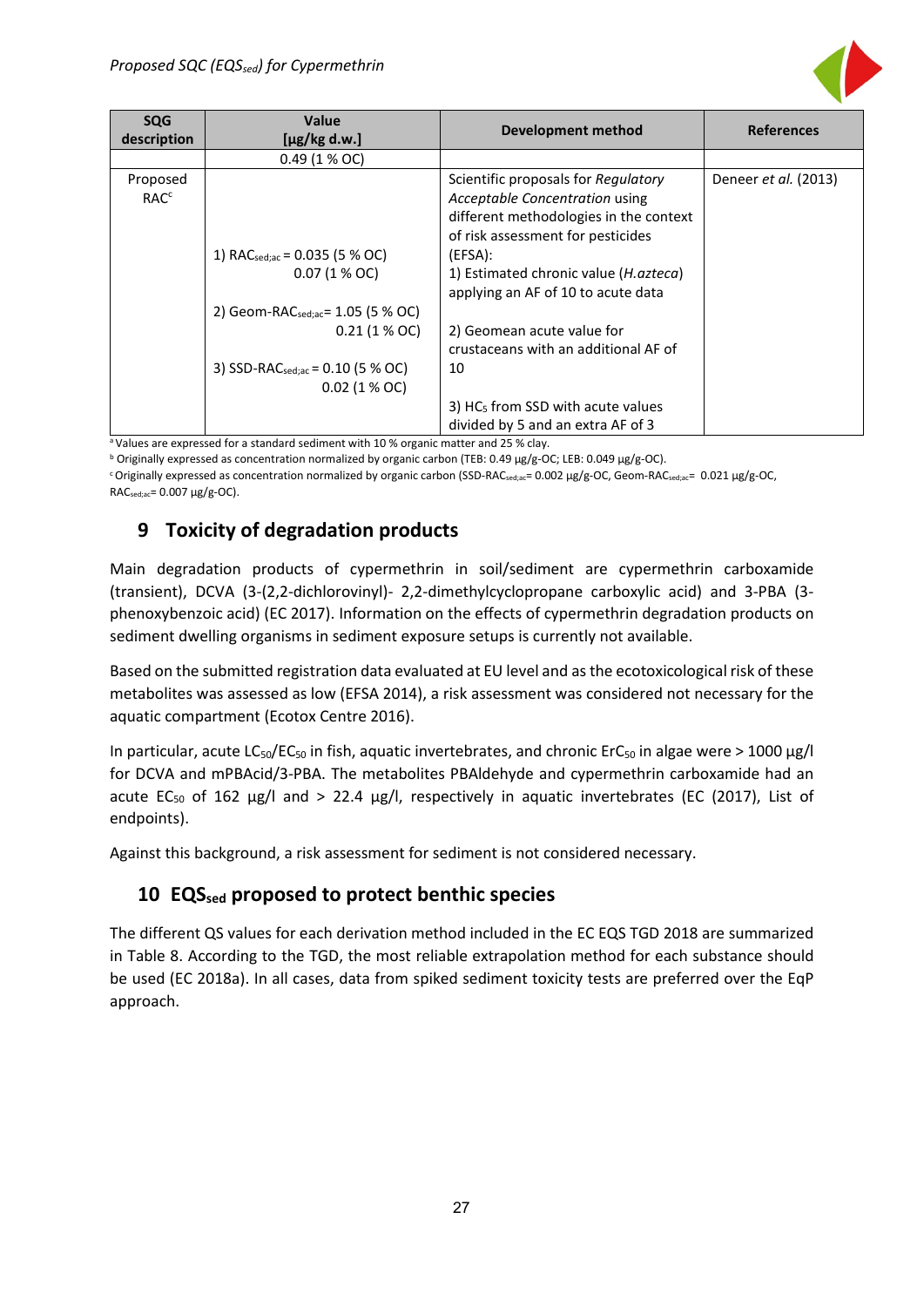

*Table 8 QSsed derived according to the three methodologies stipulated in the EU-TGD and their corresponding AF. All concentrations expressed as µg/kg d.w.* 

|                              | <b>Sediment</b><br><b>1 % TOC</b> | <b>Sediment</b><br><b>5 % TOC</b> | AF  |
|------------------------------|-----------------------------------|-----------------------------------|-----|
| $QS_{\text{sed,SSD}}$        |                                   |                                   |     |
| $QS_{\text{sed},\text{EqP}}$ | 0.007                             | 0.034                             | 10  |
| $QS_{\text{sed,AF}}$         | 0.018                             | 0.089                             | 100 |
| <b>EC EQSsed</b>             |                                   | 0.033                             | 50  |
| <b>Proposed EQSsed</b>       | 0.018                             | 0.089                             | 100 |

### <span id="page-28-0"></span>**10.1 Uncertainty analysis**

According to the TGD, an AF of 100 is foreseen for  $QS_{\text{sed,AF}}$  when only one chronic datum is available. The following considerations apply for the selection of the AF:

- The critical datum used in QSsed,AF derivation is for the insect *C. dilutus* (formerly *C. tentans*).
- 10 d acute studies on amphipods indicate this group being more sensitive than insects (*C. dilutus* (formerly *C. tentans*))*.*
- No effect data for organisms exposed predominantly through sediment ingestion (e.g. oligochaetes) are available.
- After application of an extra AF of 10 for the derivation of the QS<sub>sed, EqP</sub>, the latter is in the same order of magnitude as  $QS_{\text{sed,AF}}$  (AF = 100).
- No field data are available to evaluate the assessment factor.

Thus, an AF of 100 should be maintained to protect this group of species.

An EQS<sub>sed</sub> of 0.018  $\mu$ g/kg d.w. (1 % OC) for cypermethrin after the application of an AF of 100 is thus suggested.

The proposed EQS<sub>sed</sub> would require the use of high resolution methods for quantification of measured environmental concentrations. These techniques are most often not available in laboratories performing monitoring activities, therefore the implementation of the derived EQSsed may be challenging.

### <span id="page-28-1"></span>**11 References**

Secondary citations are not included in the reference list.

- Agnihotri, N., Jain, H. and Gajbhiye, V. (1986) Persistence of some synthetic pyrethroid insecticides in soil, water and sediment. Part 1. J Entomol Res 10, 147–151.
- Anderson, B.S., Lowe, S., Phillips, B.M., Hunt, J.W., Vorhees, J., Clark, S. and Tjeerdema, R.S. (2008) Relative sensitivities of toxicity test protocols with the amphipods Eohaustorius estuarius and Ampelisca abdita. Ecotoxicology and Environmental Safety 69(1), 24-31.
- Antwi, F.B. and Reddy, G.V.P. (2015) Toxicological effects of pyrethroids on non-target aquatic insects. Environmental Toxicology and Pharmacology 40(3), 915-923.
- Barata, C., Fernández-San Juan, M., Feo, M.L., Eljarrrat, E., Soares, A.M.V.M., Barceló, D. and Baird, D.J. (2012) Population Growth Rate Responses of Ceriodaphnia dubia to Ternary Mixtures of Specific Acting Chemicals: Pharmacological versus Ecotoxicological Modes of Action. Environmental Science & Technology 46(17), 9663-9672.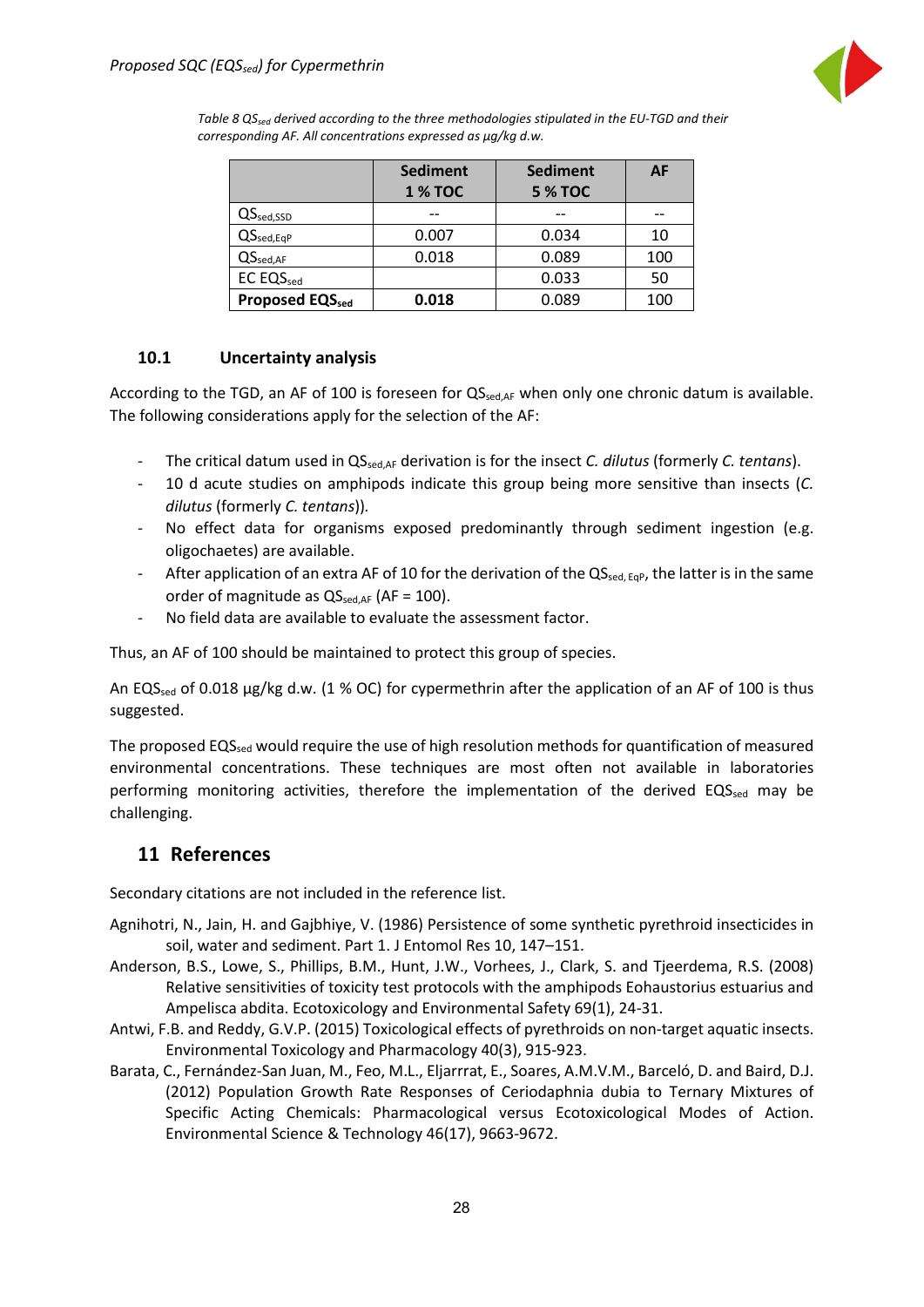

- Bebon, R. (2013) Use of the freshwater ostracod Heterocypris incongruens for sediment toxicity assessment: In uence of sediment composition and sensitivity to selected organic micropollutants, Tübingen.
- Botta, F. and Dulio, V. (2014) Résultats de l'étude prospective 2012 sur les contaminants émergents dans les eaux de surface continentales de la métropole et des DOM. , Rapport Final, DRC-13- 136939-12927A.
- Casado-Martinez, M.C., Mendez-Fernandez, L., Wildi, M., Kase, R., Ferrari, B.J.D. and Werner, I. (2017) Incorporation of sediment specific aspects in the CRED evaluation system: recommendations for ecotoxicity data reporting. , Brussels.
- Chalmers, A.E. and Osborne, M.P. (1986) The crayfish stretch receptor organ: A useful model system for investigating the effects of neuroactive substances: I. The effect of DDT and pyrethroids. Pesticide Biochemistry and Physiology 26(2), 128-138.
- Chapman, R.A. and Cole, C.M. (1982) Observations on the influence of water and soil pH on the persistence of insecticides. J Environ Sci Health B 17(5), 487-504.
- Cheng, F., Li, H., Qi, H., Han, Q. and You, J. (2017) Contribution of pyrethroids in large urban rivers to sediment toxicity assessed with benthic invertebrates Chironomus dilutus: A case study in South China. Environmental Toxicology and Chemistry 36(12), 3367-3375.
- Clark, J.R., Patrick, J.M., Moore, J.C. and Lores, E.M. (1987) Waterborne and sediment-source toxicities of six organic chemicals to grass shrimp (Palaemonetes pugio) and amphioxus (Branchiostoma caribaeum). Archives of environmental contamination and toxicology 16(4), 401-407.
- Crane, M., Johnson, I., Sorokin, N., Atkinson, C. and Hope, S.-J. (2007) Proposed EQS for Water Framework Directive Annex VIII substances: cypermethrin. UK Environment Agency.
- Crommentuijn, T., Kalf, D.F., Polder, M.D., Posthumus, R. and van de Plassche, E. (1997) Maximum permissible concentrations and negligible concentrations for pesticides, 601501002.
- Deneer, J.W., Arts, G.H.P. and Brock, T.C.M. (2013) Sediment toxicity data for benthic organisms and plant protection products : a literature review, 1566-7197.
- Di Toro, D.M., Zarba, C.S., Hansen, D.J., Berry, W.J., Swartz, R.C., Cowan, C.E., Pavlou, S.P., Allen, H.E., Thomas, N.A. and Paquin, P.R. (1991) Technical basis for establishing sediment quality criteria for nonionic organic chemicals using equilibrium partitioning. Environmental Toxicology and Chemistry 10(12), 1541-1583.
- EC (1999) Alpha-cypermethrin, Monograph prepared in the context of the inclusion of the following active substance in Annex I of the Council Directive 91/414/EEC, Report and Proposed Decision.
- EC (2004) Review report for the active substance alpha-cypermethrin.
- EC (2005) Review report for the active substance cypermethrin, SANCO/4333/2000 final.
- EC (2006) Draft Assessment Report (DAR) Zeta-Cypermethrin. Inital risk assessment provided by the rapporteur Member State Belgium for the existing active substance.
- EC (2011) Cypermethrin EQS dossier 2011. Prepared by the Sub-Group on Review of the Priority Substances List (under Working Group E of the Common Implementation Strategy for the Water Framework Directive). Reviewed by the Scientific Committee on Health and Environmental Risks (SCHER). available at: [http://circa.europa.eu/.](http://circa.europa.eu/)
- EC (2013a) Beta-cypermethrin, Report and Proposed Decision of the United Kindom made to the Euopean Commission under Regulation 1107/2009 (Article 80 transitional measures).
- EC (2013b) Assessment Report Cypermethrin cis:trans/40:60 Product-type 8 (Wood Preservative), Belgium. Finalised in the Standing Committee on Biocidal Products at its meeting on 12 July 2013.
- EC (2017) Draft Renewal Assessment Report (DRAR) Cypermethrin. prepared by the RMS BE in the context of the application for renewal of approval of the a.s. according to Reg. (EU) No 844/2012.
- EC (2018a) Technical Guidance for Deriving Environmental Quality Standards Environment, Guidance Document No. 27, Updated version 2018, Document endorsed by EU Water Directors at their meeting in Sofia on 11-12 June 2018.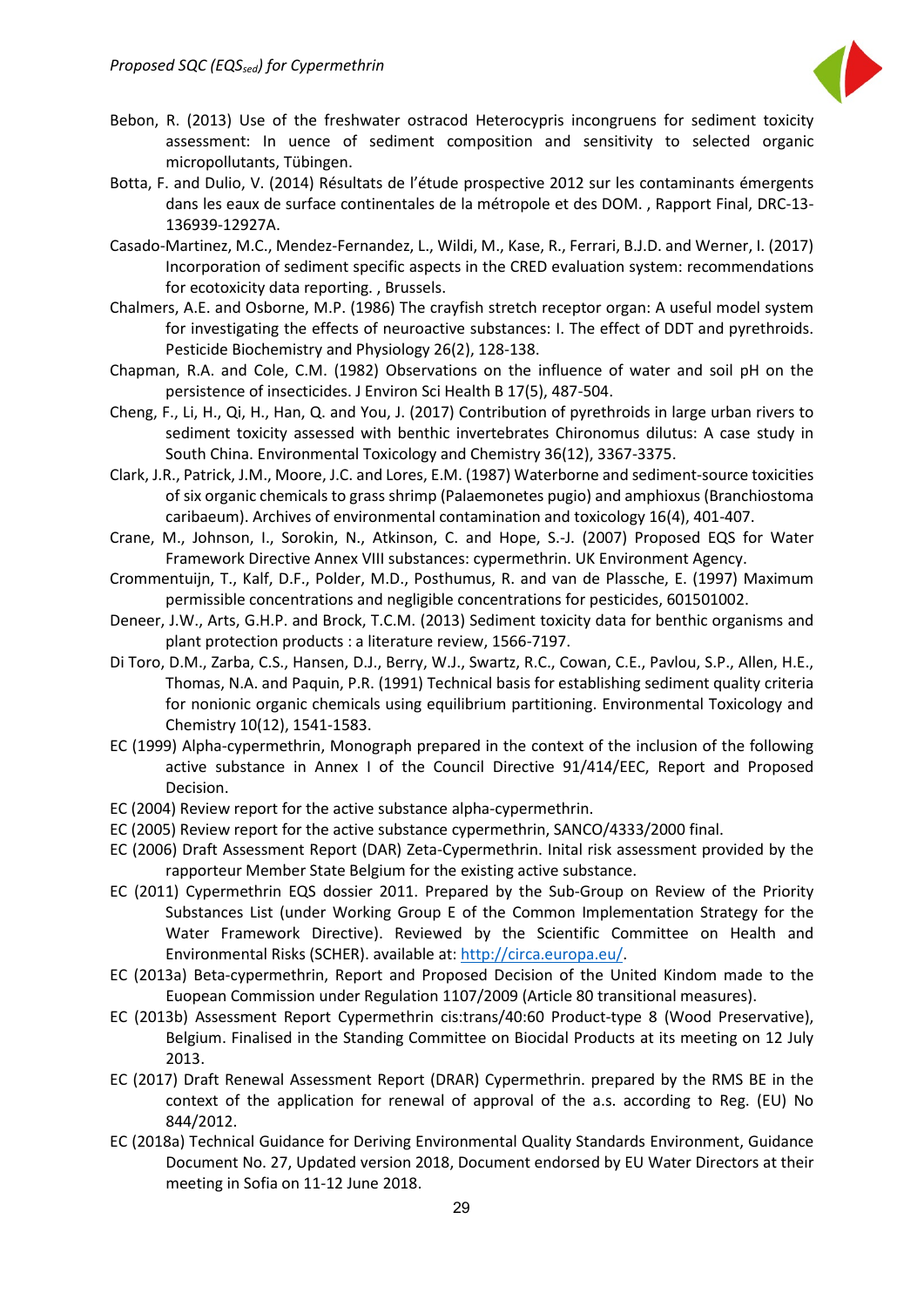

- EC (2018b) Draft Asssessment Report (DAR) Alpha-cypermethrin, revised in light of Data Requirements and Open Points reported in Evaluation Table. prepared by RMS BE in the context of the application for renewal of approval of the a.s. according to Reg. (EU) No 844/2012.
- ECHA (2017) Guidance on Information Requirements and Chemical Safety Assessment; Chapter R.7b: Endpoint specific guidance.
- Ecotox Centre (2016) EQS Vorschlag des Oekotoxzentrums für: Cypermethrin (Dübendorf: Swiss Centre for Applied Ecotoxicology).
- Ecotox Centre (2017) Les Pyréthroïdes dans l'Environnement Fiche d'Information.
- Edwards, R., Millburn, P. and Hutson, D.H. (1986) Comparative toxicity of cis-cypermethrin in rainbow trout, frog, mouse, and quail. Toxicology and Applied Pharmacology 84(3), 512-522.
- EFSA (2009) Conclusion regarding the peer review of the pesticide risk assessment of the active substance zeta-cypermethrin. EFSA Journal 7(1), 196r.
- EFSA (2014) Conclusion on the peer review of the pesticide risk assessment of the active substance beta-cypermethrin. EFSA Journal 12(6), 3717.
- EFSA (2015) Scientific Opinion on the effect assessment for pesticides on sediment organisms in edgeof-field surface water (PPR Panel). EFSA Journal 13(7), 4176.
- EFSA (2018) Peer review of the pesticide risk assessment of the active substance cypermethrin. EFSA Journal 16(8), e05402.
- Feo, M.L., Ginebreda, A., Eljarrat, E. and Barceló, D. (2010) Presence of pyrethroid pesticides in water and sediments of Ebro River Delta. Journal of Hydrology 393(3), 156-162.
- Hladik, M., Smalling, K.L. and Kuivila, K. (2009) Methods of Analysis Determination of Pyrethroid Insecticides in Water and Sediment Using Gas Chromatography/Mass Spectrometry, 5-C2.
- Hooper, H.L., Sibly, R.M., Maund, S.J. and Hutchinson, T.H. (2003) The joint effects of larval density and 14C-cypermethrin on the life history and population growth rate of the midge Chironomus riparius. Journal of Applied Ecology 40(6), 1049-1059.
- Laskowski, D.A. (2002) Reviews of Environmental Contamination and Toxicology: Continuation of Residue Reviews. Ware, G.W. (ed), pp. 49-170, Springer New York, New York, NY.
- Li, H., Cheng, F., Wei, Y., Lydy, M.J. and You, J. (2017) Global occurrence of pyrethroid insecticides in sediment and the associated toxicological effects on benthic invertebrates: An overview. J Hazard Mater 324(Pt B), 258-271.
- Lionard, E., Coquery, M. and Ghestem, J.-P. (2012) Recommandations de performances à exiger pour la surveillance de substances prioritaires hydrophobes dans les sédiments continentaux. IRSTEA et BRGM.
- Maund, S.J., Hamer, M.J., Lane, M.C., Farrelly, E., Rapley, J.H., Goggin, U.M. and Gentle, W.E. (2002) Partitioning, bioavailability, and toxicity of the pyrethroid insecticide cypermethrin in sediments. Environ Toxicol Chem 21(1), 9-15.
- Moermond, C.T.A., Kase, R., Korkaric, M. and Ågerstrand, M. (2016) CRED: Criteria for reporting and evaluating ecotoxicity data. Environmental Toxicology and Chemistry 35(5), 1297-1309.
- Mugni, H., Demetrio, P., Bulus, G., Ronco, A. and Bonetto, C. (2011) Effect of Aquatic Vegetation on the Persistence of Cypermethrin Toxicity in Water. Bulletin of Environmental Contamination and Toxicology 86(1), 23-27.
- Muir, D.C.G., Rawn, G.P., Townsend, B.E., Lockhart, W.L. and Greenhalgh, R. (1985) Bioconcentration of cypermethrin, deltamethrin, fenvalerate and permethrin by Chironomus tentans larvae in sediment and water. Environmental Toxicology and Chemistry 4(1), 51-61.
- Nowell, L.H., Norman, J.E., Ingersoll, C.G. and Moran, P.W. (2016) Development and application of freshwater sediment-toxicity benchmarks for currently used pesticides. Science of the total environment 550, 835-850.
- Office fédéral de l'agriculture (2019) Index des produits phytosanitaires [https://www.psm.admin.ch/fr/produkte.](https://www.psm.admin.ch/fr/produkte)
- Pintado-Herrera, M.G., González-Mazo, E. and Lara-Martín, P.A. (2016) In-cell clean-up pressurized liquid extraction and gas chromatography–tandem mass spectrometry determination of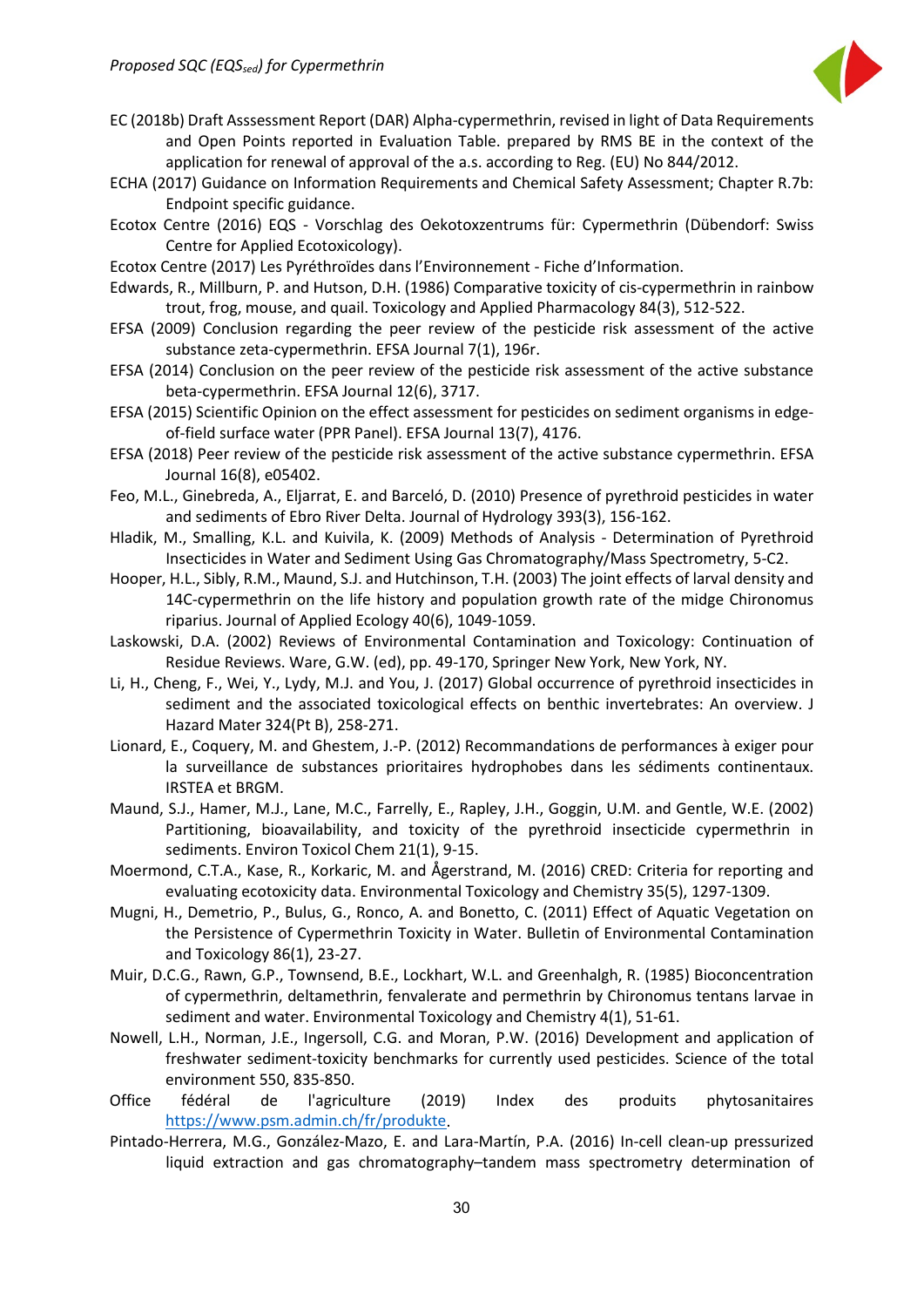

hydrophobic persistent and emerging organic pollutants in coastal sediments. Journal of Chromatography A 1429, 107-118.

- PMRA (2016) Proposed Re-evaluation Decision, Cypermethrin, PRVD2016-18, Pest Management Regulatory Agency (PMRA), Canada, 30 August 2016.
- PubChem (2019) Cypermethrin Canonical SMILES [https://pubchem.ncbi.nlm.nih.gov/compound/cypermethrin.](https://pubchem.ncbi.nlm.nih.gov/compound/cypermethrin)
- Sappington, K., Solliday, A. and Housenger, J. (2011) Data evaluation record midge 60-day toxicity study.
- Shen, M.-F., Kumar, A., Ding, S.-Y. and Grocke, S. (2012) Comparative study on the toxicity of pyrethroids, α-cypermethrin and deltamethrin to Ceriodaphnia dubia. Ecotoxicology and Environmental Safety 78, 9-13.
- Siegfried, B.D. (1993) Comparative toxicity of pyrethroid insecticides to terrestrial and aquatic insects. Environmental Toxicology and Chemistry 12(9), 1683-1689.
- Solliday, A., Housenger, J. and Sappington, K. (2011) Data evaluation record midge 10-day toxicity study.
- Tomlin, C.D.S. (2009) The Pesticide Manual, A World Compendium, British Crop Production Council (BCPC), 9781901396188.
- Trask, J.R., Harbourt, C.M., Miller, P., Cox, M., Jones, R., Hendley, P. and Lam, C. (2014) Washoff of cypermethrin residues from slabs of external building material surfaces using simulated rainfall. Environmental Toxicology and Chemistry 33(2), 302-307.
- Tucca, F., Díaz-Jaramillo, M., Cruz, G., Silva, J., Bay-Schmith, E., Chiang, G. and Barra, R. (2014) Toxic Effects of Antiparasitic Pesticides Used by the Salmon Industry in the Marine Amphipod Monocorophium insidiosum. Archives of environmental contamination and toxicology 67(2), 139-148.
- U.S. EPA (2000) Methods for Measuring the Toxicity and Bioaccumulation of Sediment-Associated Contaminants with Freshwater Invertebrates, Second Edition 600R99064
- U.S. EPA (2006) Reregistration Eligibility Decision for Cypermethrin (U.S. Environmental Protection Agency).
- U.S. EPA (2007) Method 1699: Pesticides in Water, Soil, Sediment, Biosolids, and Tissue by HRGC/HRMS (Washington: U.S. Environmental Protection Agency).
- U.S. EPA (2019) AQUATIC TOXICITY INFORMATION RETRIEVAL (AQUIRE) DATABASE.
- Van Geest, J.L., Burridge, L.E. and Kidd, K.A. (2014) Toxicity of two pyrethroid-based anti-sea lice pesticides, AlphaMax® and Excis®, to a marine amphipod in aqueous and sediment exposures. Aquaculture 434, 233-240.
- Vermeirssen, E., Kase, R. and Werner, I. (2017) The Occurrence of 12 EU Priority Substances in Swiss Surface Waters and Biota – a Review of Monitoring Data.
- Warren, N., Allan, I.J., Carter, J.E., House, W.A. and Parker, A. (2003) Pesticides and other micro-organic contaminants in freshwater sedimentary environments—a review. Applied Geochemistry 18(2), 159-194.
- Weston, D.P. and Lydy, M.J. (2010) Urban and Agricultural Sources of Pyrethroid Insecticides to the Sacramento-San Joaquin Delta of California. Environmental Science & Technology 44(5), 1833- 1840.
- WHO (2015) WHO Specifications and Evaluations for Public Health Pesticides; alpha-cypermethrin.
- Wittmer, I., Junghans, M., Singer, H. and Stamm, C. (2014) Micropolluants Stratégie d'évaluation pour les micropolluants organiques de sources non ponctuelles. Etude réalisée sur mandat de l'OFEV. Eawag, Dübendorf.
- Yang, Y., Ye, X., He, B. and Liu, J. (2016) Cadmium potentiates toxicity of cypermethrin in zebrafish. Environmental Toxicology and Chemistry 35(2), 435-445.
- You, J., Pehkonen, S., Weston, D.P. and Lydy, M.J. (2008) Chemical availability and sediment toxicity of pyrethroid insecticides to Hyalella azteca: Application to field sediment with unexpectedly low toxicity. Environmental Toxicology and Chemistry 27(10), 2124-2130.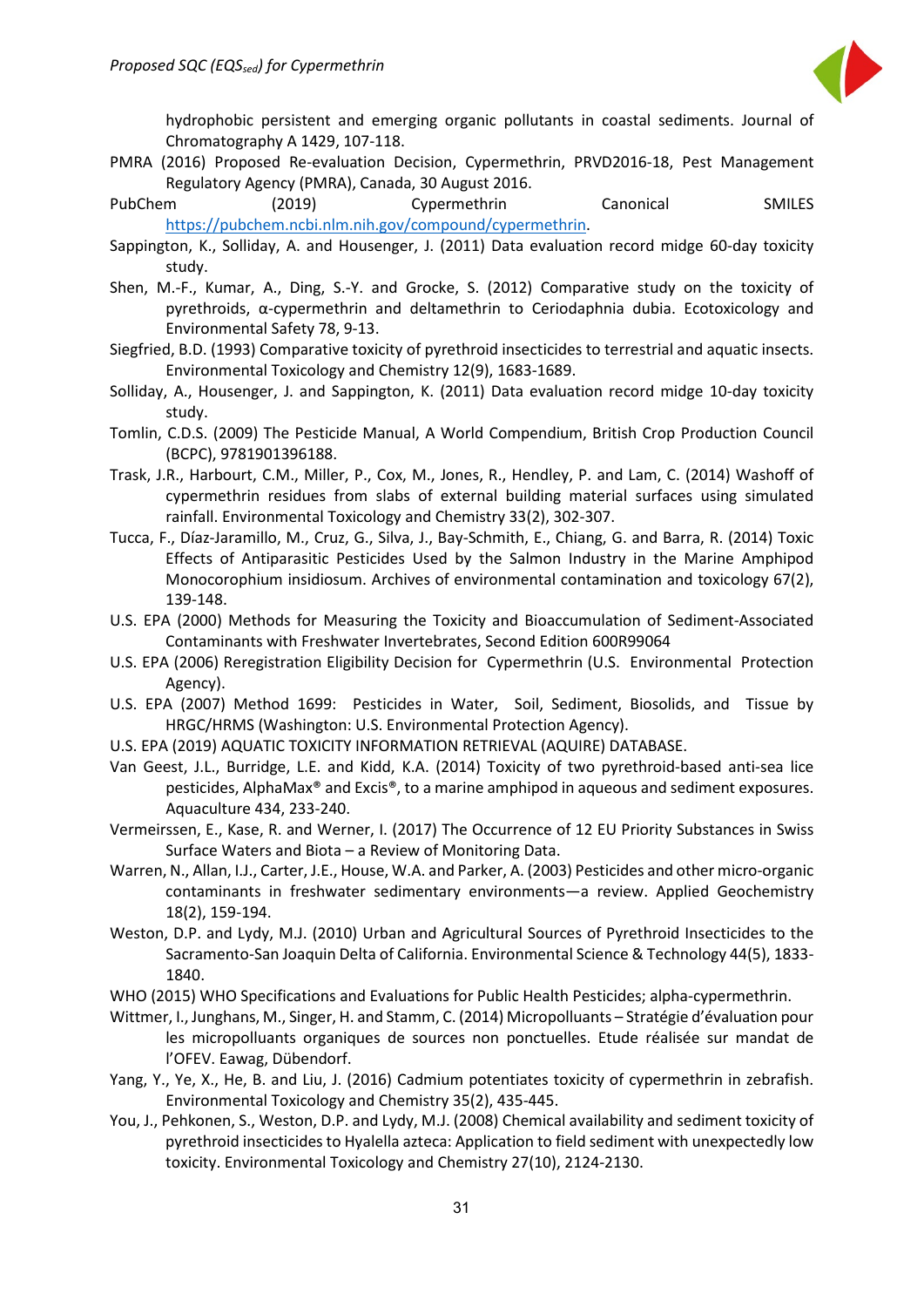

Zhang, J., You, J., Li, H., Tyler Mehler, W. and Zeng, E.Y. (2018) Particle-scale understanding of cypermethrin in sediment: Desorption, bioavailability, and bioaccumulation in benthic invertebrate Lumbriculus variegatus. Science of the total environment 642, 638-645.